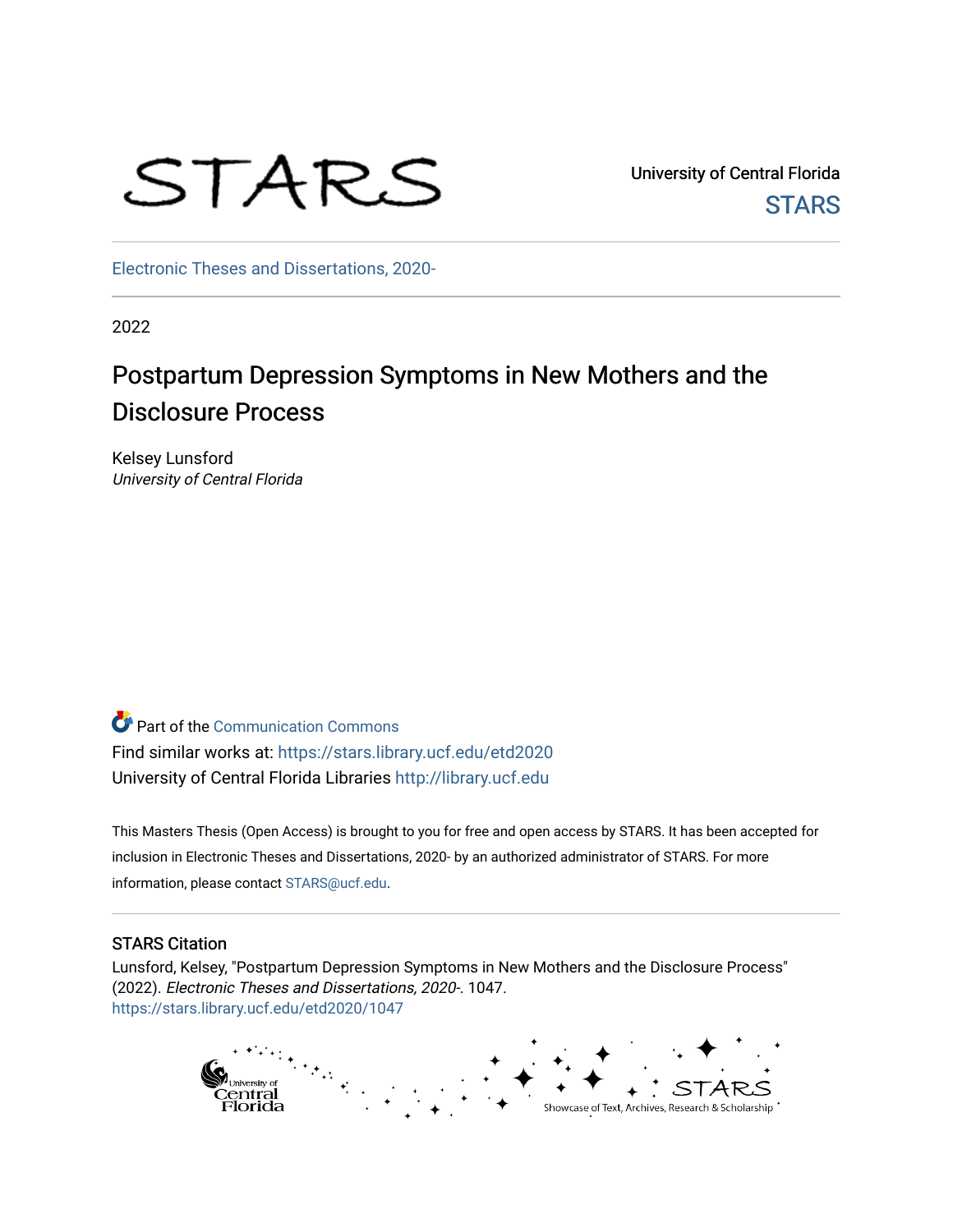## POSTPARTUM DEPRESSION SYMPTOMS IN NEW MOTHERS AND THE DISCLOSURE PROCESS

by

## KELSEY LUNSFORD B.A. University of Central Florida, 2020

A thesis submitted in partial fulfillment of the requirements for the degree of Master of Arts in the Nicholson School of Communication and Media in the College of Sciences at the University of Central Florida Orlando, Florida

> Spring Term 2022

Major Professor: Ann Miller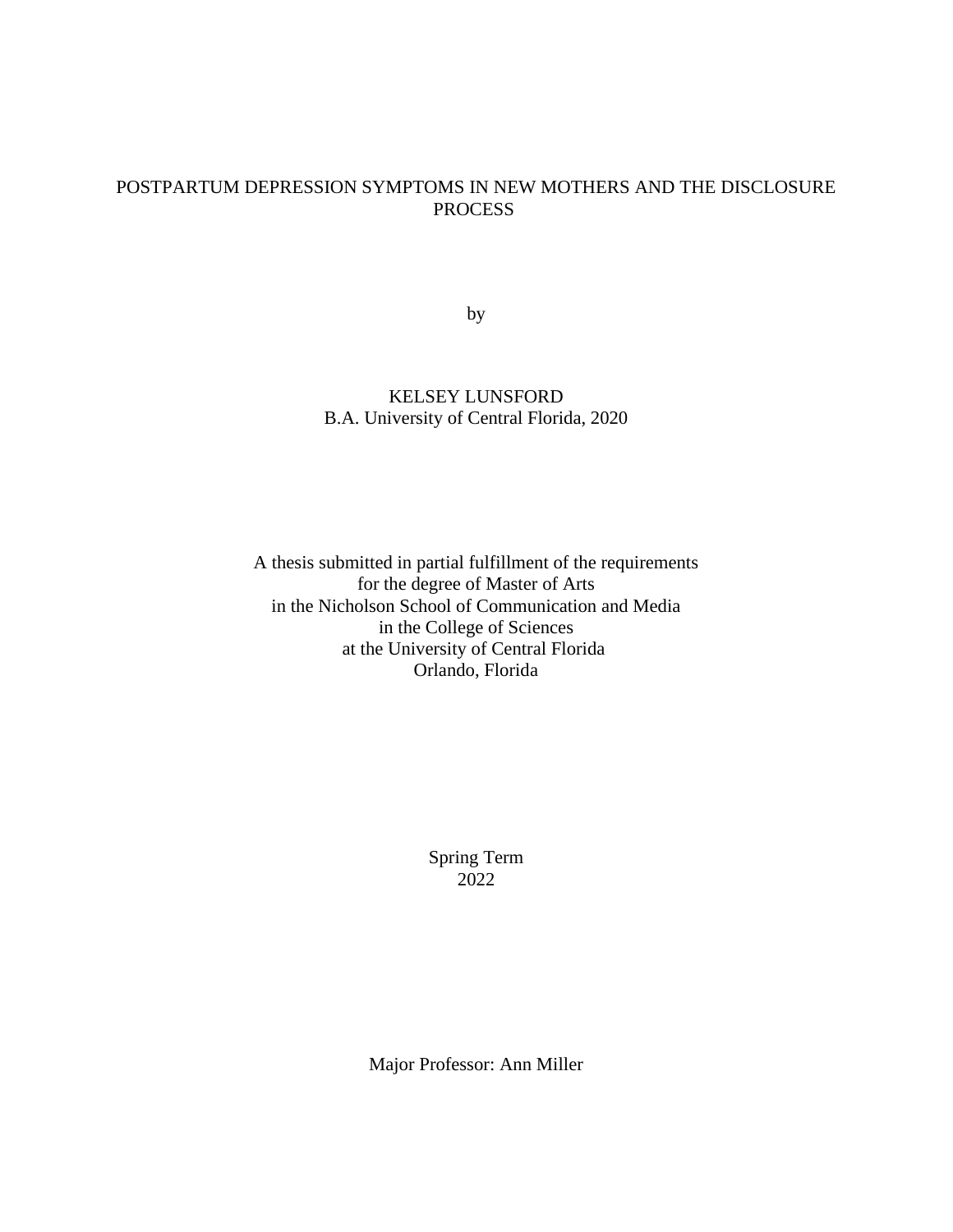© 2022 Kelsey Lunsford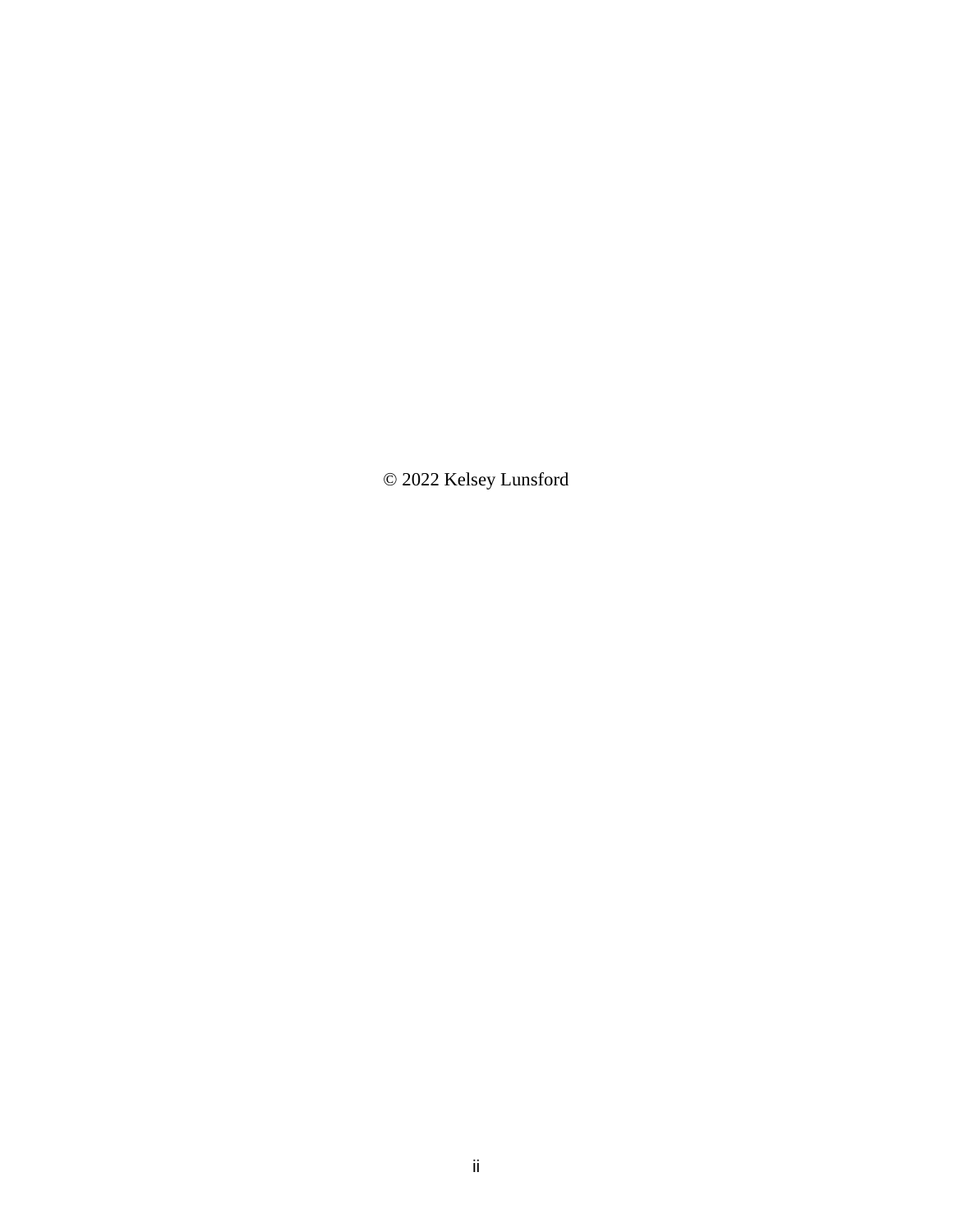## **ABSTRACT**

Using a qualitative approach, this study examined disclosure patterns of women who have experienced symptoms of postpartum depression (PPD). Postpartum depression is a mental illness that new parents are at risk of developing. If left unresolved, PPD can have severe, negative impacts on the development of the baby and the well-being of the parent. Unfortunately, due to the stigmatized nature of the illness, parents are sometimes reluctant to bring up their struggles with this illness and seek help. Eighteen women who had experienced PPD within the past five years were recruited and participated in an interview where they were asked questions regarding their disclosure behaviors. Using Communication Privacy Management Theory (CPM), the data were examined to explain disclosure patterns. Findings were discovered using a thematic analysis. Themes of disclosure processes, disclosure considerations, boundary maintenance, and effects of disclosure were prompted by the theory and several subthemes were discovered in the data.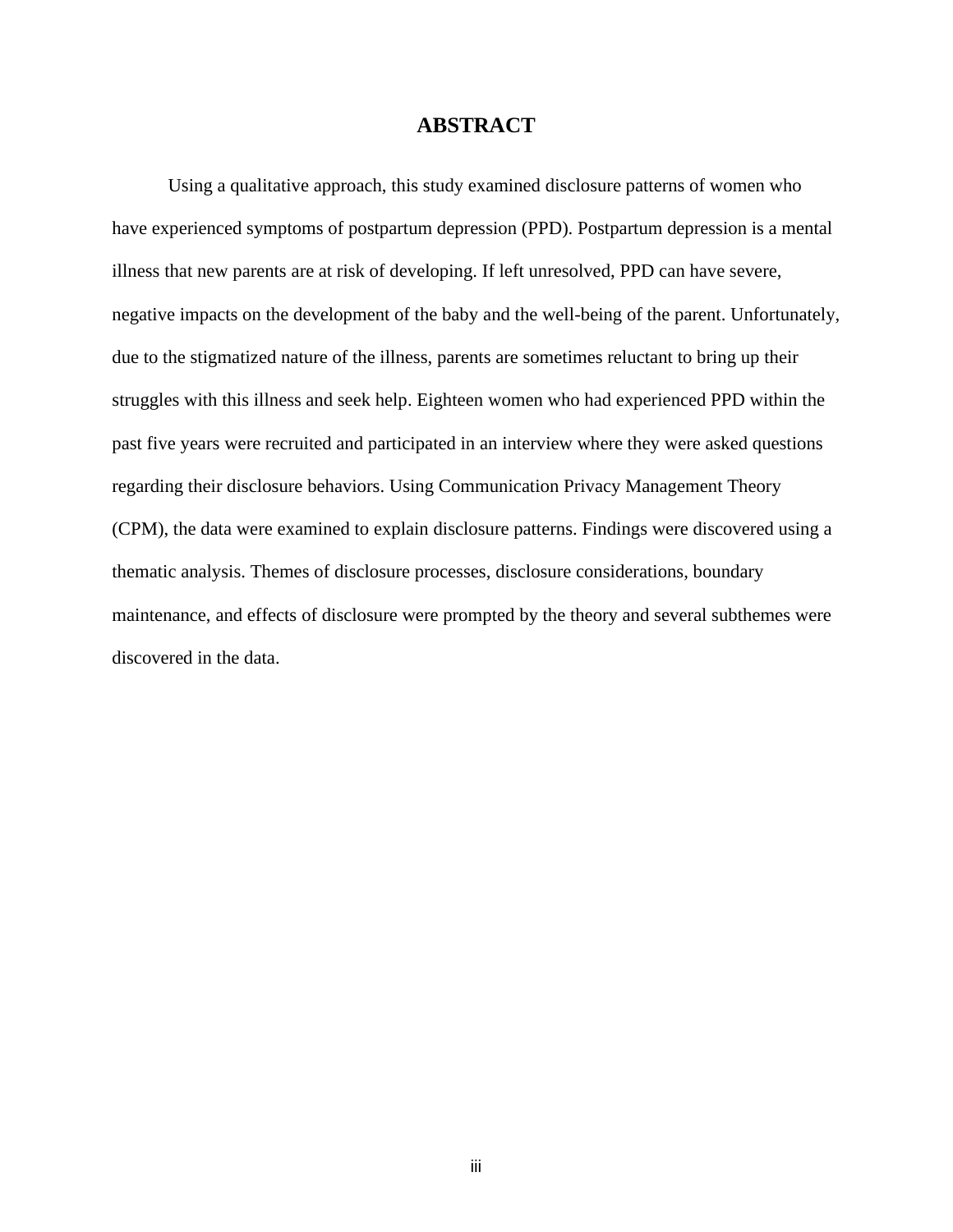### **ACKNOWLEDGEMENTS**

I would not be where I am today without the people who have helped me along the way. Words alone cannot express my deep appreciation I have for those who have been there for me and provided support through my Master's journey.

First and foremost, I would like to thank my thesis committee. To my chair, Dr. Ann Miller, thank you so much for being there for me from the start and for helping me every step of the way. I could not have finished this thesis without you. To my committee members, Drs. Sally Hastings, Angeline Bushy, and Beatriz Reyes-Foster, thank you for coming on this journey with me and providing your diverse backgrounds to strengthen this research and help it be so successful. Thank you for seeing my potential and helping me achieve this great milestone.

Next, I would like to thank my partner, Alex. Thank you for always supporting me and my decisions (no matter how many times I change my mind) and being my very best friend. I do not know where I would be without your constant positivity, encouragement, and love.

I would also like to thank my family for helping me through this journey. To my mother, Laura, thank you for always supporting me, cheering me on, and watching my dogs every time I traveled for a conference. Thank you, also, to my partner's family; I will be forever grateful for the endless advice and encouragement you have given to me on this journey.

Finally, I would like to give a huge thanks to not only my cohort, but those in all levels of graduate school in the NSCM. Thank you for answering my numerous, random questions and letting me vent when I needed to. I never felt alone on this journey because of the support I had from all of you. I am so honored to be your colleague.

iv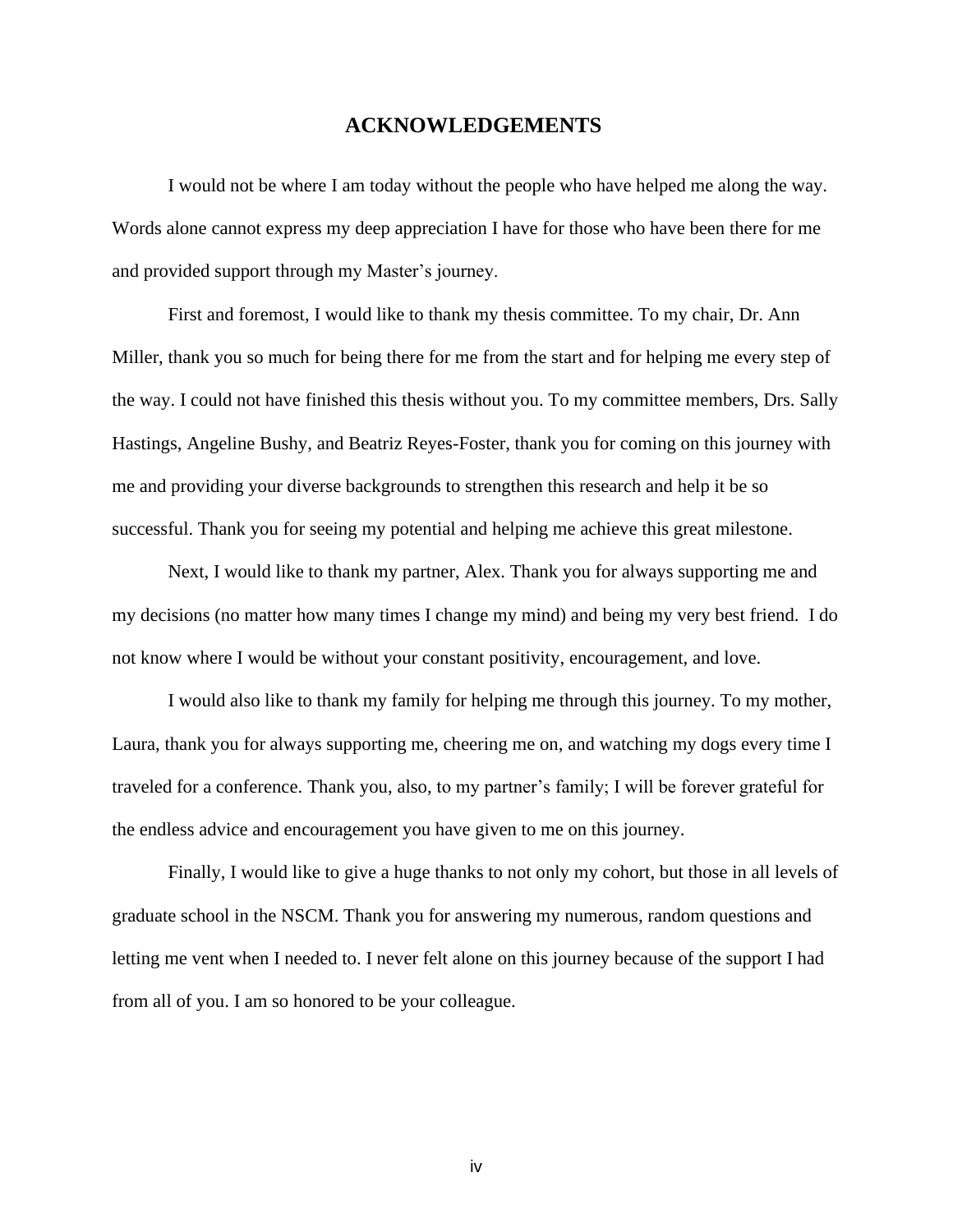# **TABLE OF CONTENTS**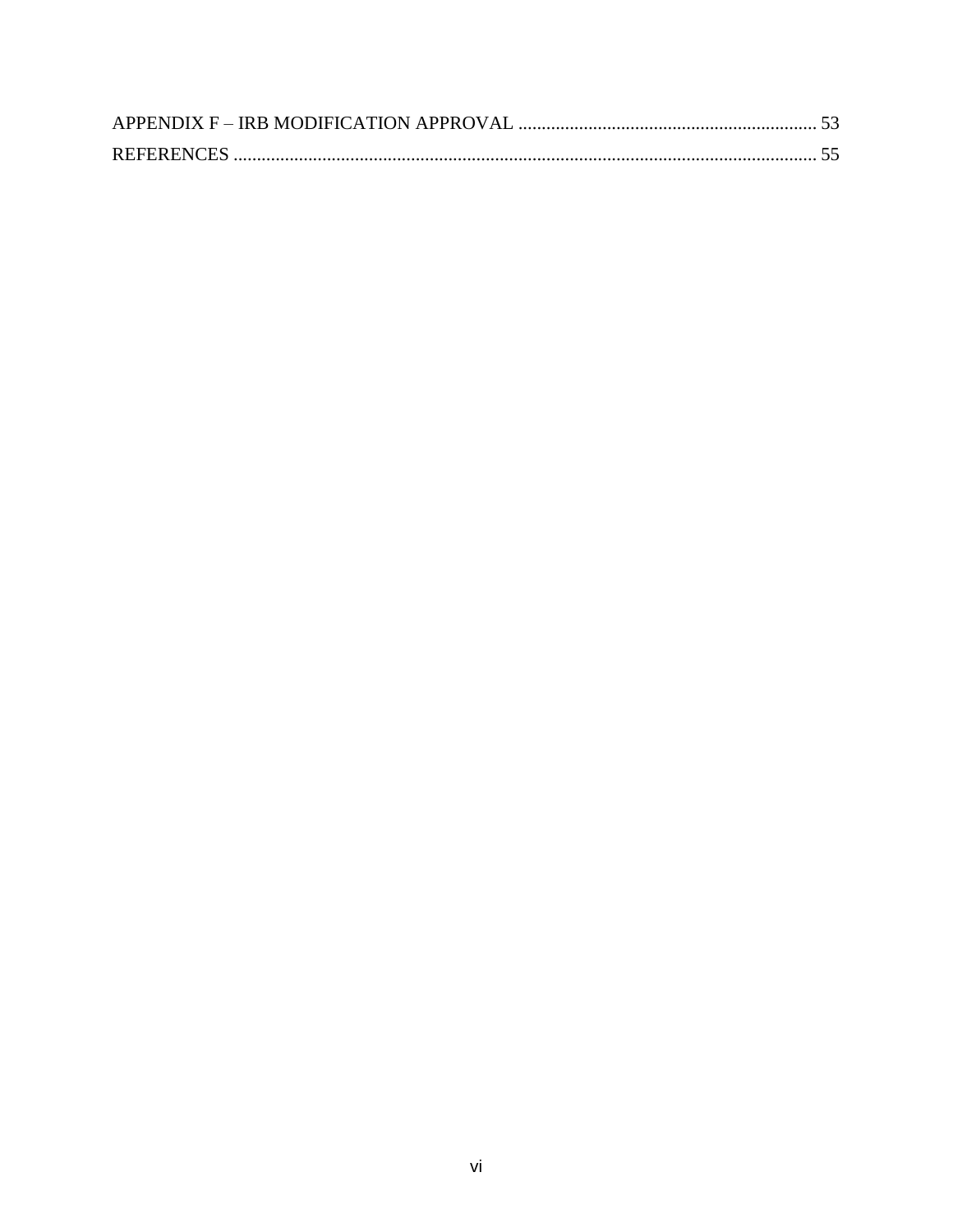# **LIST OF TABLES**

<span id="page-7-0"></span>

|--|--|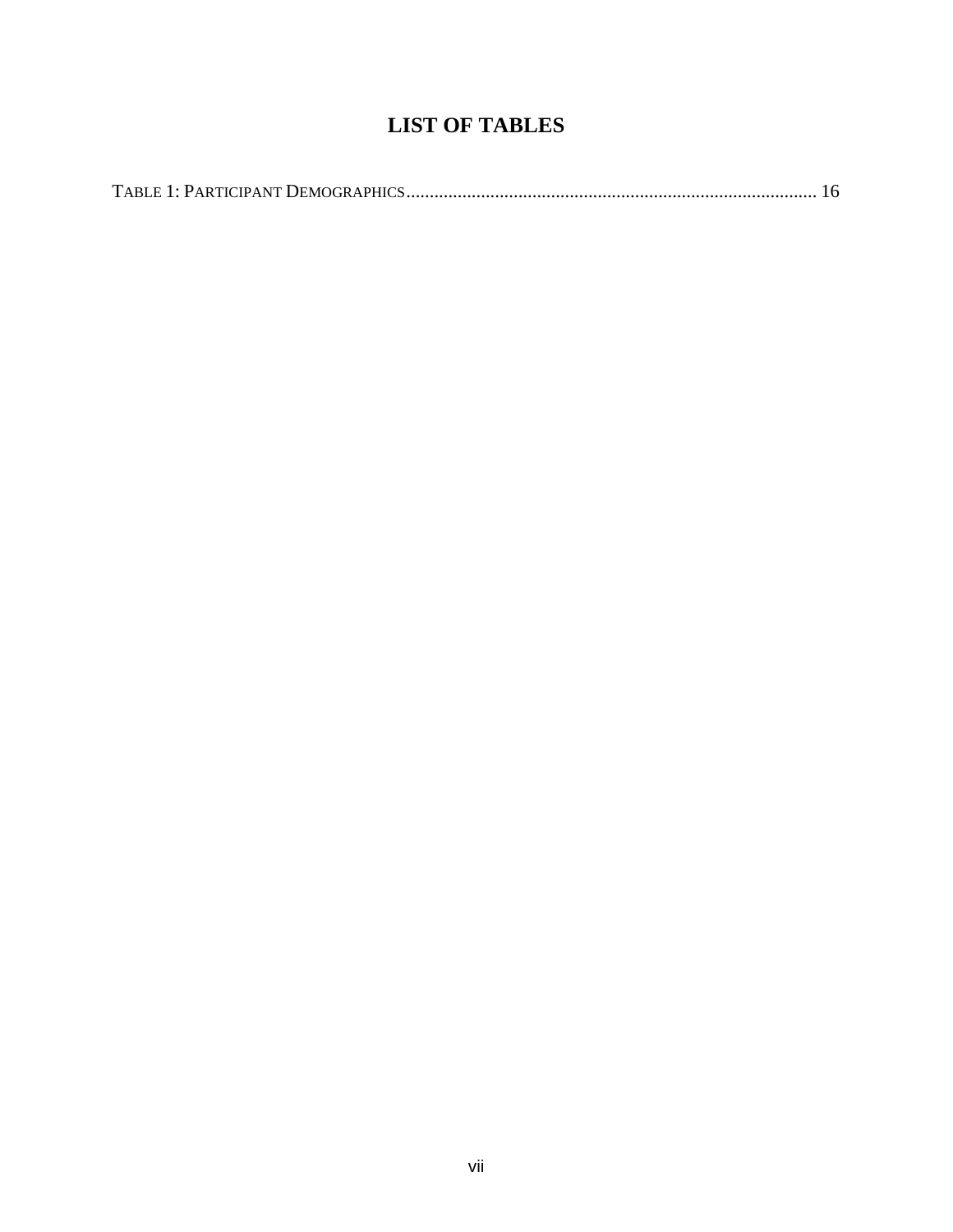#### **CHAPTER ONE: INTRODUCTION OF RESEARCH**

#### <span id="page-8-1"></span><span id="page-8-0"></span>**Postpartum Depression**

Postpartum depression (PPD) is a complication that affects approximately one in nine new mothers after they give birth (Ko et al., 2017). Symptoms of PPD vary depending on the individual, and may include, but are not limited to: overwhelming fatigue and/or loss of energy, severe anxiety and panic attacks, recurrent thoughts of death and/or suicide, diminished ability to think, concentrate, or make decisions, intense irritability and anger, fear that one is not a good mother, insomnia, loss of appetite or binge-eating, difficulty bonding with the baby, thoughts of harming oneself or the baby, and withdrawing from family and friends. There is no direct cause of PPD, but it is thought that physical changes, like a drop in hormones, and emotional issues, like anxiousness and stress, can lead to the development of PPD. PPD is different (and much more severe) than the "baby blues" most new mothers face that includes mood swings, sadness, and irritability. Prevention of PPD is possible, especially if the mother is monitored properly by a doctor before the birth of the baby. Treatment for PPD includes psychotherapy or mental health counseling, alone or accompanied by antidepressants prescribed by a doctor (Mayo Clinic, 2018). This illness does not discriminate who it affects – mothers who recently gave birth (regardless of if the individual already has children), miscarried, or adopted a new child are all at risk of developing postpartum depression. Though the current research will focus on women with PPD, it is important to note that new fathers with a new child in the home can also develop postpartum depression. An estimated 10% of new fathers are diagnosed with PPD between three and six months postpartum (Paulson & Bazemore, 2010). PPD symptoms typically appear between two and six weeks after giving birth, but some new parents may not experience any symptoms until up to one year after giving birth (Bradley, 2020). Postpartum depression can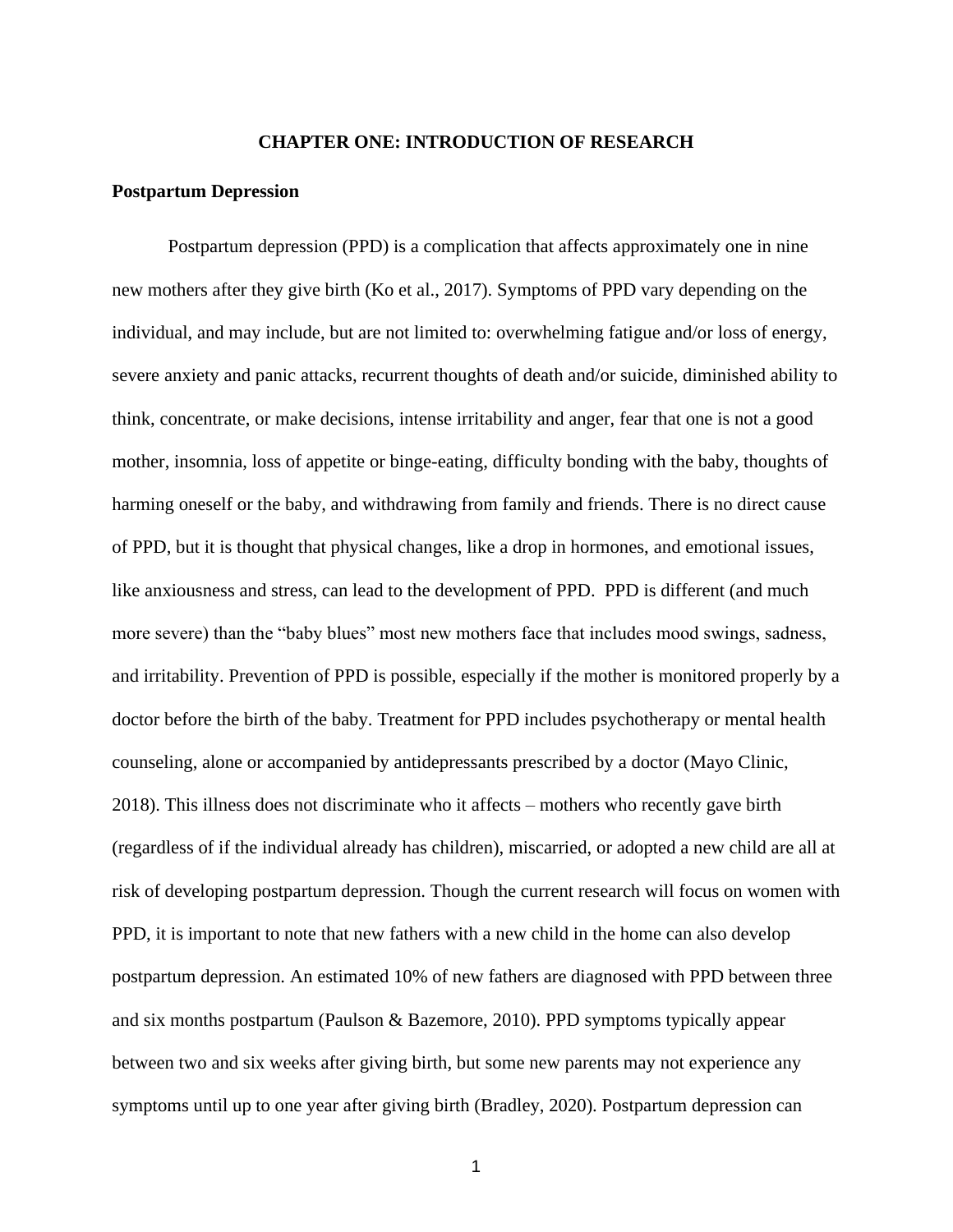negatively affect one's quality of life and can potentially alter family dynamics, though the symptoms associated with the illness can vary in intensity and duration. The difficulties of this illness have only been heightened by COVID-19, where rates and severity of the illness have been increased in women since the start of the pandemic (Layton et al., 2021). Complications associated with PPD can greatly impact a parent's quality of life, and stigma associated with the illness can hinder how one deals with the illness.

#### <span id="page-9-0"></span>**Stigmatized Mental Illnesses**

One key to managing postpartum depression is disclosing one's condition to healthcare providers and/or members of one's support system. However, many mothers are hesitant to disclose. This is likely, in part, due to the heavy stigmatization of mental health related illnesses relative to other illnesses. Individuals who suffer from stigmatized illnesses typically have little social support and are subjected to discrimination in the healthcare system. When an individual suffers from a stigmatized mental illness, they are often valued as less in the eyes of society which can lead to increased medication, treatment, and/or therapy costs and social disadvantages (Sartorius, 2007). Frequently, individuals with stigmatized illnesses, specifically mental illnesses, are reluctant to seek out professional medical treatment, thus resorting to the internet for medical guidance (Berger et al., 2005). When an individual does seek treatment for PPD, successful treatment may be hindered due to the communication barrier between the patient and healthcare provider that can be present. In other words, the patient cannot effectively articulate their feelings, causing the healthcare provider to struggle to provide adequate treatment (Pinto-Foltz  $&$  Logsdon, 2008).

This research seeks to examine the disclosure process in women with postpartum depression symptoms. Being open and disclosing mental health issues can allow an individual to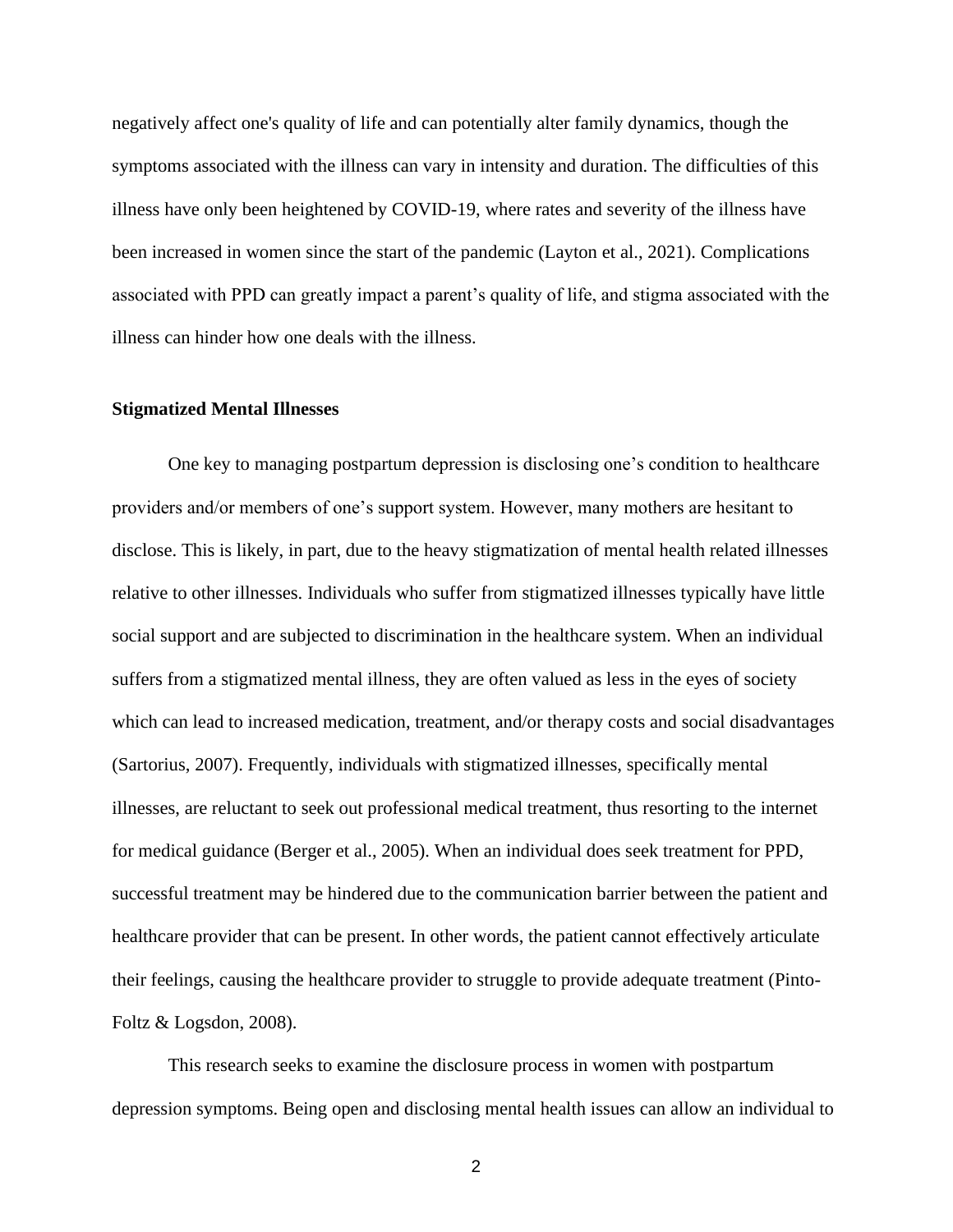make sense of their illness and receive social support. Currently, little research exists that examining disclosure of PPD symptoms. Understanding disclosure of PPD symptoms (including self-disclosure of the symptoms, non-disclosure of the symptoms, and motives behind the disclosure) can help healthcare workers and loved ones of a patient have a better idea of what they can do to help the individual cope and make sense of their illness.

#### <span id="page-10-0"></span>**Overview**

This thesis used Communication Privacy Management theory (CPM) to examine selfdisclosure and non-disclosure of postpartum depression symptoms in new mothers. CPM explains that we are the sole owners of our private information, until we choose to share that information with others. Once disclosure happens, the disclosee now has co-ownership of the private information (Petronio, 2002). CPM also states that disclosers may set up protective boundaries to prevent the spread of their private information, though the boundaries are sometimes broken, causing boundary turbulence. CPM can help to make sense of the disclosure process of PPD symptoms, can help us understand the justification of the women's decisions to disclose, and provide insight to the results of the disclosure. Semi-structured interviews were conducted to determine to whom women with PPD symptoms felt comfortable disclosing their struggles, and conversely, from whom women with PPD symptoms hid their illness. This research also used CPM to examine the motives behind the disclosure of the illness, timing of disclosure, and effects from disclosure of the illness.

Chapter two of this thesis will review the existing literature concerning new parenting complications and the relation to postpartum depression, self-disclosure and non-disclosure of mental illness, and communication privacy management theory. Chapter three of this thesis will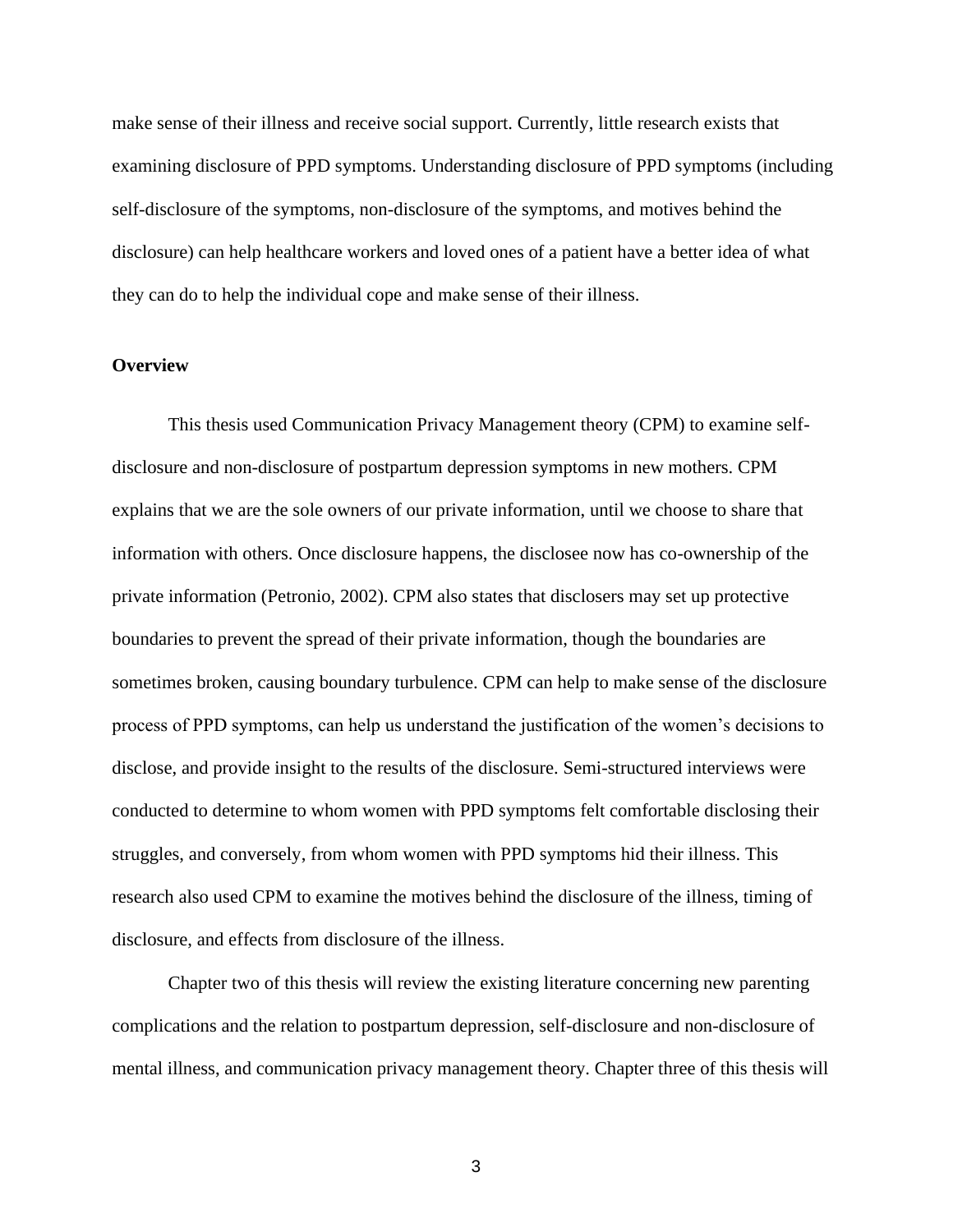cover the methodology utilized for this research. Chapter four outlines and details the findings and the fifth and final chapter of this thesis covers the discussion.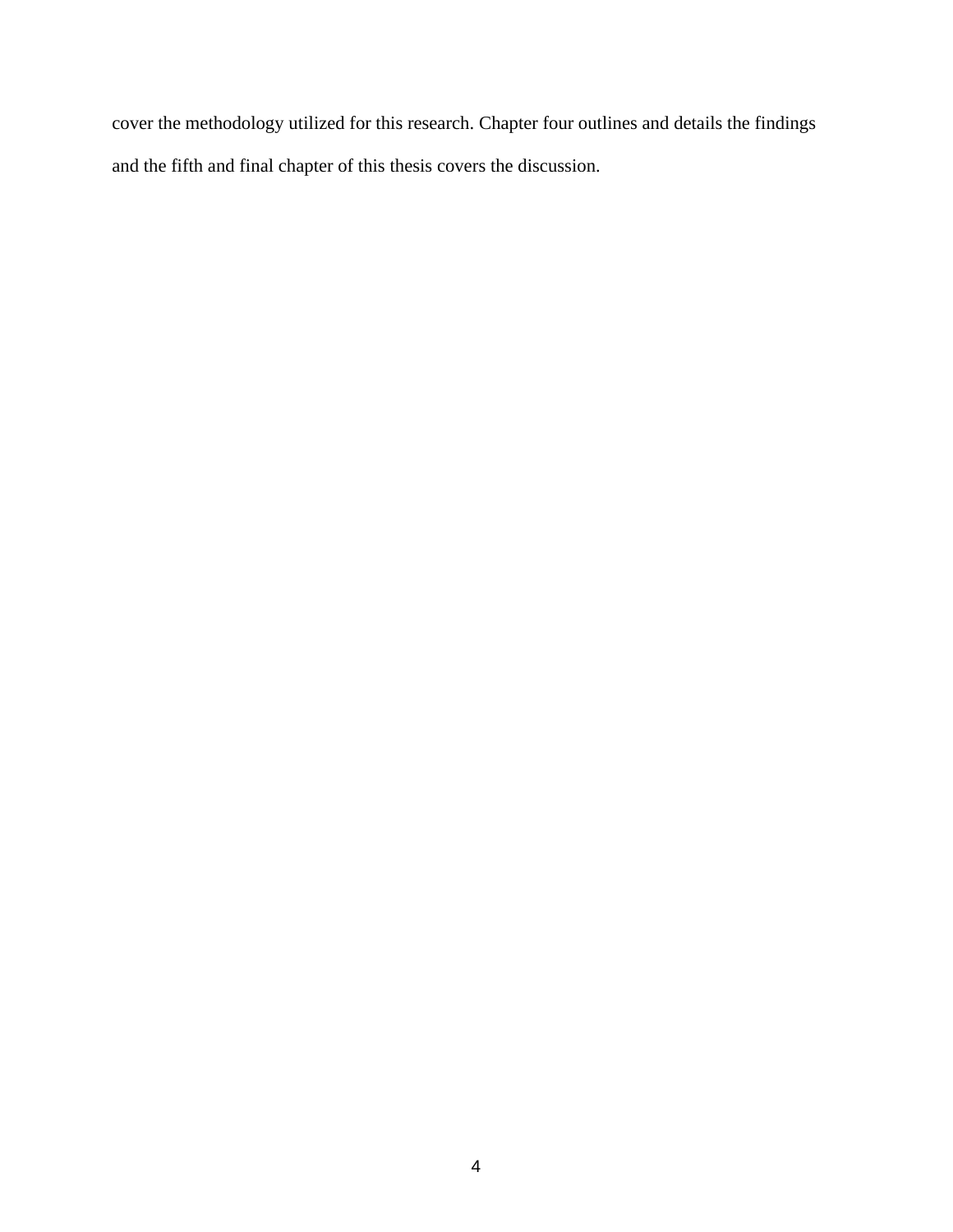#### **CHAPTER TWO: LITERATURE REVIEW**

<span id="page-12-0"></span>Postpartum depression, a mental health complication that affects several million people every year around the world, can bring serious, and often long-lasting symptoms that can be difficult to manage. Individuals suffering from PPD experience a range of emotional, mental, physical, and behavioral symptoms, similar to any other type of depression. However, some individuals with PPD develop specific, negative feelings about their baby, which is a distinctive symptom of PPD (Carberg & Langdon, 2021). These thoughts may involve violence towards their child, but the thoughts rarely get acted upon, so clinicians typically downplay these feelings (Mason, 2022). Though symptoms of PPD vary in intensity, duration, and type, those who experience PPD (and who received a formal diagnosis) will usually need treatment which can include medication and therapy. There is no singular event or characteristic that leads to the development of PPD. Rather, a range of reasons, from physical changes like lack of sleep, to relationship issues such as marital conflict or struggles at work, can contribute to the development of the illness.

#### <span id="page-12-1"></span>**New Parenting Issues**

First-time parents, or those growing a family, marks a period in life that is often filled with joy, but it is seldom without obstacles along the way. Individuals may face several complications from being a new parent. First, issues may arise from interpersonal relationships - specifically, conflict with a partner or spouse. Pregnancy, delivery, and lactation all significantly impact sexual function in new mothers. The decrease in sexual function, if left unresolved, can affect marital stability, which can cause additional conflict and even increase the chances of divorce, in extreme situations (Torkzahrani et al., 2016). Furthermore, spousal conflict can arise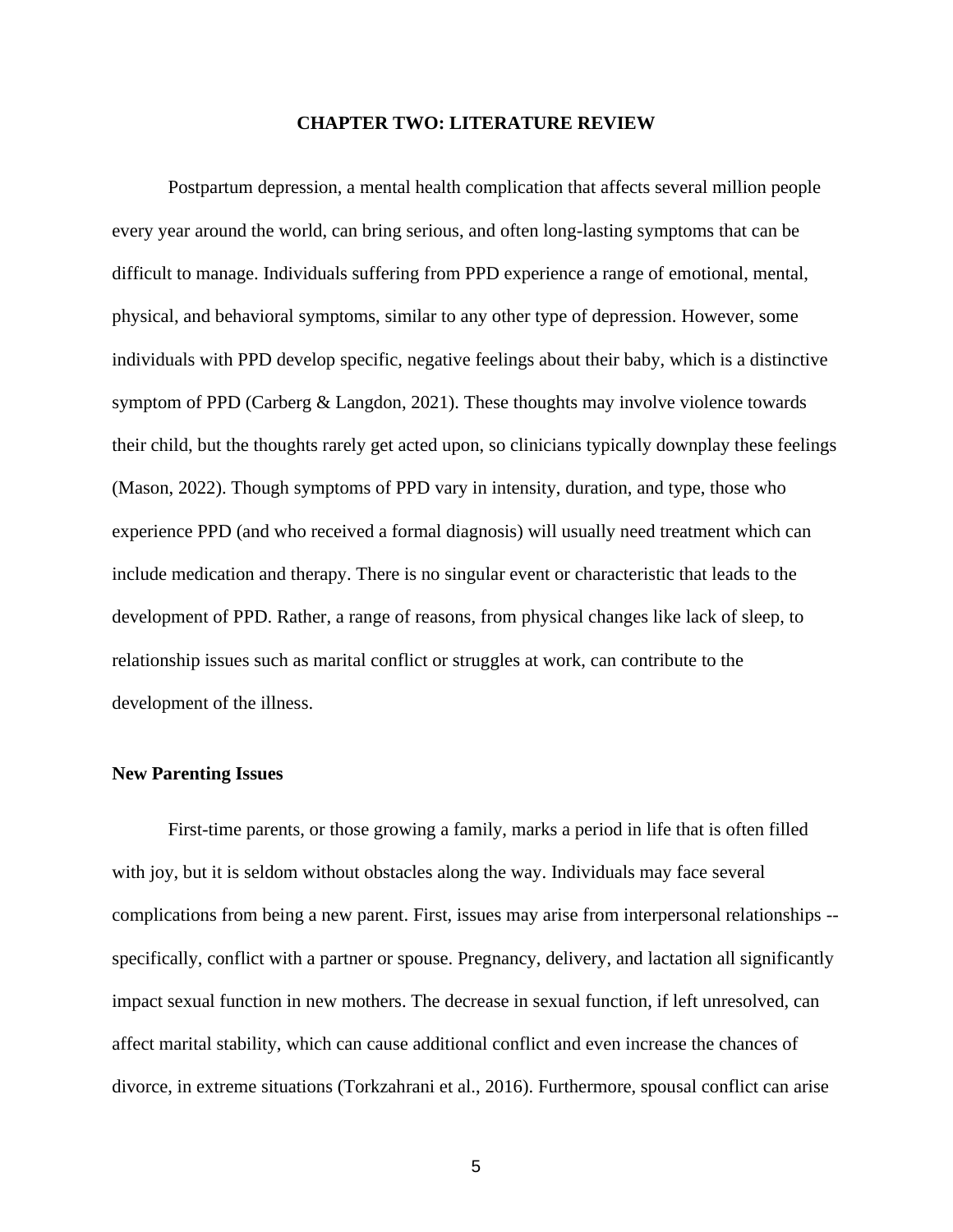in situations where there is unequal partner support. Dennis and Ross (2006) found that women with low partner support experience higher levels of conflict with their partner, and because of the conflict, women experience more depressive symptoms in the postpartum stage. With little to no support, the increase of maternal investment (i.e., tending to the baby) can lead to the corresponding increase of maternal fatigue, which is strongly correlated to depressive symptoms in postpartum women (Gunst et al., 2021). Additionally, disruption in adequate sleep in the postpartum stage can lead to interpersonal relationship issues, and thus, an additional strain on mental health. Existing literature shows that both sleep satisfaction and duration is substantially reduced in the postpartum stage. Ritcher et al. (2019) found that even six years after the birth of a child, new mothers and fathers were not receiving the same quality and duration of sleep as they were receiving prior to having a child. Persistent disruption in sleep is associated with a steep decline in marital satisfaction, too, due to the stresses associated with insufficient energy (Medina et al., 2009). Lack of adequate sleep can lead to dysphoric mood and irritability, which can lead to more interpersonal and intrapersonal issues (Swain et al., 1997).

 In addition to interpersonal struggles, new parents often need to overcome barriers associated with their place of employment. Cooklin et al. (2015) found that work-family conflict is worsened in the postpartum stage which increases stress and mental health difficulties. Associated with work-family conflict is managing childcare demands. Deciding when to return to work after the birth of a child and finding a schedule to fit the childcare demands can cause increased stress which can lead to the development, or the worsening, of depression symptoms and related mental health difficulties (Leung et al., 2005). Work-family conflict is not only associated with high levels of depression, but it is also linked to poor physical health and the occurrence of hypertension (Frone et al., 1997). Additionally, because of the "role juggling" that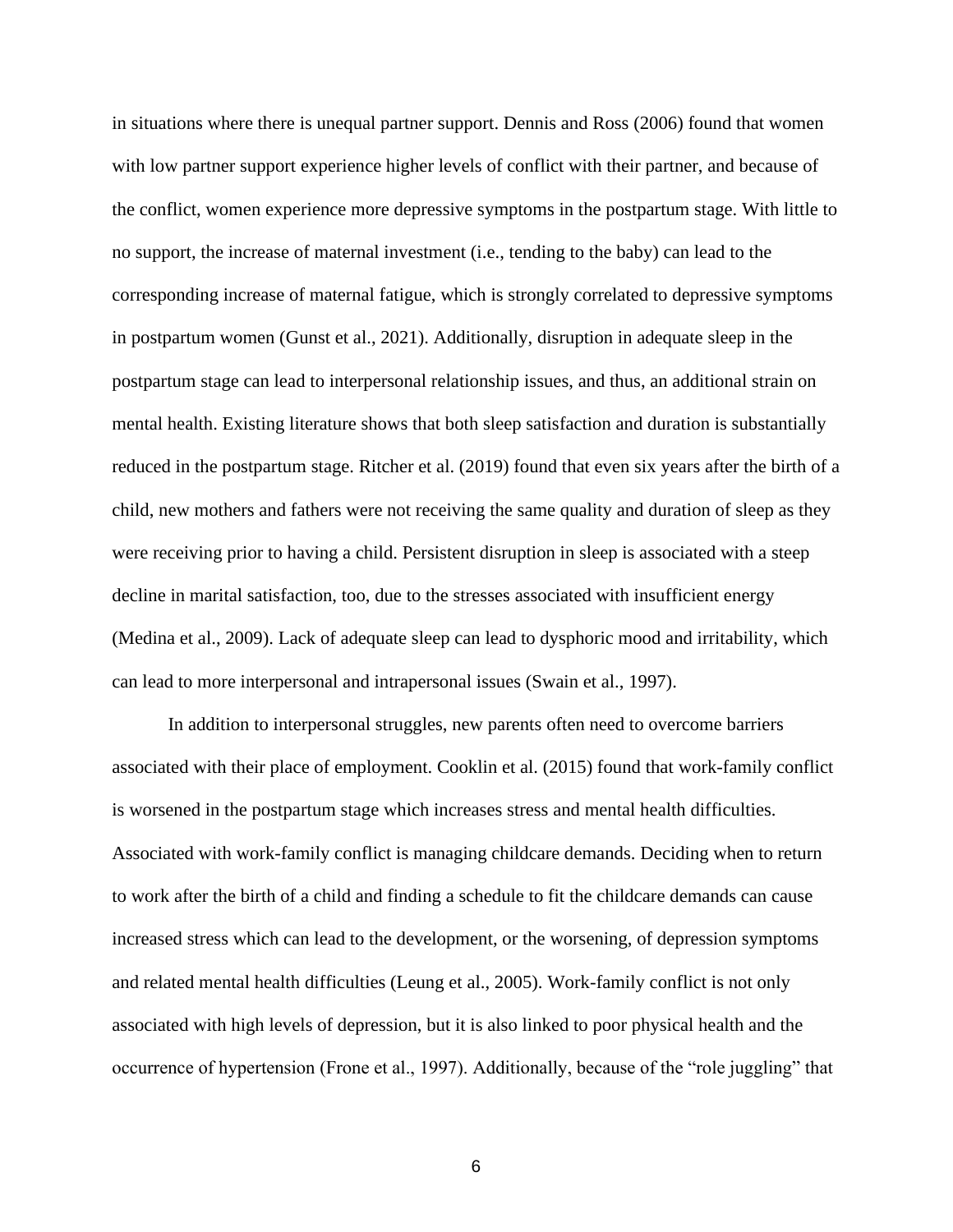parents who also hold full-time jobs have (i.e., being both an employee and parent/partner), there can be mood spillover – meaning, issues that arose at work causing an unpleasant mood would cause the unpleasant mood to carry over after getting home from work, affecting family dynamics. Conversely, issues that arose at home can cause mood spillover into the workplace environment, which can cause work performance issues (Williams & Alliger, 2017).

 Physical adjustments may also play a role in postpartum depression. New mothers often experience lactation struggles; an estimated 92% of mothers experience some lactation issue within the first three days postpartum (Wagner et al., 2013). Lactation struggles can lead to the feeling that one is not a good enough mother, which is a major indicator of postpartum depression. A study by Graef et al. (1988) found that 81% of new mothers reported concerns about their health after suffering complications with breastfeeding. Additionally, regardless of delivery method, many new mothers experience persistent pain after giving birth. If this pain is chronic, or left unresolved, these mothers are at an additional risk of developing mental health difficulties (Eisenach et al., 2008). Women also experience increased body image issues after the birth of a child. Hartley et al. (2019) found that women with postpartum depression symptoms experienced poorer self-image when compared to postpartum mothers who did not have depression. Complications from childbirth and parenting leave many women at a heightened risk of developing depressive symptoms. These depressive symptoms can bring negative implications to not only the mother's health, but the baby's well-being, too.

#### <span id="page-14-0"></span>**Postpartum Depression and Parenting**

Not only does PPD impact the parent with the illness, but PPD can also have effects on children. Paulson et al. (2006) found that depressed mothers were approximately 1.5 times more likely to engage in inadequate or less healthy sleep and feeding practices with their infant. The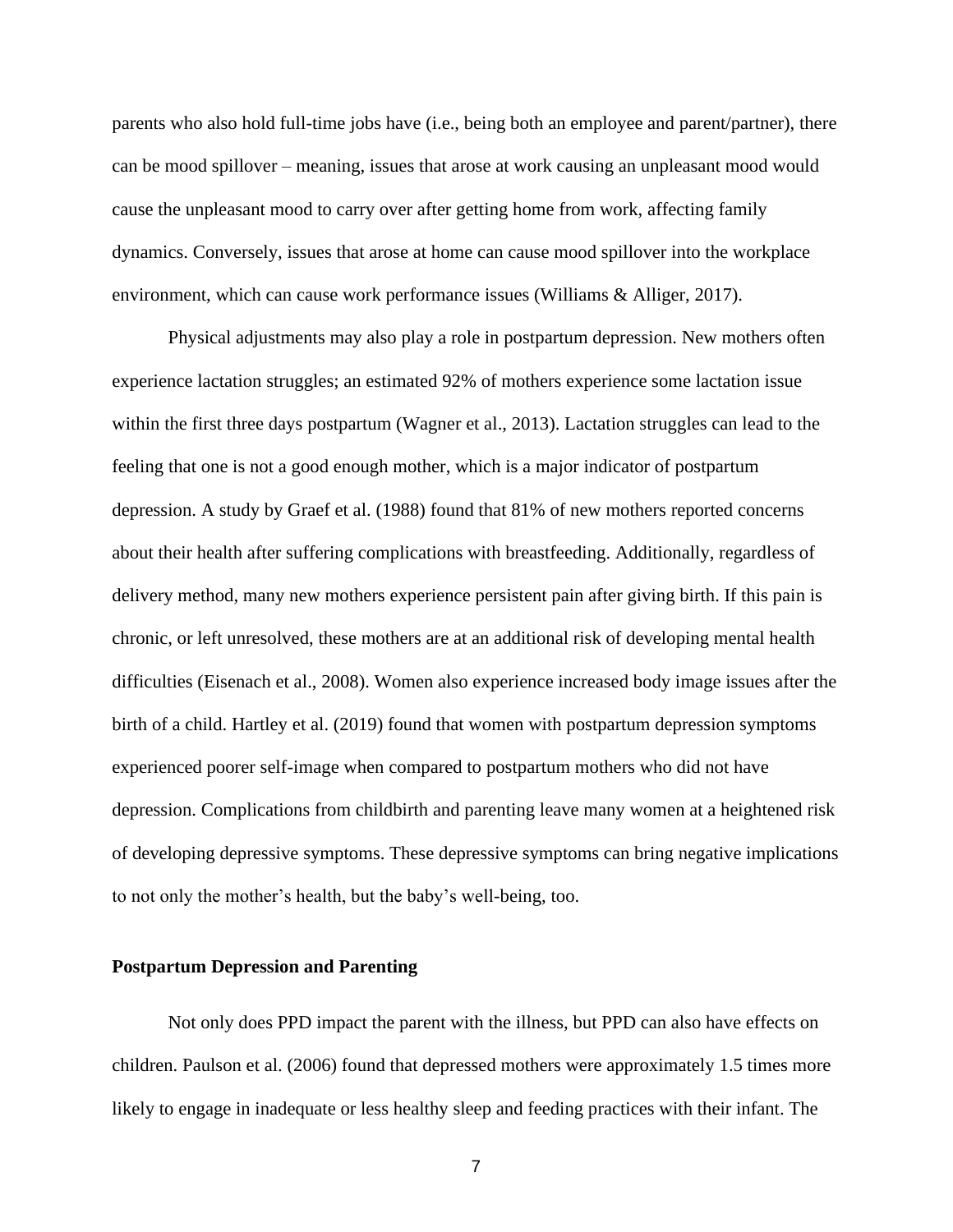same study found that depressed mothers were also less likely to engage the child in positive enrichment activities like reading, singing, and storytelling. Similarly, Field (2010) found that feeding practices (i.e., breastfeeding), safety practices (like infant vaccinations), healthy sleep routines, and well-child visits are all compromised because of postpartum depression. The same study found that the effects of PPD appeared universal, meaning, cultural and/or socioeconomic factors did not influence the disturbances. Forman et al. (2007) found that even at six months postpartum, depressed mothers viewed their infant more negatively than nondepressed mothers and after eighteen months, the depressed mothers (even with treatment) reported higher behavioral issues in their children, lower attachment security with their children, and higher negative temperament within themselves. This study called for treating PPD by focusing on treating mother-child relationships in addition to the mothers' personal depression symptoms. Overall, depression in mothers is strongly associated with poorer quality parenting, and as a result, a lower quality of a parent-child relationship. Unfortunately, many treatments currently used for mothers with PPD focus solely on treating the depressive symptoms itself but fail to reduce the impact of the depression on the child's outcomes (Galbally & Lewis, 2017).

The illness can also have negative effects on a partner or spousal relationship, which can also affect parenting. Letourneau et al. (2012) state that because of the lack of energy and negative feelings of worthlessness, self-doubt, and incompetence, mothers with PPD often need to rely on their spouse or partner for support, which increases the stress, physical strain, and mental strain on the partner, resulting in additional strain on the relationship. Furthermore, Johannson et al. (2020) note that PPD can cause loneliness in both mothers and fathers simultaneously in a relationship which can lead to an increase in spousal relationship issues. It is abundantly clear in the existing literature that PPD not only has severe negative effects on the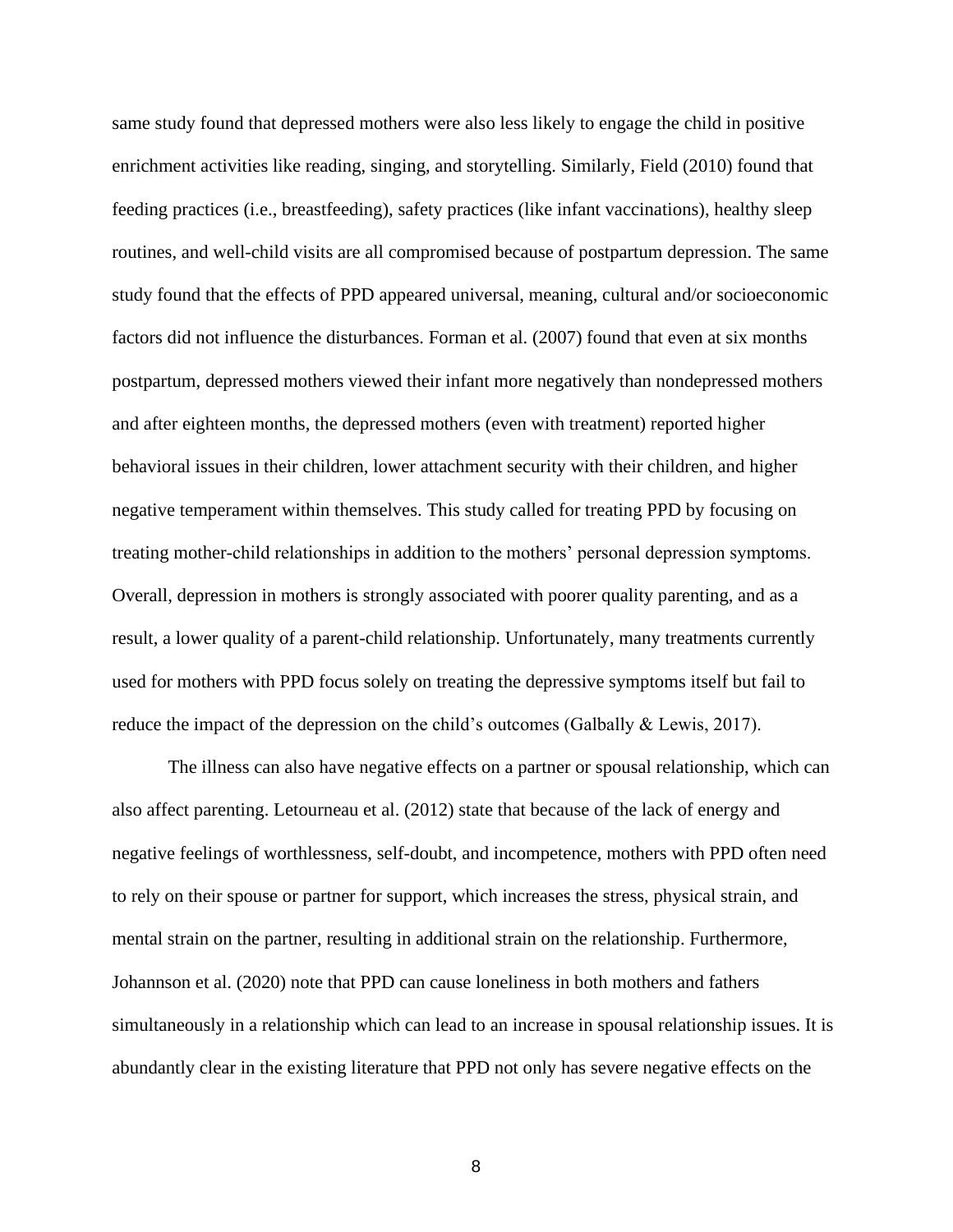afflicted parent, but also impacts the child's development and can challenge partner stability, too, even with current treatment prescribed by professionals.

#### <span id="page-16-0"></span>**Self-Disclosure of Mental Illnesses**

This range of negative impacts both in the long and short term make it important for mothers with postpartum depression to be able to seek and receive support. However, little research currently exists about self-disclosure of PPD. Literature about self-disclosure of mental illnesses more broadly reveals that several factors influence disclosure status of individuals with a mental illness. First, Pahwa et al. (2017) concluded that women are more likely than men to disclose their mental illness status and Taniguchi and Thompson (2021) found that women are more likely to be recipients of disclosure, too, which may be because women are usually seen as more supportive and accepting when compared to men. Furthermore, Pahwa et al. (2017) also found that those with stronger support systems have a greater chance of self-disclosing their illness, compared to those with not as much social and emotional support. Similarly, existing research shows that people feel more comfortable disclosing their mental illness to certain people, and are hesitant to disclose to others, and the decision to disclose often depends on the amount of support received from the disclosee (Taniguchi & Thompson, 2021). Taniguchi and Thompson (2021) found that young adults with a mental illness are most likely to disclose their struggles to their mothers, close friends, and romantic partners first. The study found that the same individuals were less likely to disclose their mental illness status to their fathers, siblings, and other relatives. Chaikin and Derlega (1974) did early research on disclosure of mental illnesses and found that individuals who suffer from a mental illness are more likely to disclose their illness to other individuals who are the same age.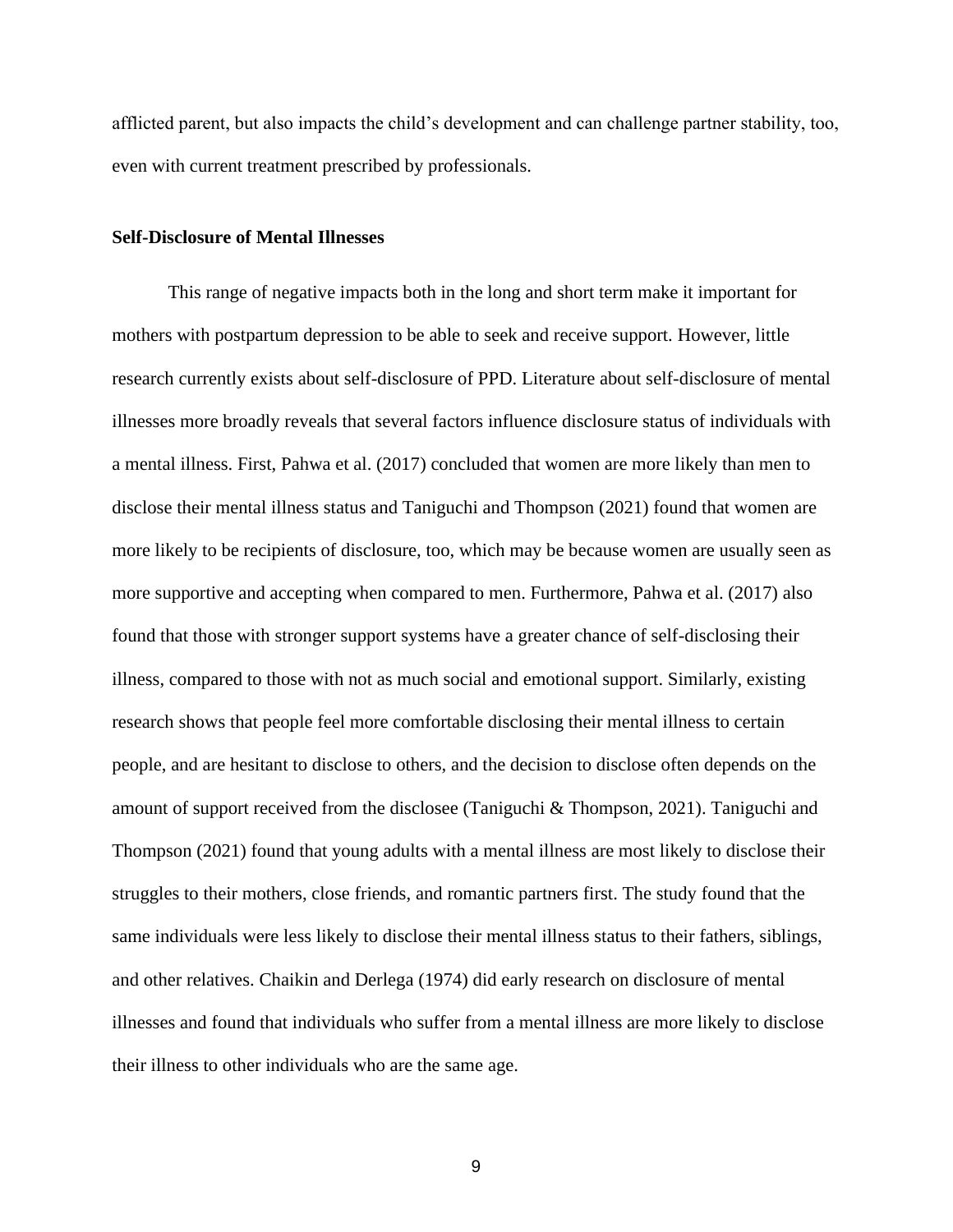Self-disclosure of mental illnesses can oftentimes bring great benefits to the individual suffering from the illness. Existing literature overwhelmingly agrees that individuals who disclose their mental illness to a friend or family members receive more social support and feel less self-conscious around that individual (Chaudoir & Fisher, 2009; Mulfinger et al., 2019). Additionally, Corrigan and Rao (2012) note that those who disclose their mental health struggles face less self-stigmatization, which leads to individual empowerment and a better quality of life. According to the U.S. Department of Health and Human Services (HHS, 2008), disclosure of a mental illness can be beneficial to both the discloser and the person to whom the information was disclosed. HHS further notes that after disclosure, the individual suffering from a mental illness no longer has to worry about hiding their illness or struggles with the illness, can find others who struggle with the same illness, and can find someone who can provide additional help to cope with the illness, all of which can lead to a sense of empowerment as the stigma is being challenged.

#### <span id="page-17-0"></span>**Non-Disclosure of Mental Illnesses**

While there are many benefits associated with the disclosure of a mental illness, there is substantial literature surrounding reasons for non-disclosure of mental illnesses. Not everyone suffering from a mental illness makes decisions about disclosure the same way. In fact, decisions about disclosure are frequently made on a case-by-case basis, especially when there are power differentials in complex social contexts or if safety is compromised (Marino et. al, 2016). Peterson et al. (2011) found that because disclosure is irreversible, individuals carefully weigh the decision to disclose prior to engaging in the disclosure. The study further noted that there are certain relationships, like workplace relationships, where individuals are unlikely to practice disclosure, as the individual may fear discrimination, retaliation, and judgement from the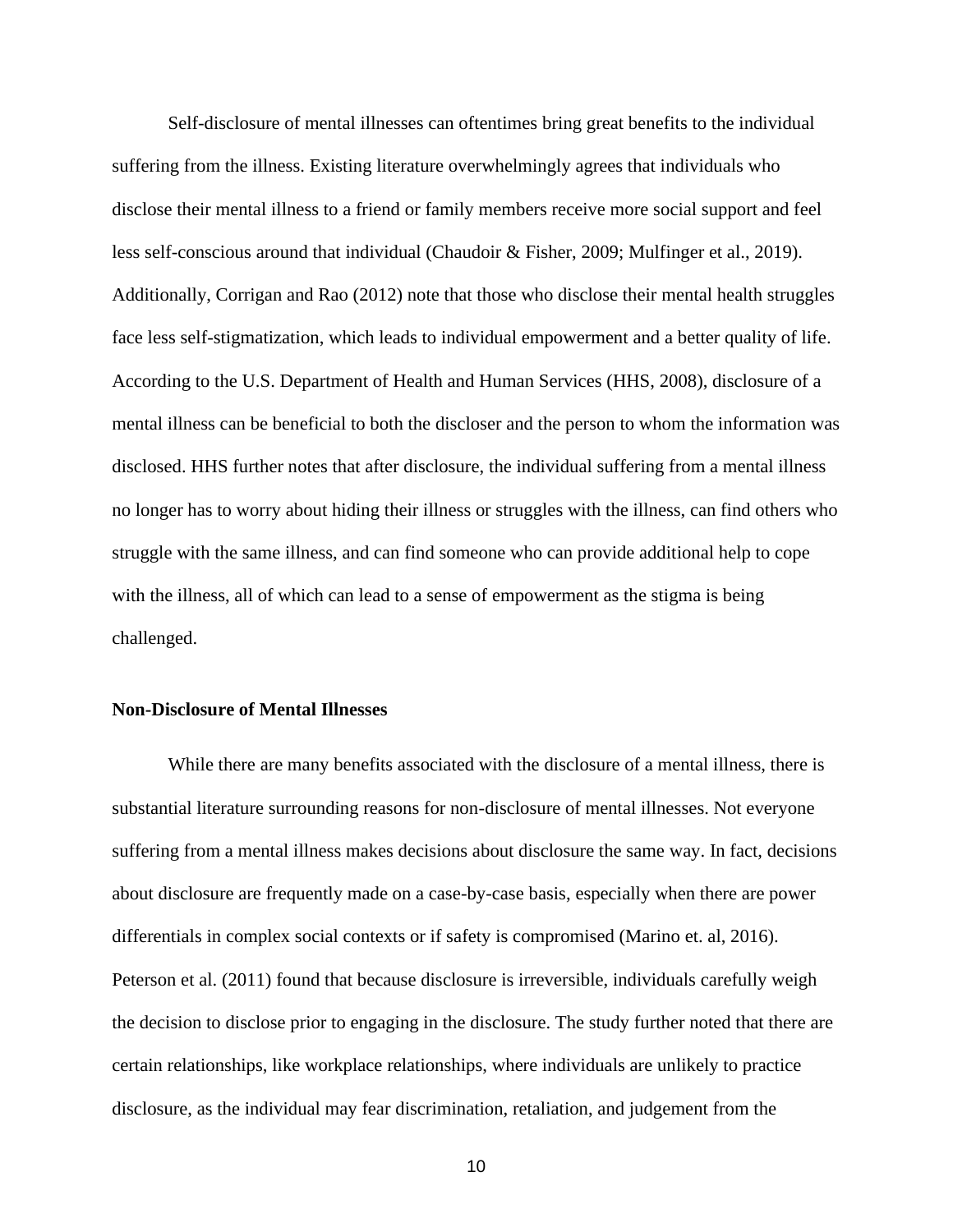employer and coworkers. Lang et al. (2012) observed that often the decision to disclose involves "the fear of being treated differently or unfairly, losing credibility in the eyes of supervisors and colleagues, rejection, and becoming a target for gossip" (p. 855). Toth and Dewa (2014) conducted in-depth interviews to analyze employees' decision about disclosing a mental health disorder at a workplace. They found that individuals begin in a neutral position when deciding to disclose. To move from the neutral spot, those individuals need a specific reason to prompt them to either disclose, or not disclose their mental illness struggles to someone in the workplace. Before making a disclosure decision, employees conduct an internal risk-benefit analysis about the situation, which is typically the case in other relationships outside the workplace, too. The authors concluded by mentioning that one of the main problems associated with nondisclosure is stigmatization from coworkers and management.

Non-disclosure of mental health symptoms has been studied within close relationships, too. Love et al. (2021) studied individuals who had suicidal ideations and found that nondisclosers felt as though disclosing their struggles to their romantic partners would not change the circumstances, meaning there were no perceived benefits of disclosure. Similarly, Mérelle et al. (2018) found that nearly half of adults with suicidal ideations did not disclose their condition largely in part to perceived loneliness and lack of support. Furthermore, Wilson et al. (2019) concluded that some individuals with mental health issues avoid disclosure to their friends and family because as the discloser, they got emotional when discussing their illness and they did not want to project those feelings onto others. Macdonald and Morley (2011) found that psychotherapy patients more commonly practiced non-disclosure to avoid labelling and judgement from others and to also avoid self-criticism and shame. Walsh Carson et al. (2019) studied women who experienced sexual trauma and developed PTSD and/or depression as a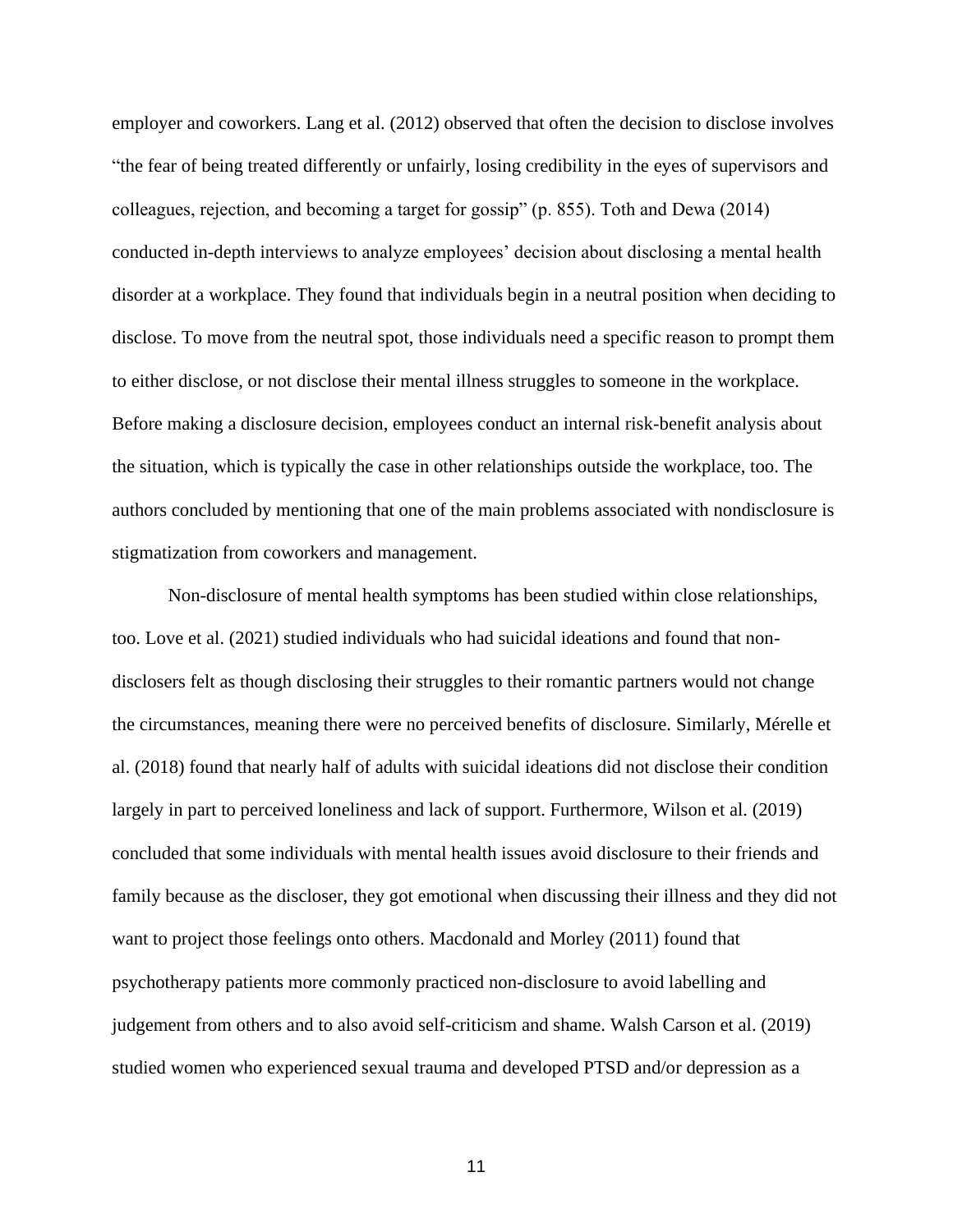result. They discovered that nearly 25% of women had not disclosed their condition to anyone and reasons of non-disclosure involved shame, fear of consequences, and minimization of the experience. Even when individuals sense support in interpersonal relationships, many still choose non-disclosure so they do not place the burden on others, they can avoid judgement, and they can avoid being emotional around those closest to them.

#### <span id="page-19-0"></span>**Communication Privacy Management Theory**

This study examines disclosure through the lens of Communication Privacy Management theory (CPM). Developed by Petronio (1991, 2002), communication privacy management theory assumes that self-disclosure decisions are made within a rule-based structure. It demonstrates that as individuals, we have private information that we often keep to ourselves, as this allows us to feel secluded from others as we maintain confidentiality. There are several tenets of CPM: (1) we are the sole owners of our own information, until we choose to share that information with others; (2) when we do choose to share our private information, those we disclose to are now coowners of the information; (3) co-owners of the information need defined rules regarding telling the information to others; (4) these rules are mutually agreed upon by the primary owner of the information and the co-owner; (5) if the rules are not adequately negotiated, or followed poorly by the co-owner, boundary turbulence will occur. Furthermore, CPM states that people will disclose issues that are of great importance to them, and when they do so, they must find ways to manage any potential risks to themselves as a result of the disclosure. In order to manage the risks, individuals will outline protective boundaries that will serve to control the flow of information between themselves and other individuals. Ultimately, CPM demonstrates that individuals choose to whom they disclose to, when they disclose, and how much they disclose. The theory explains that "private disclosures are dialectical, that people make decisions about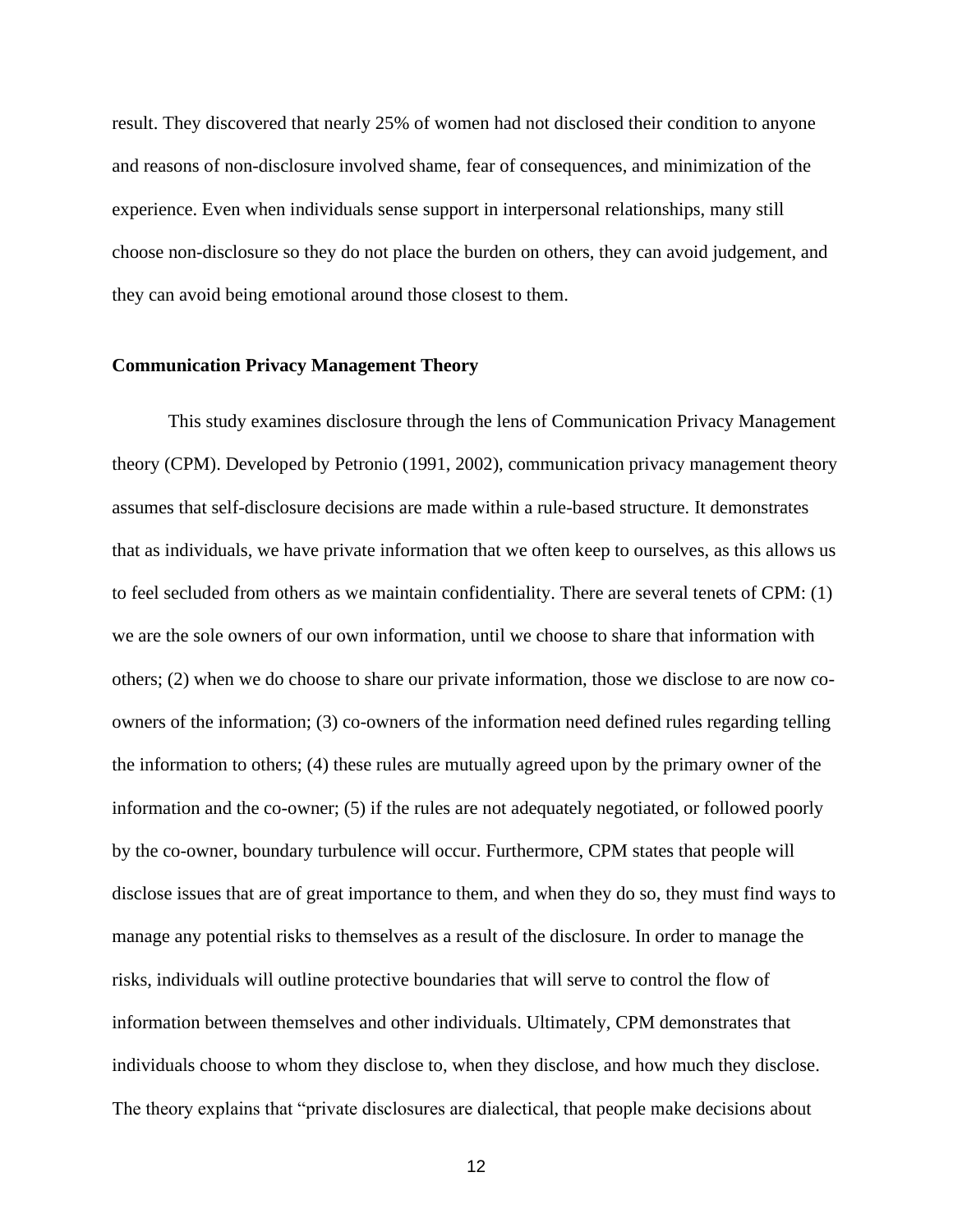revealing and concealing based on criteria and conditions they perceive as salient, and individuals fundamentally believe they have a right to own and regulate access to their private information" (Petronio, 2002, p. 2). The determining influences of disclosure that CPM outlines are gender, culture, context, motivation, and risk/benefit ratio.

There is a wide array of literature and empirical research that utilizes CPM. The theory has been particularly applied in research regarding illnesses and other health complications. Herrman and Tenzek (2017) used CPM to study revealing and concealing of eating disorders on an online platform. Their findings demonstrate that disclosure patterns on online platforms have the affordances for users to remain anonymous or use pseudonyms, giving the user complete control of their private information and allowing users to prevent privacy dilemmas. Steimel (2021) studied disclosure of pregnancy loss in women to coworkers and found that disaffirming messages received from coworkers and supervisors heightened the desire to not disclose the loss to others. The study concluded acknowledgment and affirmation of the loss allowed for sensemaking. Miller and Rubin (2007) used CPM to examine self-disclosure of positive HIV diagnoses in men and women in Kenya. The results supported the theory of CPM by confirming that motivations for disclosure are largely dependent on the relationship between the discloser and the disclosee. Recently, CPM has been utilized to study disclosure and contact tracing of COVID-19 (Jung Hong & Cho, 2021).

Although there has been research done using CPM concerning disclosing existing depression to children (Starcher, 2019) and disclosing parenting struggles to others (Vik & DeGroot, 2021), there is a gap in literature analyzing CPM in the context of disclosure of postpartum depression symptoms. This project expands the literature about CPM and on the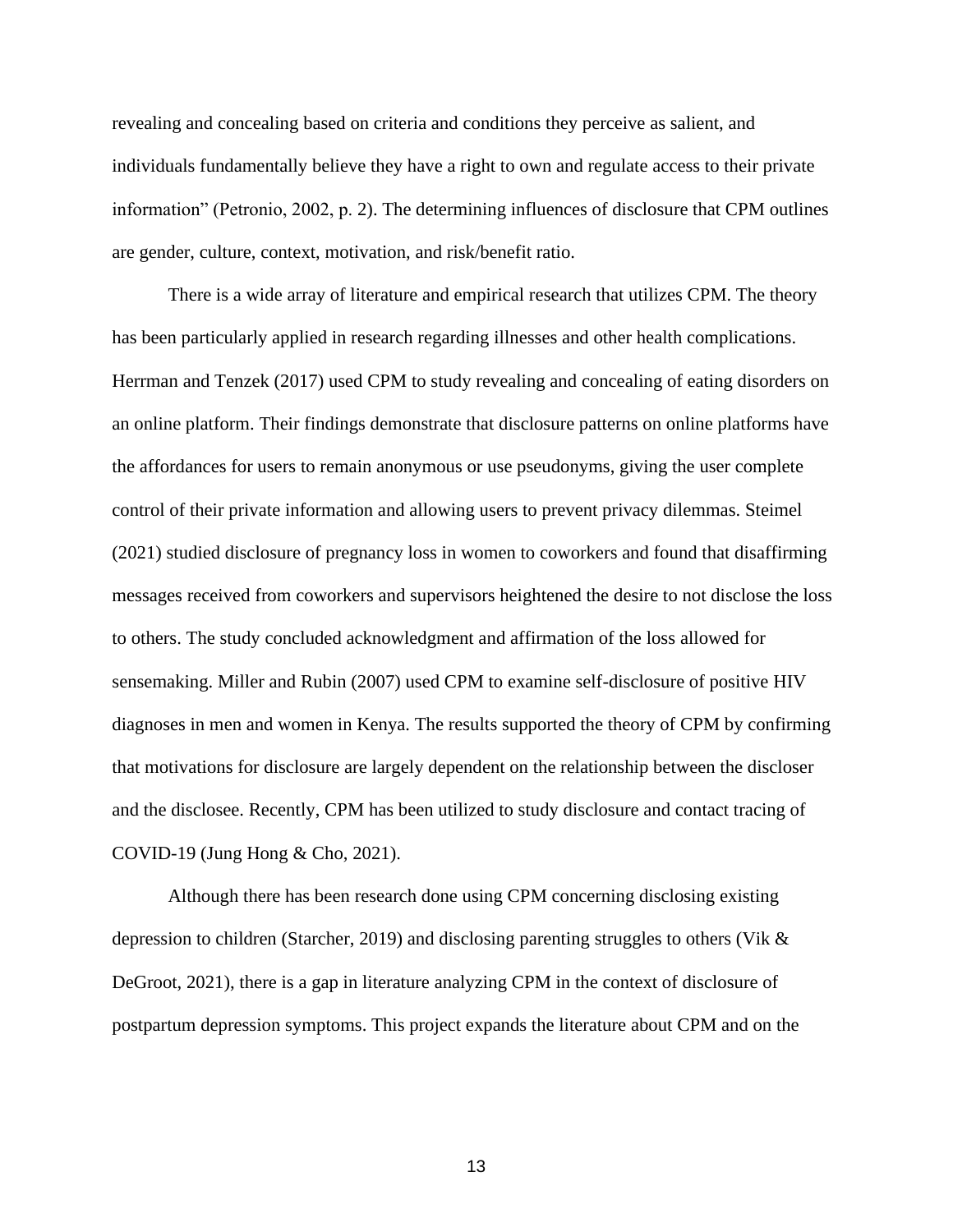topic of disclosure of mental illnesses, while also contributing to better understanding the complications associated with postpartum depression.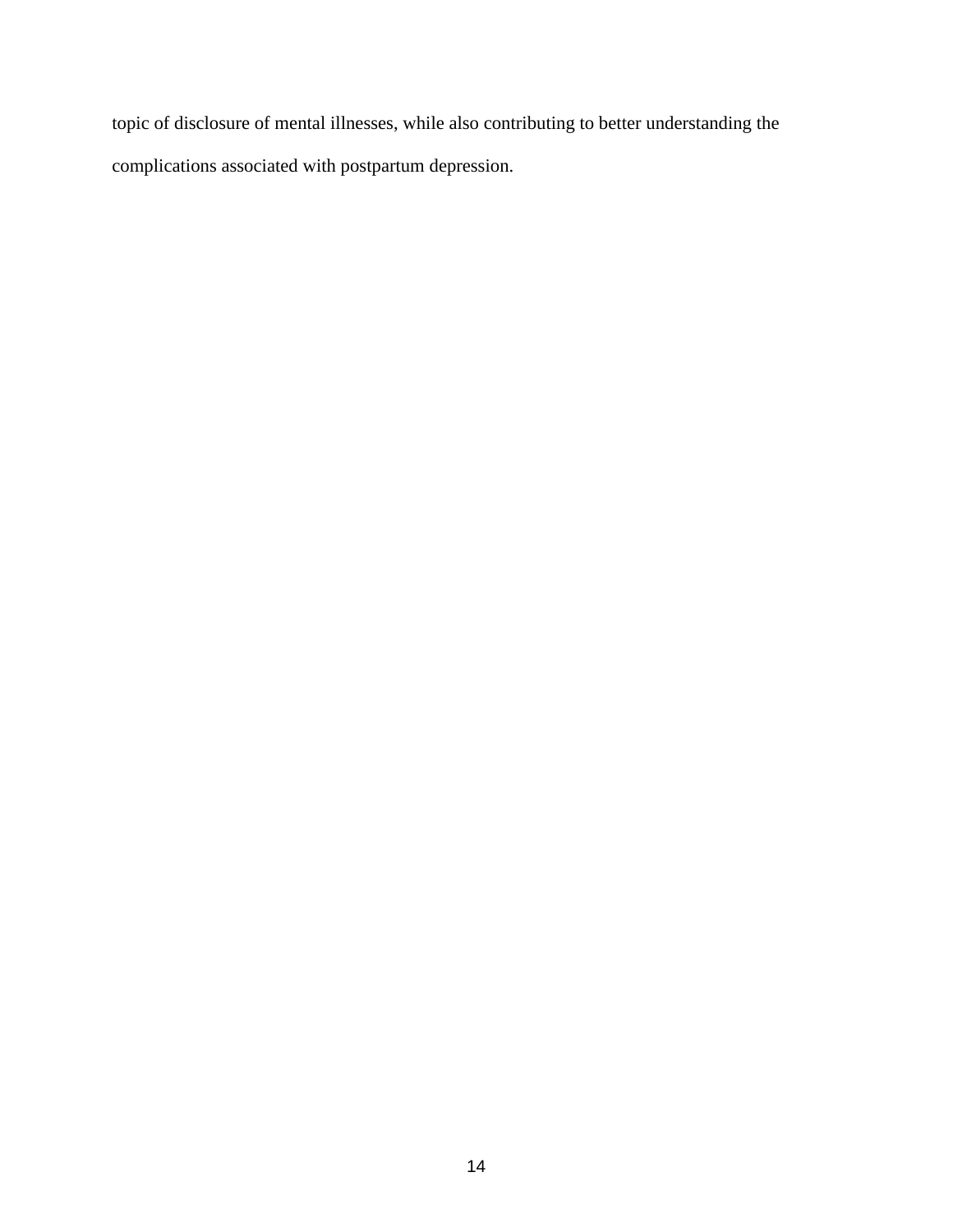#### **CHAPTER THREE: METHODOLOGY**

<span id="page-22-0"></span>This thesis employed a qualitative approach, using in-depth interviews with mothers with postpartum depression symptoms. Ethical approval was obtained from the university's Institutional Review Board (IRB) prior to contact with potential participants.

#### <span id="page-22-1"></span>**Participants**

Participants were recruited primarily through social media, specifically on Reddit and Facebook. Recruitment posts were made on postpartum support pages on the two sites (see Appendix A). The Facebook group used to recruit participants is titled "Postpartum Support Group". The group is relatively new on Facebook, created approximately a year ago, and has around 4,500 members. This specific group has over 500 new posts each month. On Reddit, participants were recruited through the subreddit called r/Postpartum\_Depression. This group has 4,900 members and was created in 2014. These groups were chosen for recruitment because they have international representation and are specific to women in the postpartum stage. In addition to social media posts, participants were recruited through a snowball sampling method or via referral. This second method was selected since many mothers who have PPD, or have had it in the past, likely know another mother who has history with the illness. Participants were recruited until data reached saturation. A total of 19 participants agreed to participate, but one participant was excluded from the analysis since she had primarily dealt with perinatal depression, not postpartum depression.

The following demographics are from the 18 participants included in the analysis. All participants were women who were between the ages of 18-39 (with most participants aged 30- 39). Though it was not a requirement to participate, all interviewees were currently being seen or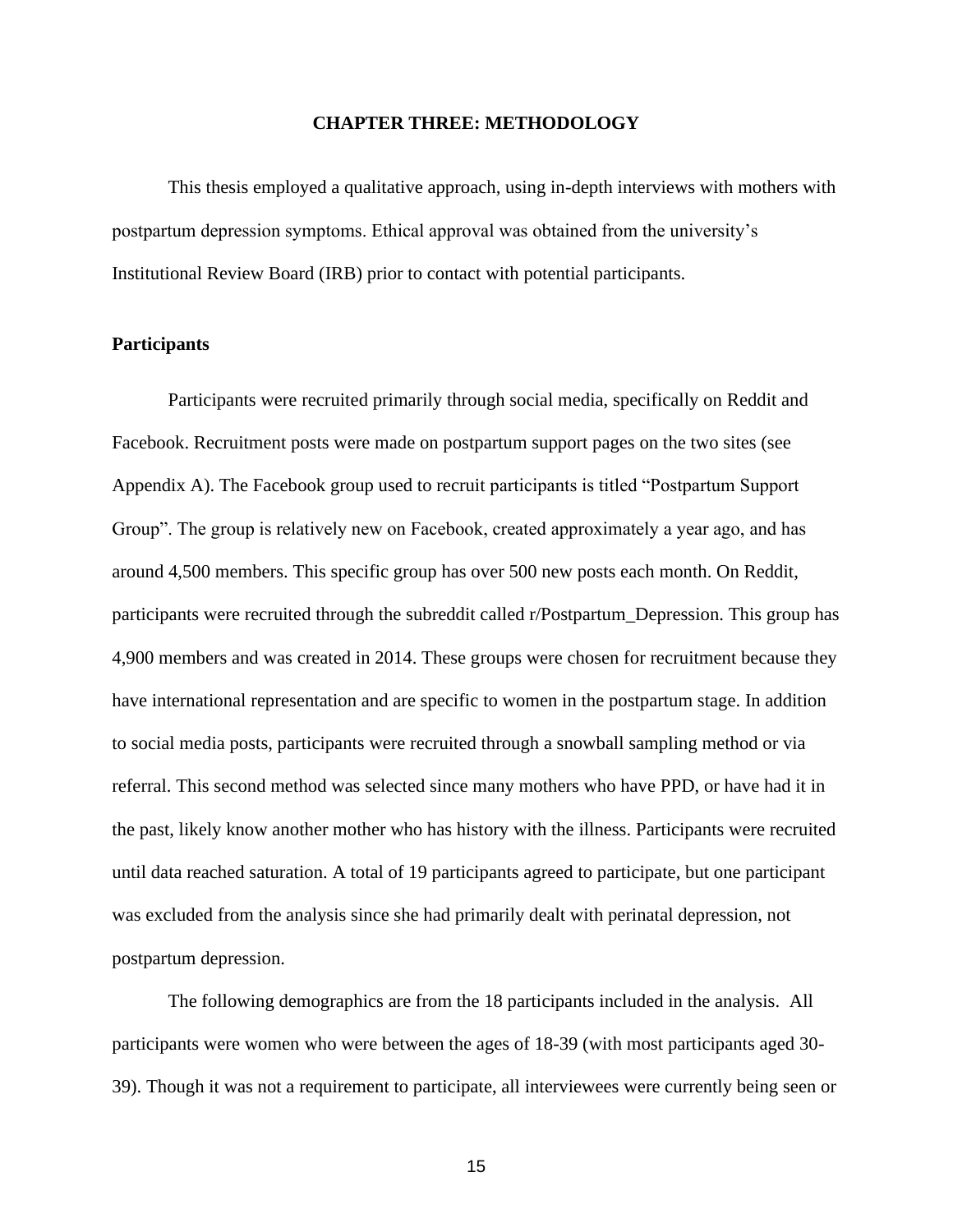had recently been seen (within the past 5 years) by a medical professional for the treatment of postpartum depression. All participants in this study resided in either the United States or Canada. Table 1 shows the dispersion of the participants' ethnicity and highest level of education completed.

# <span id="page-23-1"></span>**Table 1: Participant Demographics**

| <b>Participant Ethnicity</b> |                | <b>Education</b>           |                |
|------------------------------|----------------|----------------------------|----------------|
| Asian                        | $\overline{2}$ | High school diploma or GED | $\mathbf{1}$   |
| <b>Black or African</b>      | $\mathbf{1}$   | Associate's degree         |                |
| American                     |                |                            |                |
| Hispanic/Latino              | 3              | Bachelor's degree          | 5              |
| White                        | 10             | Master's degree            | 8              |
| <b>Multiple Races</b>        | $\overline{2}$ | Doctorate                  | 1              |
|                              |                | Other                      | $\overline{2}$ |

**Participant Highest Level of Completed** 

#### <span id="page-23-0"></span>**Procedures**

Participants were given an explanation of research (see appendix B) at the start of the interview. After oral consent was obtained, semi-structured individual interviews were conducted with each participant via the video conferencing platform Zoom. Each interview was video and audio recorded and lasted between 10-30 minutes. During the interviews, participants were asked a series of questions regarding their experiences with disclosure and postpartum depression (see Appendix C). The questions were created by the researcher and were purposefully guided by the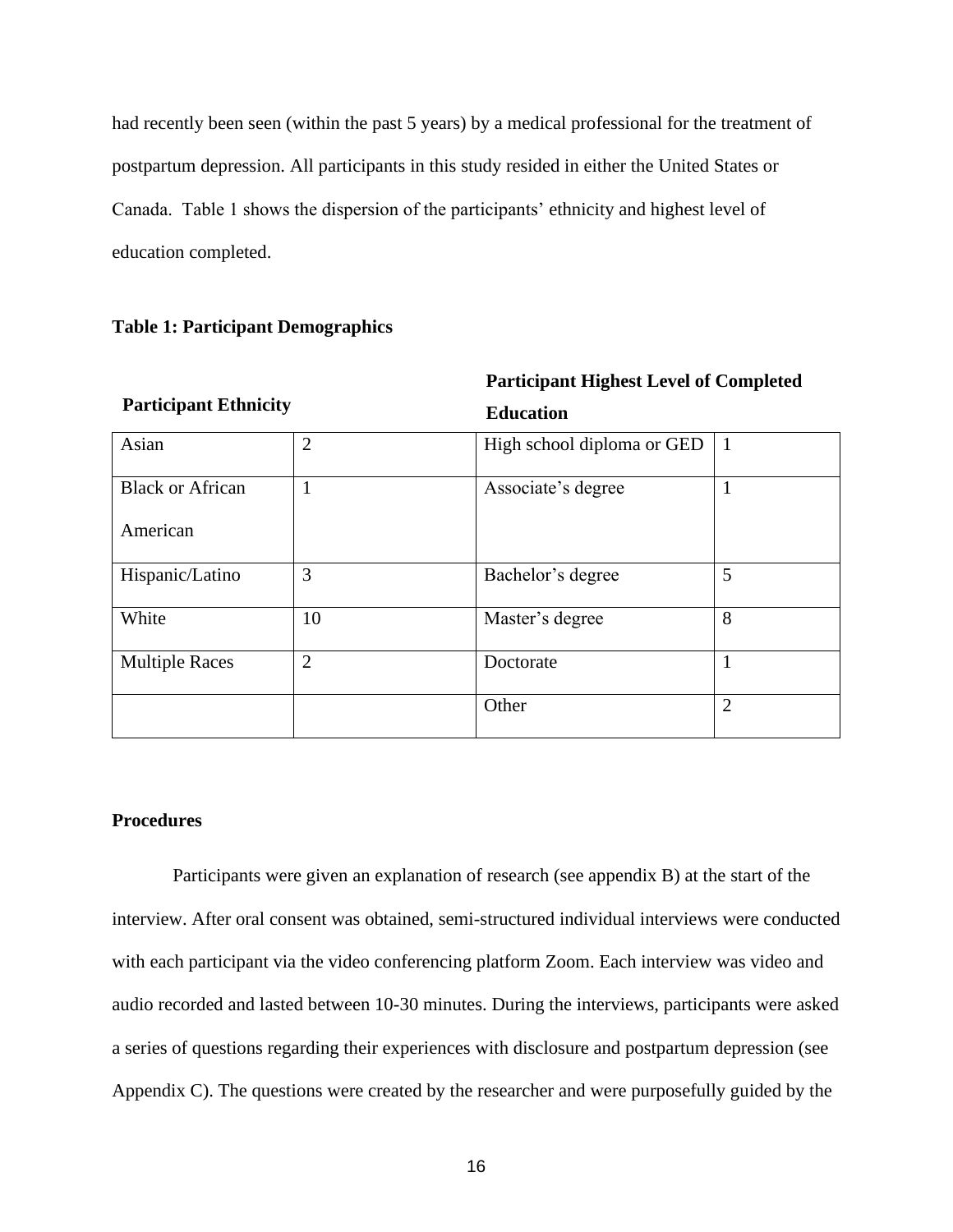theory. No questions were asked outside of the appendices unless needed to further understand an emerging theme (e.g., "Can you tell me a little more about that?" or "What happened next?").

At the end of the interview, participants filled out a three-question demographic questionnaire (see Appendix D). Each audio was transcribed through the Zoom transcription setting and was checked and corrected by the researcher for accuracy. To protect the identity of participants, they were assigned pseudonyms from a random name generator at the start of the interview. Additionally, all identifiable information was removed from data analysis.

#### <span id="page-24-0"></span>**Pilot Testing of Interview Guide**

Two mothers outside of the sample were recruited for a pilot test of the interview guide. The goal was to ensure the questions were structured in a way that are not only easy to understand for participant but detailed enough to align with the theory. Pilot testing also ensured that the interview could be completed in under 30 minutes as outlined by the procedure.

#### <span id="page-24-1"></span>**Analysis**

After transcripts were checked for accuracy, a thematic analysis was conducted to identify similarities and differences between each interview (Norwood, 2012). Through the open coding process (Charmaz, 2008), the data were interrogated to fully understand and conceptualize the findings. The researcher used a digital codebook to find themes amongst each participant's responses. More specifically, the researcher looked for themes based off the theory regarding disclosure processes, disclosure considerations, effects of disclosure, and the use of protective boundaries. Through the thematic analysis process, the raw interview data were interpreted to develop a more complex understanding and created uninflected conceptions (Owen, 1984). The findings with the identified themes are outlined in chapter four.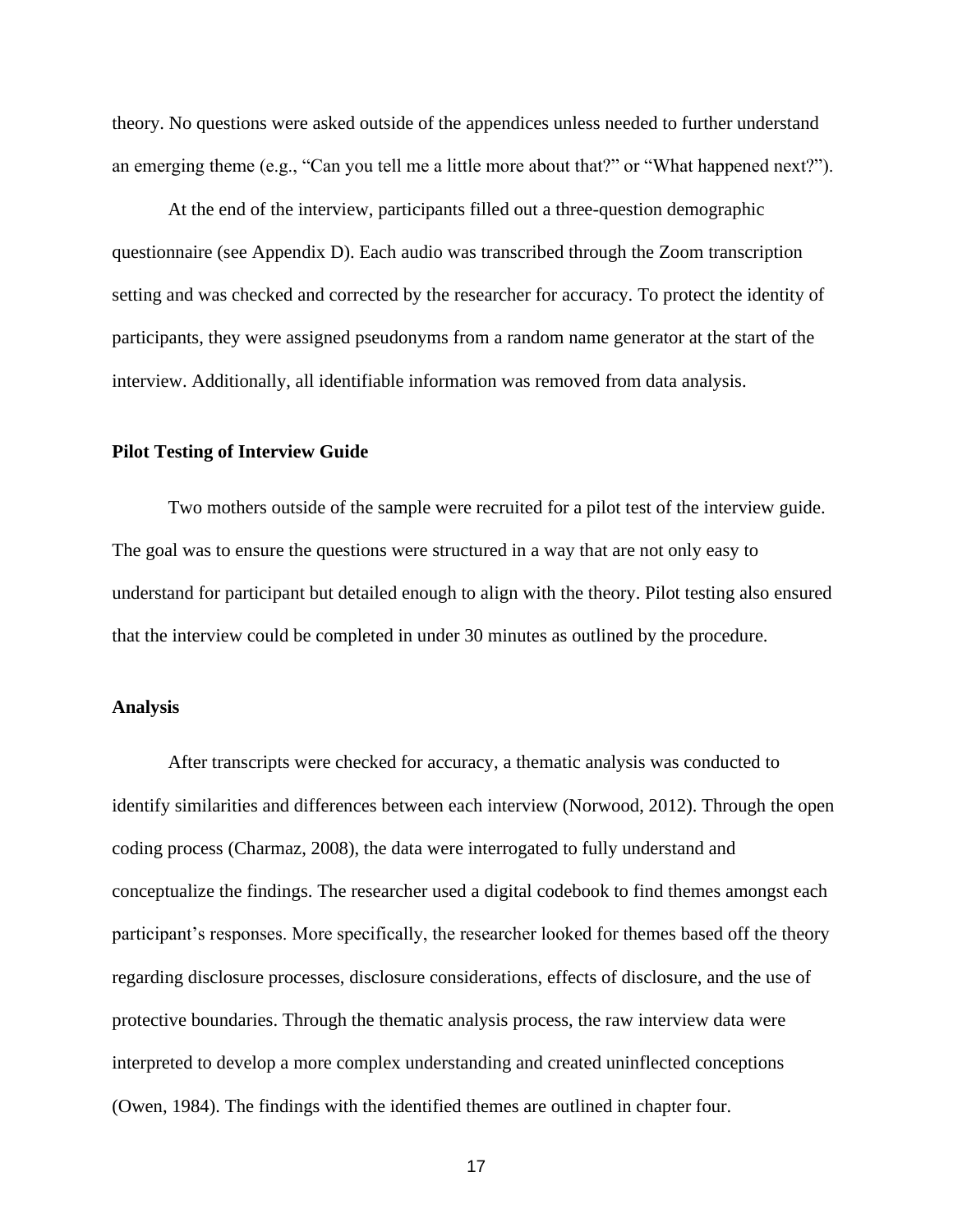#### **CHAPTER FOUR: RESULTS**

<span id="page-25-0"></span>CPM prompted themes of disclosure processes, disclosure considerations, boundary maintenance, and effects of disclosure in the data analysis. Several subthemes were found within each theme. The results are organized by theme and will be addressed individually below.

#### <span id="page-25-1"></span>**Disclosure Processes**

When disclosing an illness, such as postpartum depression, several factors are considered during the disclosure process itself. Subthemes of disclosure timing and unintentional disclosure emerged in the data.

#### <span id="page-25-2"></span>*Disclosure Timing*

Mothers with PPD disclosed to different individuals at different times. Often, the mother's partner or spouse would be the first disclosee. In many circumstances, the participants would disclose their PPD to their spouse or partner soon after experiencing symptoms, before the official diagnosis. This timing was, in part, due to the partner living with the mother experiencing PPD symptoms. In other words, it was easiest for the discloser to open up to their partner first since they were interacting with each other daily. If the spouse or partner was the first disclosee of the mother with PPD, the second disclosee was almost always someone within the discloser's family, whether a parent or a sibling, if the participant had a stable pre-existing relationship with the family member.

When disclosing to individuals outside immediate family or romantic relationships, many mothers expressed that they did not disclose until they were receiving formal treatment from a medical professional and/or their symptoms of the illness had subsided a great amount. Phoebe explained when she disclosed to her in-laws: "Whenever I mentioned it to my mother-in-law and my sister-in-law, it wasn't in the acute phase. […] It was like, after I was starting to feel better."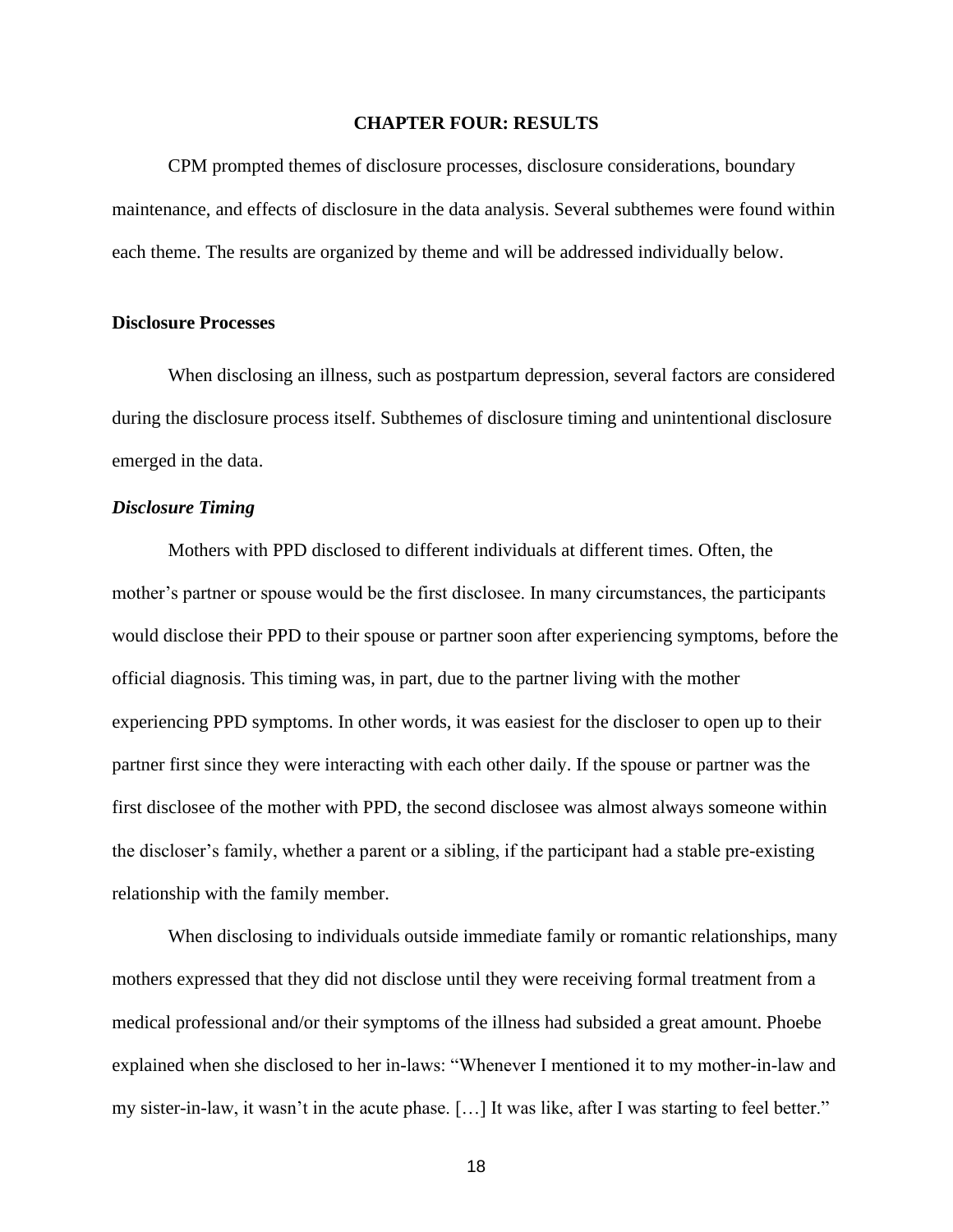Some mothers explained that when disclosing to those outside of immediate family or very close relationships, they would do so only after receiving treatment, but they would also down-play the severity of the illness. More specifically, some mothers with PPD would describe their experience with the illness in past-tense, as if they were no longer dealing with the illness, when in actuality they were still struggling. Robin shared her story about opening up in the workplace and to some medical professionals:

[In the workplace] I would share [my PPD] in like a, "It happened to me" not, like, "This is something that I'm still, kind of, struggling with" even though I was.  $[\dots]$  I was disclosing it like "Oh, this happened to me," not, like, "I'm still dealing with some of the side effects [of PPD] now and it still impacts me on a daily basis." […] I would mention [my PPD] to, like, my son's pediatrician like, "Oh, I had depression before with him," but I always talked about it, like "had," not something that was, again, impacting my life on a regular basis.

In the discloser's mind, disclosing PPD in past-tense made the conversation easier. By describing the illness as if it was no longer being experienced, the mothers felt more comfortable openingup about the illness and felt like less of a burden.

Disclosure timing is usually dependent on how the mother is feeling when dealing with the symptoms of PPD. Sometimes, mothers would disclose quickly to those closest to them to receive some support. Others would wait to disclose until treatment had been received or would create a false narrative that the experience with PPD happened in the past and was not being lived currently.

#### *Unintentional Disclosure*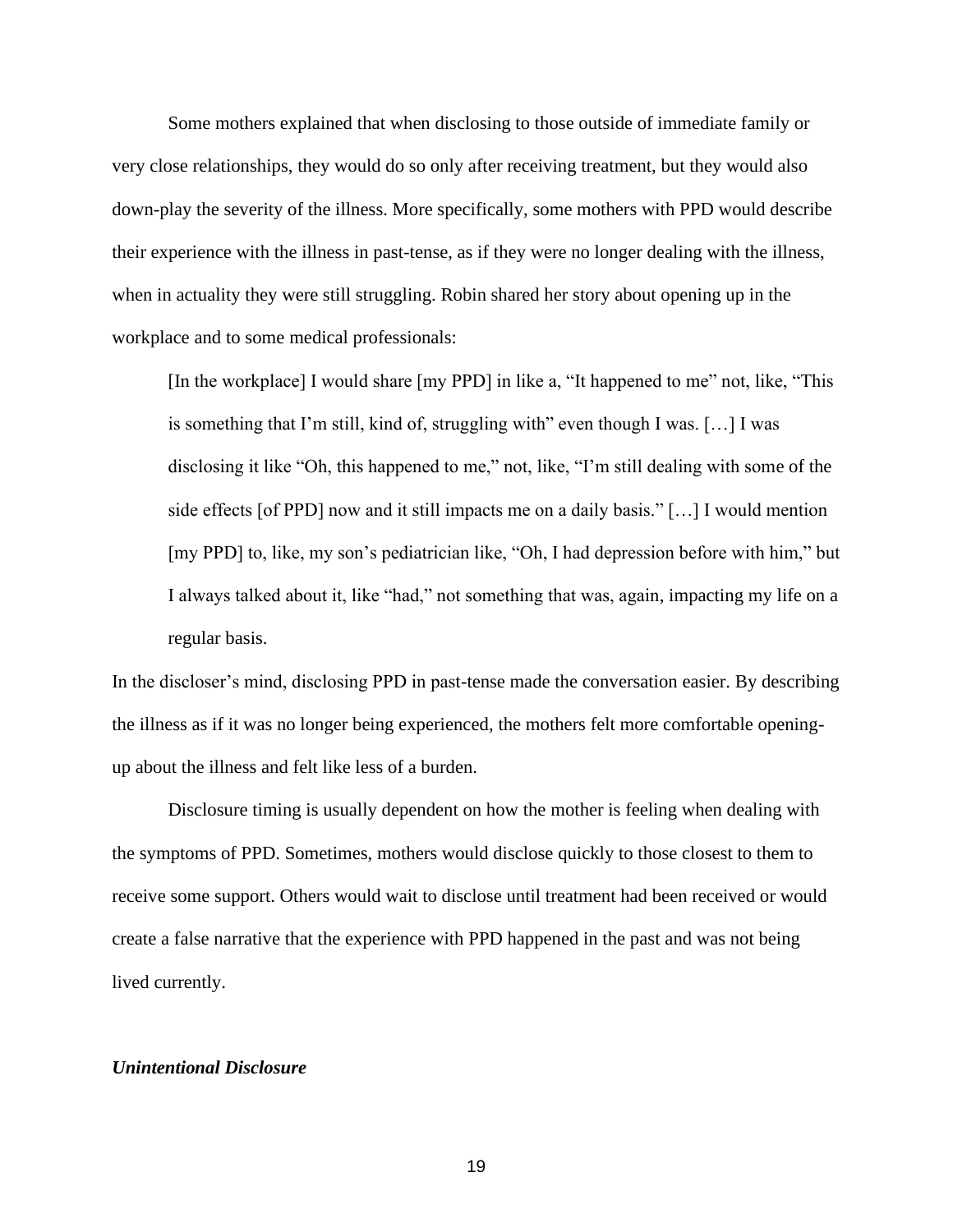Women with postpartum depression often expressed that the decision to disclose to certain people in their life was chosen by default, not because of their own motivation to disclose. This default decision was arrived at as the participants with PPD were experiencing symptoms that were difficult to conceal, and other individuals who were around the participant regularly witnessed the symptoms. Melissa shared her story finding out she had PPD and disclosing by default to her husband:

I hadn't talked to anyone really. Like I knew I was like, "I'm feeling particularly crappy," but I still filled out the [PPD] questionnaire [at the doctor's office] honestly and that's when like I got flagged [for PPD] [...] So my husband was [at the doctor's appointment] and so he was, like, the first person we had to talk to about it and he was, I think, he was very surprised because he was not awake during those times [I was struggling] and then he also was like, I think, concerned that he felt like I should have been able to have this conversation with him.

Christina shared that her sister was at her home in the first few weeks postpartum to help around the home. She initially disclosed her struggles with PPD to her husband, but not her sister. She did not plan on telling her sister at that moment, but her sister overheard her on the phone trying to contact a therapist. It was in this moment that Christina unintentionally disclosed her PPD symptoms to her sister.

Similarly, many participants noted that prior to formal diagnosis of PPD, other individuals, like the participants' partners, recognized the symptoms that the participant was experiencing, so the decision to disclose PPD by the participant was not premeditated. Lauren shared her experience with her spouse noticing her symptoms: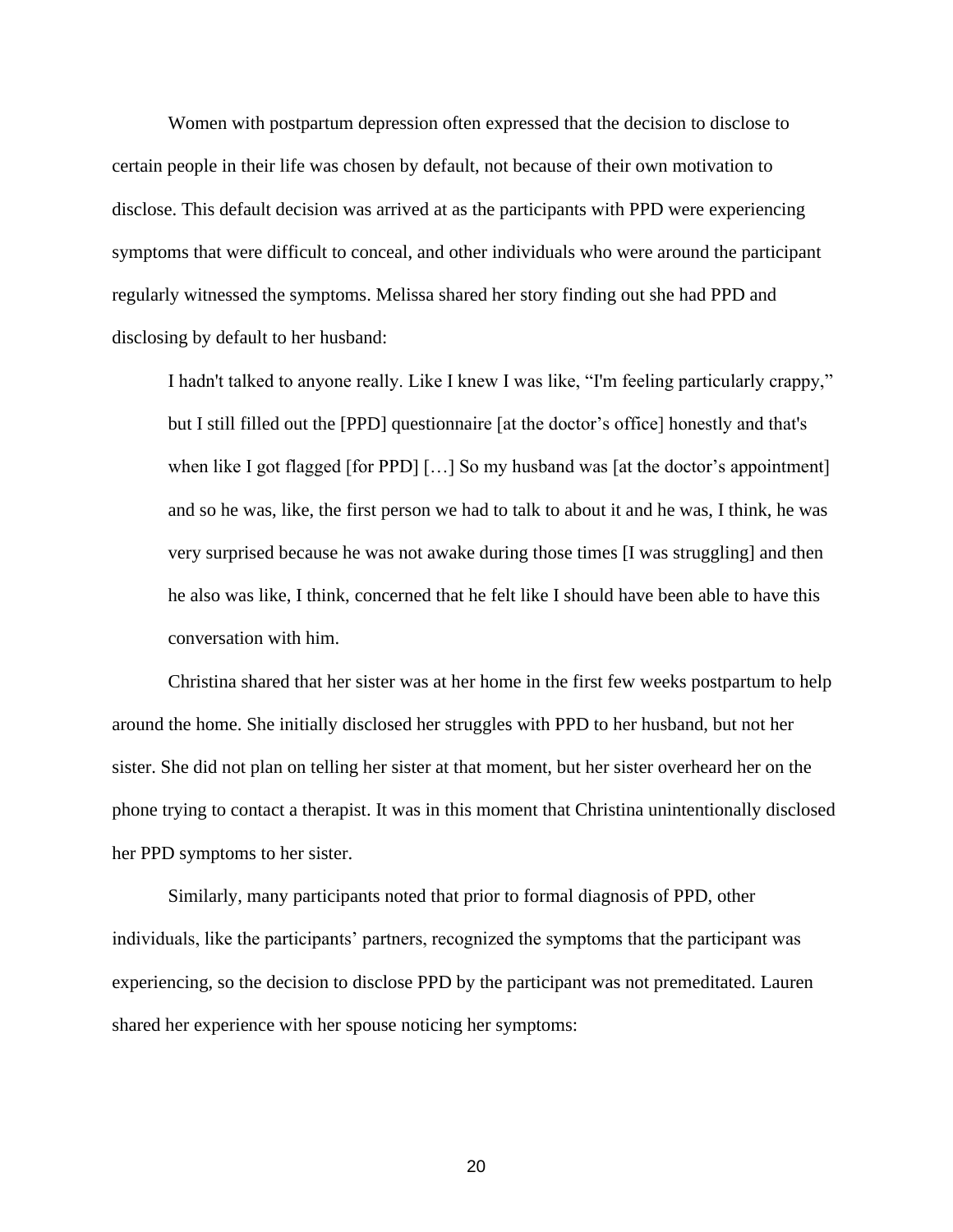My husband noticed as well. He started, like, checking in a little bit more, and I noticed that he was checking in. […] So I trust his input when he was like, "You're having more bad days than good." I'm like, "Oh," and then I start checking myself like, "Yeah, you're right."

Madeline shared a similar story and noted, "Sometimes I feel like the people around you notice before you do." Many participants stated that often, it was difficult to conceal PPD-related symptoms, despite the desire to not want to outwardly exhibit them.

In summary, women with PPD typically did not plan who to disclose to and when to disclose. Rather, disclosure of PPD was arrived to at default, or done unintentionally by the discloser, especially in close interpersonal relationships. It is important to note, however, that this unintentional disclosure was almost always when the discloser was newly experiencing PPD symptoms, or was newly diagnosed with PPD. Once the discloser had experienced PPD for quite some time, or after the discloser received formal treatment, they were more likely to be open about their illness and disclose, making unintentional disclosure less likely.

#### <span id="page-28-0"></span>**Disclosure Considerations**

Before disclosure formally happened, disclosers often weighed pros and cons of the act of disclosure. In this sample, the place of the disclosure and the relationship with the disclosee had to be considered before formal disclosure. Specifically, participants in this study mentioned that there were generational/cultural disclosure considerations as well as risk/benefit workplace considerations that they needed to evaluate.

#### <span id="page-28-1"></span>*Generational/Cultural Disclosure Considerations*

Some women spoke of difficulty disclosing to friends and/or family members. More specifically, the discloser felt as though there was a level of difficulty to disclosing to friends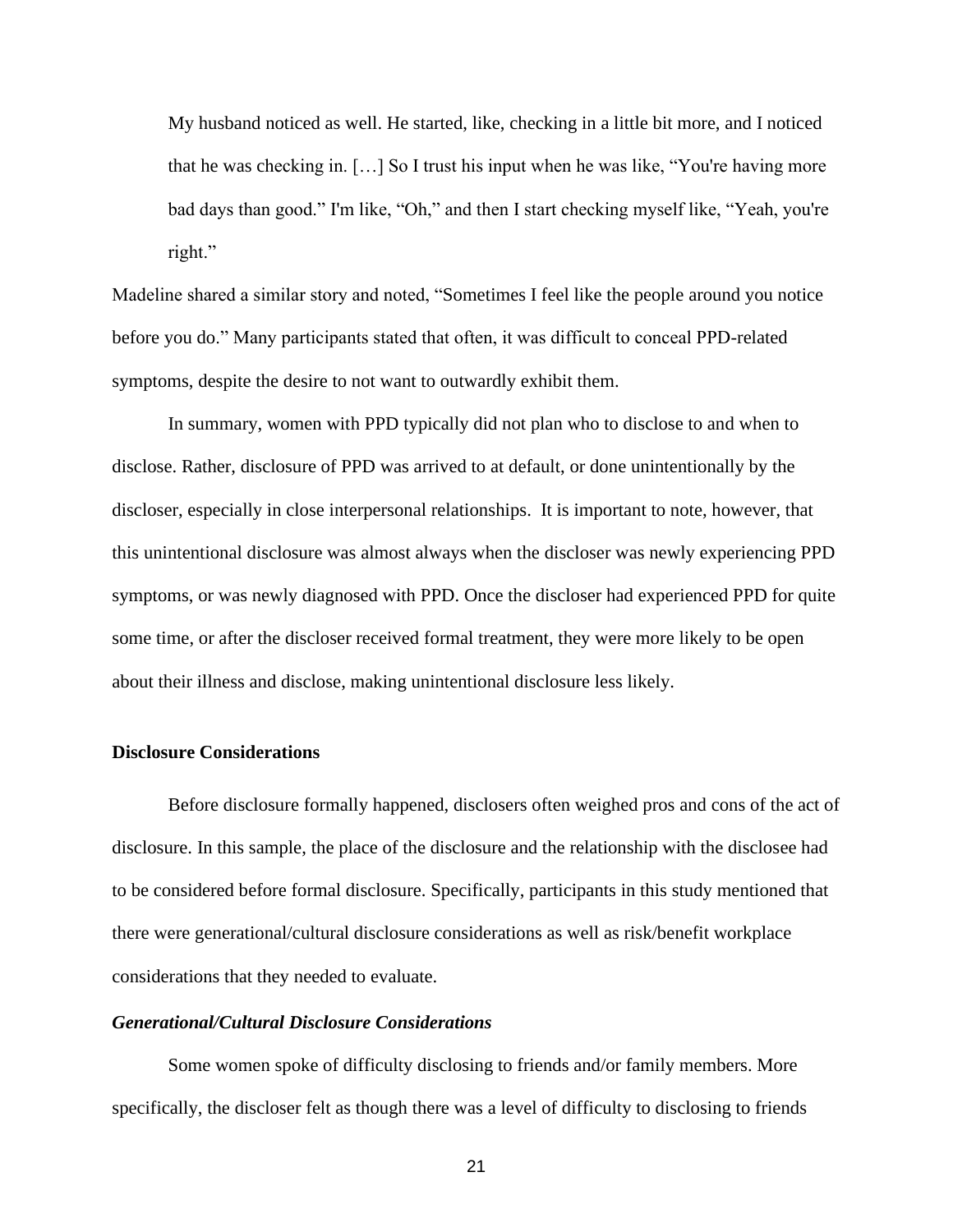and/or family members who were from a different cultural background or from a different generation. Many women interviewed explained that mental health was viewed differently, or not understood fully, by people of different age groups or cultural backgrounds than their own. As a result of this conflict, some women chose non-disclosure of their PPD. Christina explains why she did not disclose to her mother: "She's, you know, an old-school traditional Asian lady. She doesn't really understand mental health issues, to be honest with you, since [she's] more like 'Tough it out and pray.'" Annie shared a similar story when attempting to disclose to her mother:

I tried to talk to my mom, but I feel like there's generational gaps, you know? She just does it, she just did it [dealt with parenting]. You've got to move forward, put your boots on, and get out the door, so I really only talked to my psychiatrist about it.

Some women explained that they had a desire to disclose to friends and family members, but there was hesitancy. Because of this hesitancy, some women wouldn't define their illness as PPD. Rather, they would talk about their illness to others, but not specifically disclose or explicitly state the word "depression." The avoidance of the term PPD, or depression in general, often stemmed from cultural or generational conflicts. Millie explained her limited disclosure to her mother:

My mother is from a different cultural background, so it was harder for her to really understand. I don't exactly phrase [PPD] as depression because she'll just be like, "Oh it's from your dad's side. You know, you guys are all crazy on that side." So, like, I don't phrase it the same way that I would, like, to my friend or my husband.

Robin shared a similar story, where she wouldn't use the term PPD when talking about her struggles due to cultural reasons. She explained: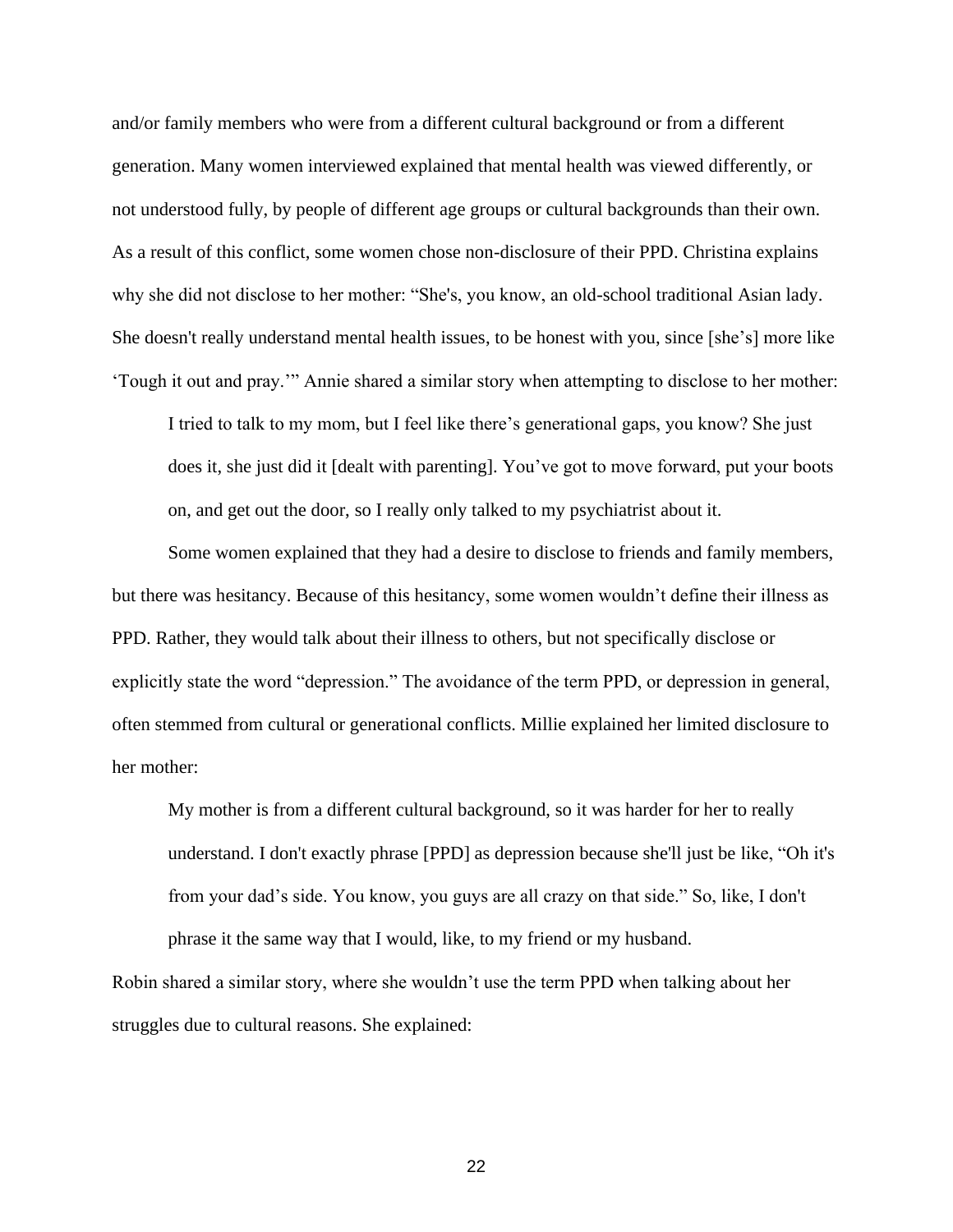The community I'm from, nobody talks about postpartum depression, like, nobody knows what it really is, or why it happens, or the implications. So, I would mention it to a friend here or there and it would be more like, I would say, "Oh, you know, I'm going to the gym to work out to, like, try to feel better!" And they'd be like, "Oh, that's great!" […] I just don't think people, really at least the people in my circle, really understood what it is. Some women with disclosure hesitancy would finally end up using the term "postpartum

depression" explicitly with friends and family but would wait some time before doing so. Helen explained her difficulties talking about PPD with her husband:

He's also mentioned in the past that he does not particularly believe in like things like ADHD or, like, mental health issues in general and like we live in [state], so it's very, like, conservative over here. A lot of his family is very much the same way, like, "Oh, that kid doesn't need medication. He needs a spanking," so the attitude around, like, mental health isn't very good here. So, while he's like always been, like, really supportive and everything, I was still nervous about talking to him, since I know his family and the way he was brought up. Their attitudes around mental illness we're not the best.

In this sample, women would frequently choose non-disclosure if there were generational and/or cultural conflicts present between the discloser and the disclosee. Some mothers, however, still had the desire to disclose, so they would avoid explicitly mentioning depression, and would discuss general parenting difficulties more broadly.

#### <span id="page-30-0"></span>*Risk/Benefit Considerations for Workplace Disclosure*

Mothers with PPD did not typically disclose their illness to coworkers or colleagues in the workplace. Prior to making a disclosure decision, women would weigh the risks and benefits to disclosing in the workplace environment. The decision not to disclose to co-workers was often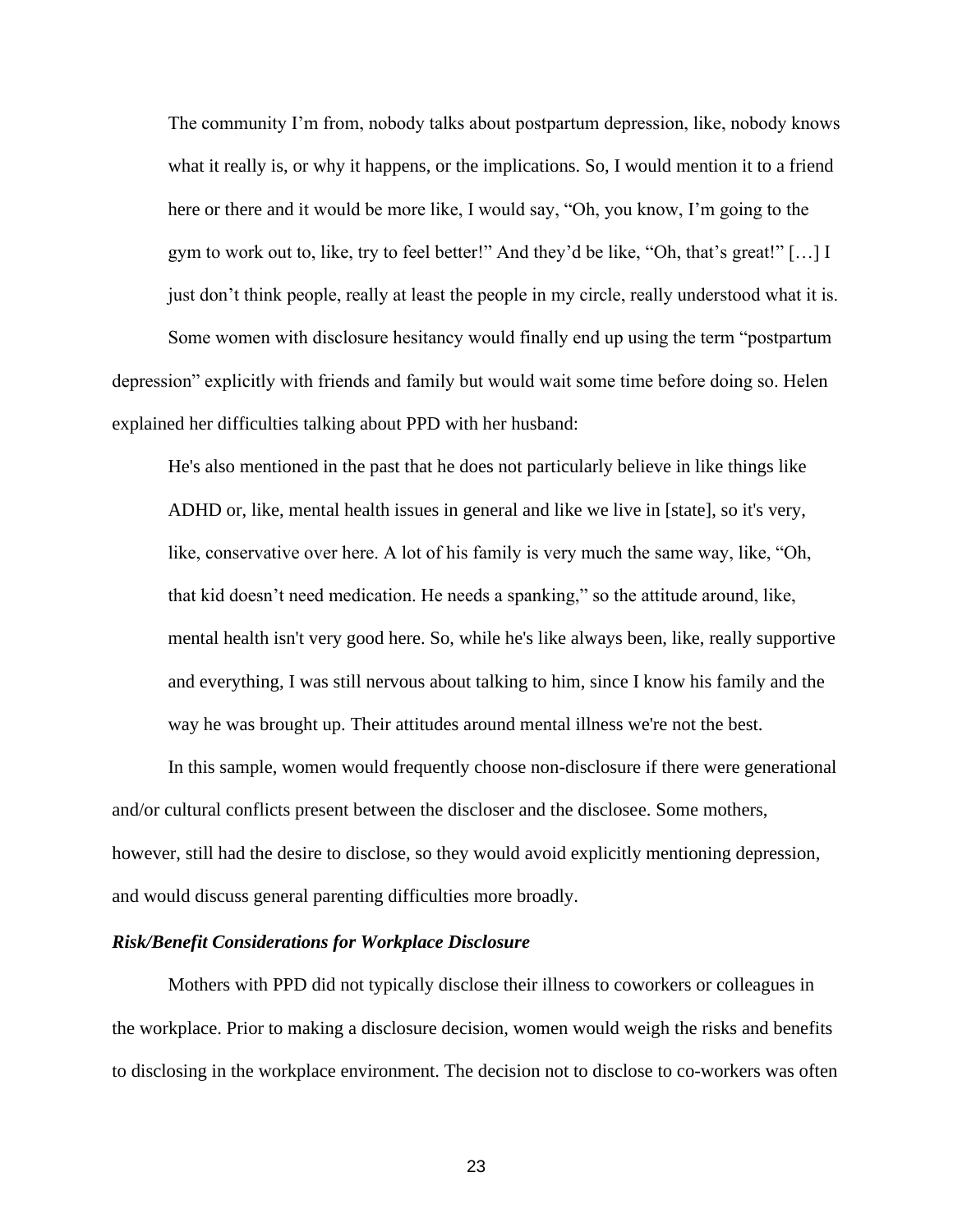dependent on the industry the discloser worked in and the workplace atmosphere. Jasmine explained her decision not to disclose in the workplace: "I already work in, like, a very maledominated industry, and if you show any sort of, like, emotion or weakness, it just doesn't go well for you." Phoebe shared a similar sentiment, "I work in the healthcare field, […] you don't say that you're gonna kill yourself, because then you might have to get like, mentally evaluated."

When the women with PPD did disclose their symptoms to others at their place of employment, it was almost always to other women who have children or women who were pregnant. Most frequently in this sample, those who were disclosees of the private information were trusted by the discloser and defined the relationship as going beyond just coworkers. Aysha explained her decision to disclose to a female coworker:

I was lucky that another girl at my work had a baby three months before me, so we were on maternity leave at the same time, so her and I did talk about [postpartum depression] a lot, however, she did not, you know, communicate anything back to our workplace. It was more of like, a personal friendship we had outside of work.

Often, when women did decide to disclose in the workplace, particularly to a female, they did so to provide support to other women, specifically mothers. Pheobe explained that she chose to disclose to educate other pregnant women and provide support:

I just told like my coworkers kind of like, "Well I'm struggling with, you know, postpartum depression. It really sucks. People don't talk about it enough." […] I wanted to raise awareness, because there was also a few other girls that were pregnant around that time too.

Others would choose to disclose in an attempt to receive some support from other coworkers, especially those who were mothers who had recently given birth. Though disclosure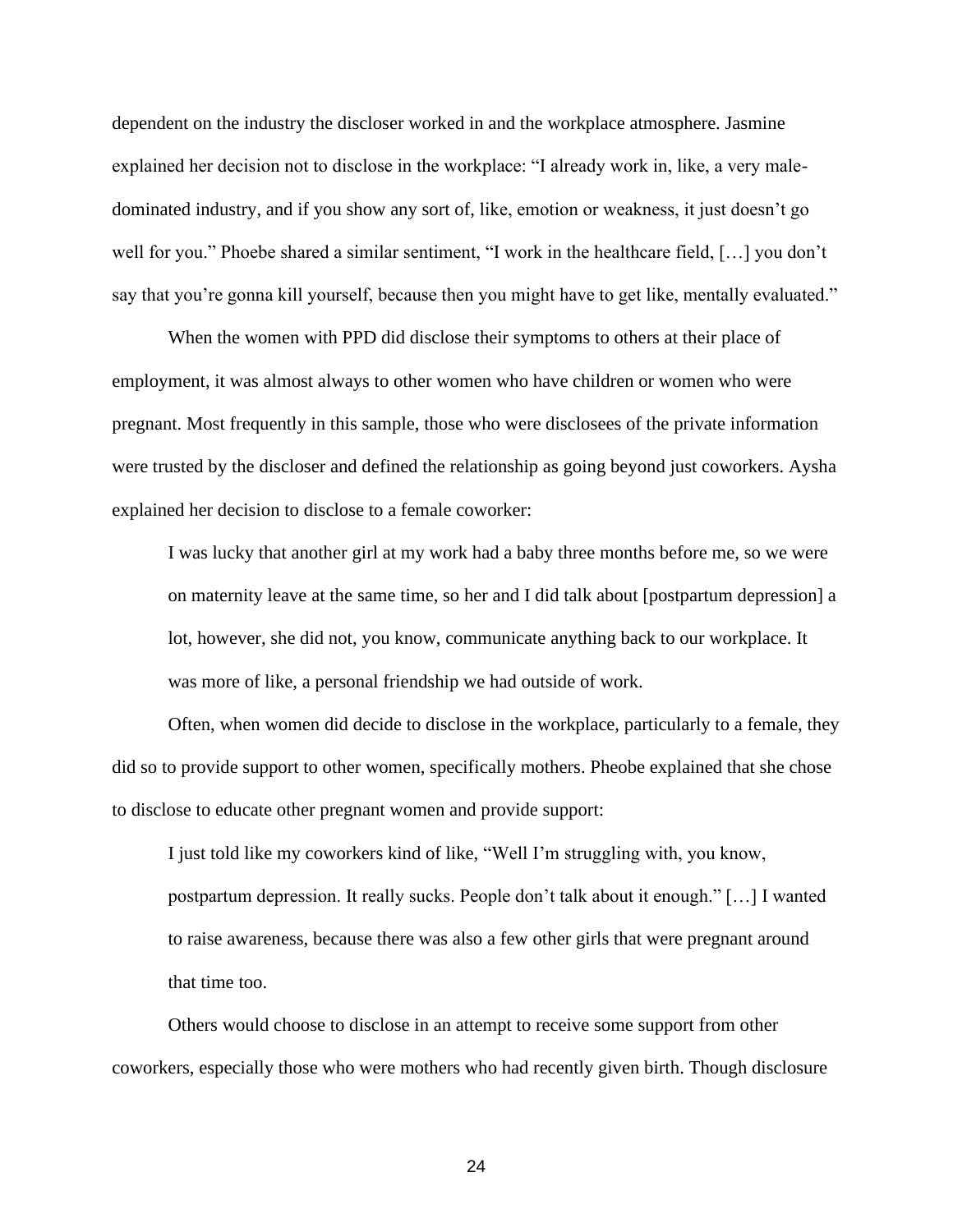in the workplace could be difficult, and could pose negative consequences, those who did decide to disclose in the workplace thought that the benefit to the disclosure was more beneficial to their coping of the illness than any potential harms that the disclosure may have brought. Helen explains how disclosing helped her feel better about her postpartum experience:

I talked to one of my coworkers before my appointment. She was pregnant around the same time I was, and she had twins. I was like, "Why are you always glowing and perfect all the time? I don't understand how you can do all this," and she's like, "I was literally in the closet crying my eyes out the other day" and I was like, "Oh, me too."

Some women chose to disclose in the workplace to feel validation from other coworkers. Jamie explained her decision to disclose:

[At work,] when we have, like, a moment of passing, we'll sometimes, you know, throw in little conversations and that's one of the opportunities I took to just kind of say [that I had PPD] because I wanted to just say it to somebody. I felt like the feelings would be validated if I spoke to somebody like [my female coworker] because we've talked a lot, we got to know each other since we've been working together, so I know that I could vent [to her].

Some who participated in this study chose not to disclose in the workplace due to fear of judgement or other repercussions. Those who chose non-disclosure mentioned wanting to maintain a separation of work life and personal life. It is important to note that most participants who disclosed to coworkers did not set up any protective boundaries to limit further spread of the disclosure in the workplace. Those who disclosed felt comfortable enough being open to others in the workplace or trusted the disclosee with their private information without the need to set up boundaries. Those who chose to disclose also maintained that the coworkers who now "co-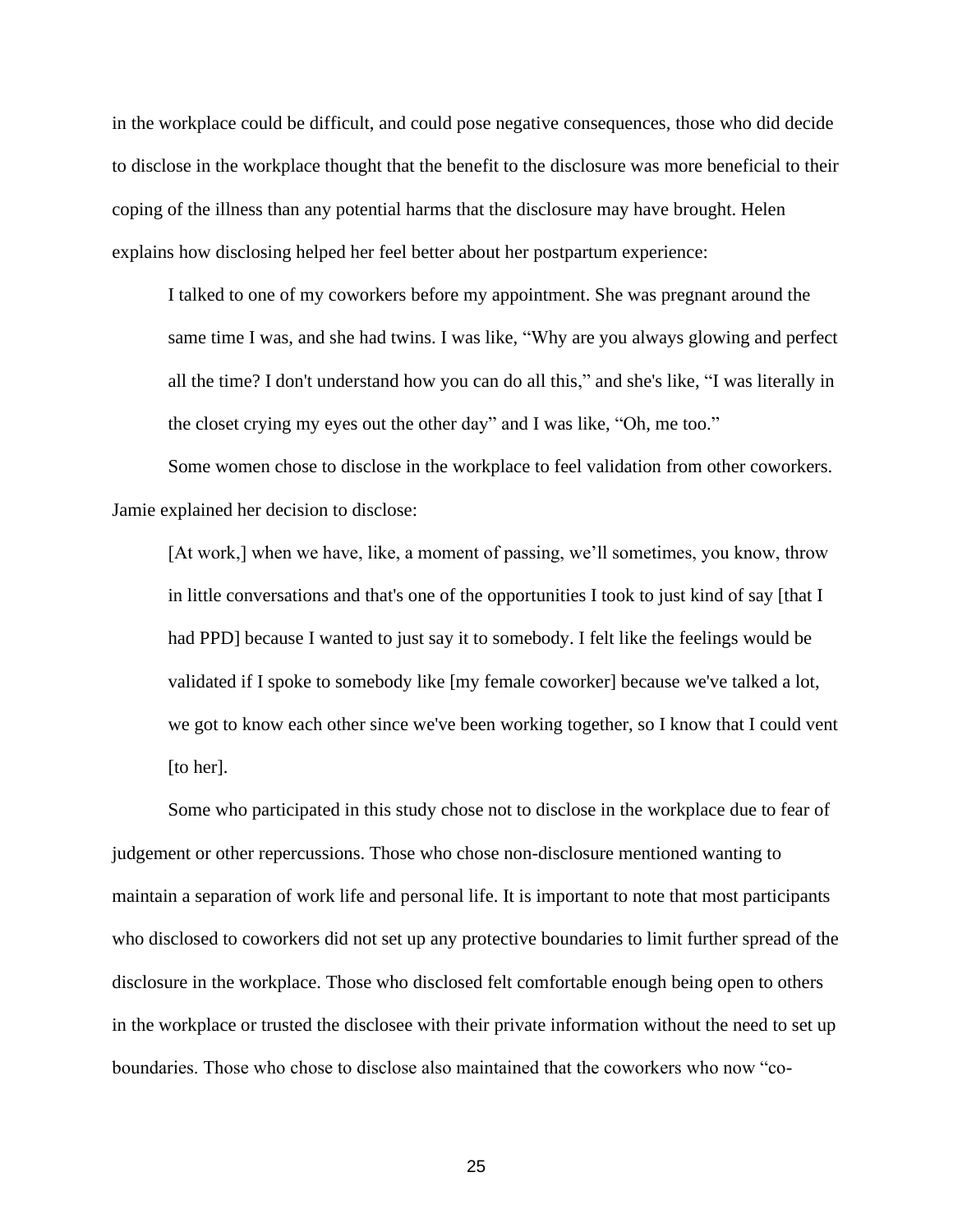owned" their information did not further spread the private information to others. Whether to educate, provide support, or simply just to make the illness known, women who disclosed PPD in the workplace felt as though their private information was safe with their coworkers and felt that the disclosure would provide benefit to their illness coping.

#### <span id="page-33-0"></span>**Boundary Maintenance**

When deciding to disclose private information, CPM states that disclosers sometimes set up protective boundaries to ensure that the spread of their information was limited or nonexistent. Boundary maintenance was an important aspect of this study which is guided by the theory. Sub-themes of boundary assumptions and boundary turbulence were discovered in the data.

#### <span id="page-33-1"></span>*Boundary Assumptions*

Communication Privacy Management (CPM) theory states that prior to and/or during the disclosure process, the discloser will often outline set rules to the disclosee to follow regarding the private information. Women who experience PPD are usually selective in their choice of people to whom they disclose, likely because of the fear of judgement they may receive. Many women interviewed, however, did not set up explicit boundaries for their spouses or families following the disclosure. Rather, many of the mothers interviewed assumed that the boundaries were already present and felt as though they did not explicitly need to establish boundaries verbally. Aysha explained why she didn't set up boundaries with her husband: "I didn't have to because my husband knows that I'm a very private person, so he wouldn't discuss my personal things. So, you could say it was kind of understood that he wouldn't."

There was a certain level of trust when disclosing PPD in close relationships. Many women interviewed did not fear that their private information would be shared with others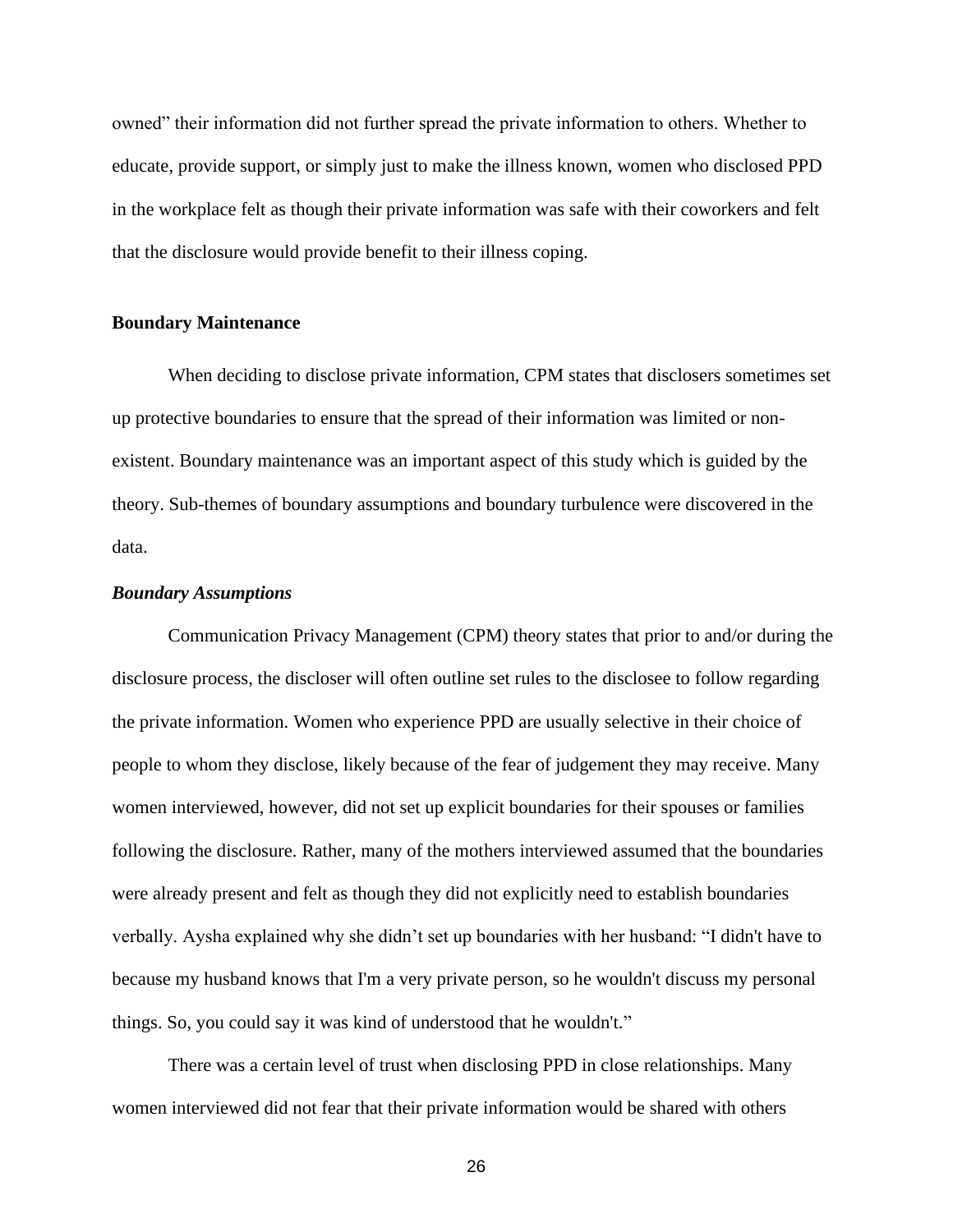following disclosure to specific people. Lauren explained why she also did not set up boundaries, specifically with her spouse: "I never told him not to disclose because I didn't feel that I needed to. I knew that he would be sensitive with [my information]." Those interviewed were selective when disclosing, so they felt as though there was no need to set up boundaries. Many women explained that they did not even think to set up boundaries with certain people, because they thought the disclosee was unlikely to spread their personal information. In other words, boundaries were only set up if the discloser thought the disclosee might spread the private information. If there were no fears of the information being spread, boundaries were assumed, and not explicitly stated.

#### <span id="page-34-0"></span>*Boundary Turbulence*

Most women with PPD did not frequently set up boundaries regarding their disclosure of their illness, though some still did with close family members or their spouses. There were several reasons why some mothers chose to set up boundaries. Often, it was because they did not want their information shared with certain people, like those who weren't directly within the family or those who did not have an intimate relationship with the discloser. In this sample of mothers with PPD, when protective boundaries were set up with the mother's immediate family members, the request to not further spread the private information was always adhered to. When boundary turbulence did occur, it was always by the spouse of the mother with PPD, or the father of the child. Jasmine originally did not want to share her struggles with PPD with her partner at the time but was encouraged to do so by a postpartum support organization. Despite the organization's encouragement to her to disclose, she experienced boundary turbulence. She explained setting up boundaries with her partner at the time, and then the boundary turbulence that occurred: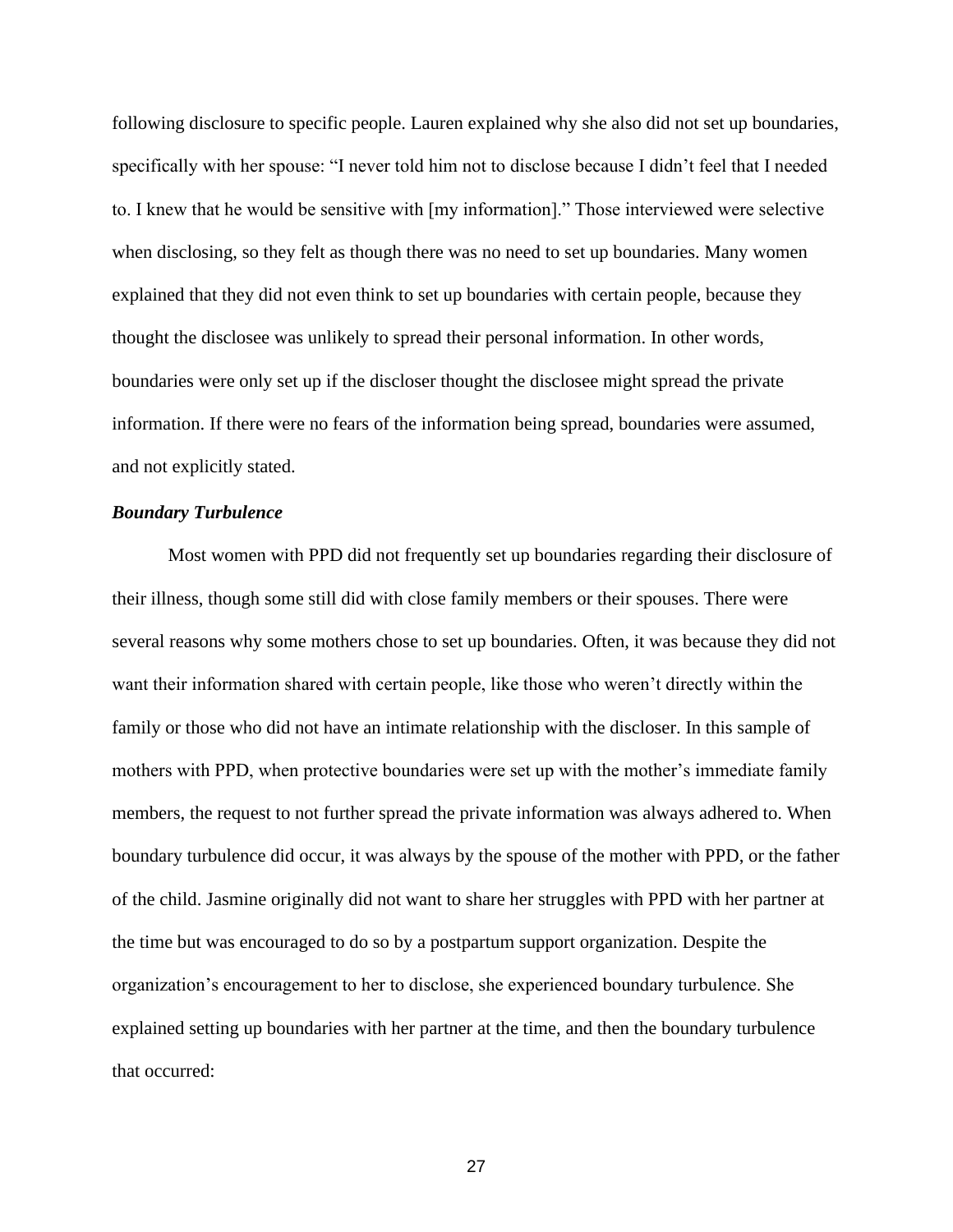I told him I didn't really want to share, you know, [PPD], with everyone. I am much, like, private in that way, I guess. I didn't want people to see me struggling. […] I don't want people to know that I'm crying uncontrollably and, you know, wanting to kill myself. [...] He's told everybody. [...] If I could have, I would've never told him.

Marie shared a similar story when she set up boundaries with her family members and her spouse. Though her family members agreed to keep her struggles with PPD private to them, her spouse did not adhere to the designated boundaries, resulting in boundary turbulence:

For the most part, I just, like, wanted everyone to think that I kept it together. Especially, like, it made me very self-conscious, especially seeing, like, acquaintances and other friends that, you know, had babies and, like, they felt like they were just so connected and have it so together, like they didn't feel like a headless chicken, and so I didn't want to make it seem like I said, it's obvious that I'm a rookie, so overall, I tried to, like, downplay it a good amount. […] Where we live at, we're observant Jews and we live in a community where everyone kind of knows each other. So, I heard indirectly from a friend [...] that my husband was complaining to the community's Rabbi's wife, saying that, like, "You know, I think Marie's oversensitive. I'm worried how she's going to get a grip on being a mom." So, I did feel betrayed there.

Boundary turbulence can occur whether the boundaries were implied or verbally stated. In this sample, turbulence was not something that many mothers faced, though it did still occur. Mothers who experienced boundary turbulence expressed that it felt like betrayal and expressed regret in disclosing to the individual who broke the boundary.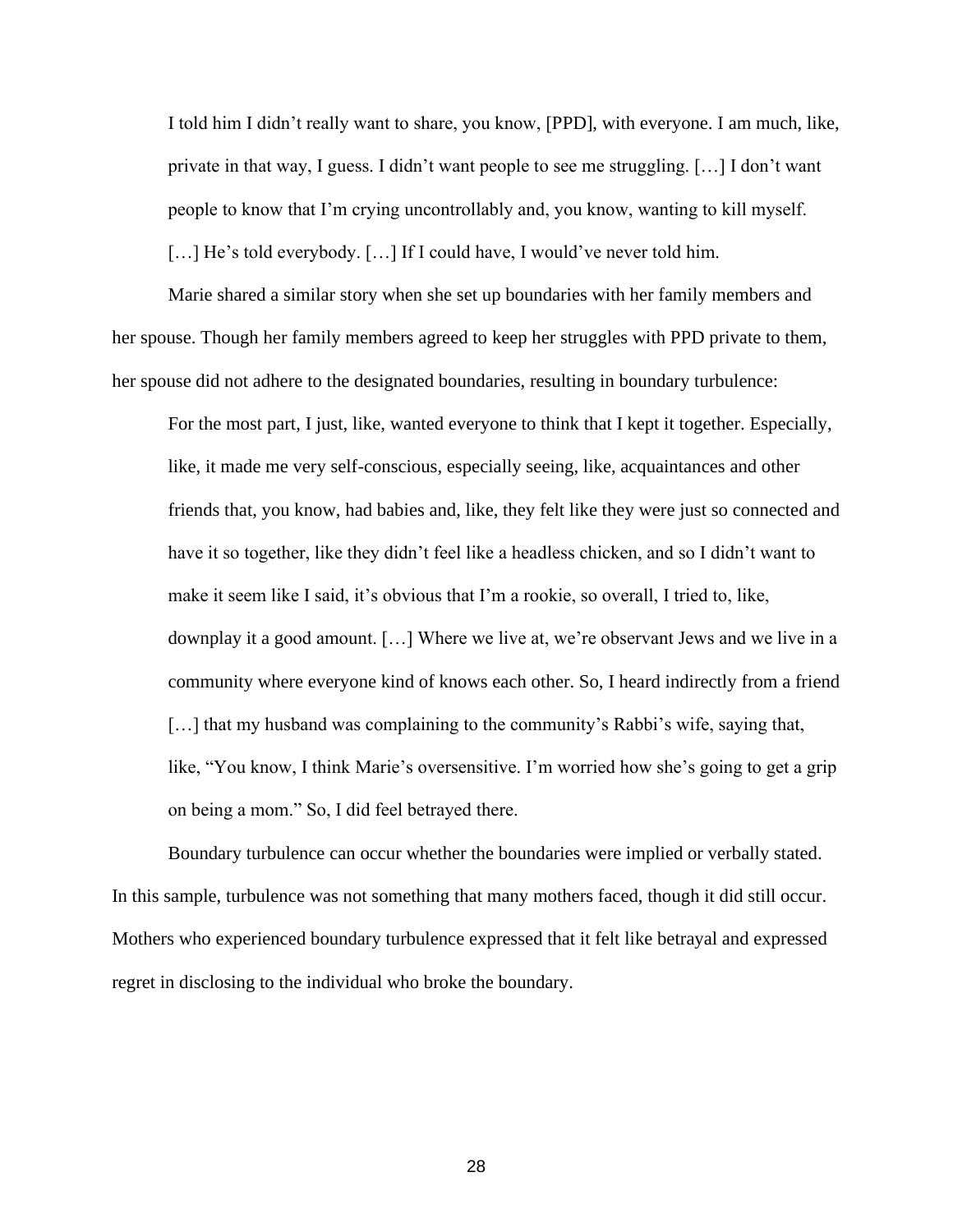### **Effects of Disclosure**

Effects of disclosure mentioned by this sample were of two types: effects of disclosure to family or a romantic partner and effects of disclosure to healthcare providers.

## *Close Interpersonal Relationships*

After disclosure occurred in close interpersonal relationships, such as within the family, in romantic relationships, or in friendships, responses were mostly positive. Participants explained that they received support and encouragement from those whom they were closest with. Marie shared her positive story about disclosing to her mother:

I told my mom because I always felt that she just loves me unconditionally and I have come across some friends and family that could only handle me at my best, but not at my worst, but I knew that, at the end of the day, [my mother] would be able to handle me at my worst, so I felt the most comfortable opening up to her.

Many of the mothers interviewed mentioned that they received positive support from friends, family, and spouses. The mothers were able to receive support in forms of emotional support, like checking in routinely on the mother, and physical support, like watching after the baby, bringing cooked meals to the mothers' home, and going on social outings.

Those who expressed they experienced mental health complications in the past had an easier time disclosing, as they knew they would receive support from others, just like they had previously. Lacey explained her history with mental health and experience disclosing PPD:

I have been seeing a psychiatrist since I was 17. […] [My family has] all seen me in a depressed mode before, so [after disclosing PPD] they were all, you know, "We believe you. We know this is happening and we're sorry for you. We know that this is very, very hard, but also we know that you can get better, and you know that there are things you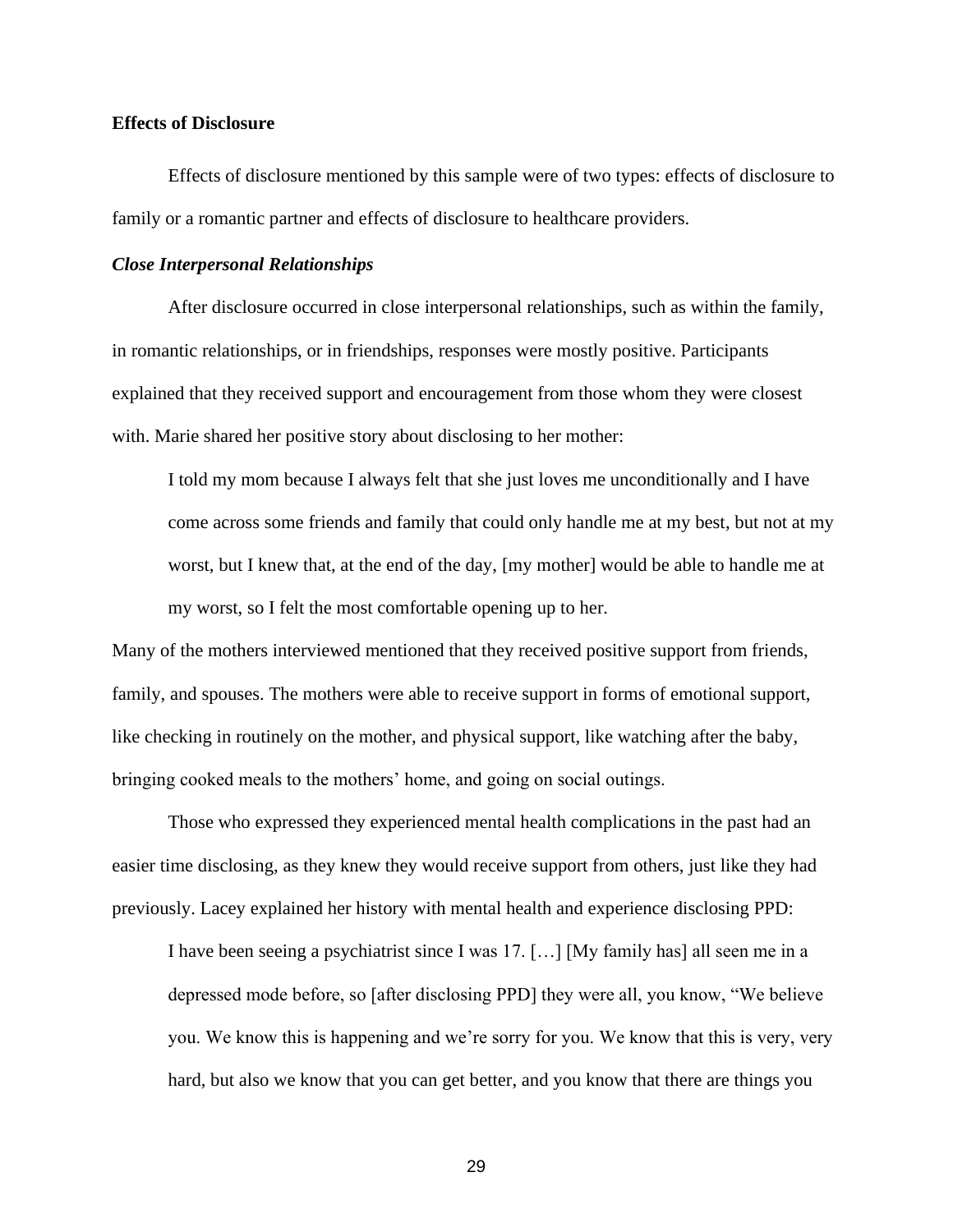can do to get better. There's medication to get better and time will help as well." So they were all very supportive immediately, almost to the point where I was like, "Stop it. I just want to complain for a second." But, there was no one that was like, you know, questioning why I felt this way or disbelieving me when I said I felt that way.

Madeline shared a similar story about disclosing her PPD to her spouse:

My husband, he's very, like, in tune with my mental health needs, given the historical anxiety and depression that I have felt. So, he was just very supportive and just like, you know, "Let me know what I can do, or if there's anything I can do to help you more," but he wasn't necessarily surprised.

Despite overwhelming positivity in close interpersonal relationships, some disclosees were worried for the mother's well-being. Tamara explained her family's response to her disclosure:

All of [my family members] were super positive. You know, they were super supportive of me, and of me getting help, but they were worried. They were definitely worried about me just because of the severity of the symptoms, and kind of realizing [what I was going through], kind of coming to a conclusion what was going on. I think that it was scary for them.

Dealing with any sudden illness can bring fear to those involved and those who interact with the individual dealing with the illness. Despite the worry, these mothers with PPD maintained that there was still positivity stemming from partners and close family and friends. The positivity helped them cope with the illness, by making them feel heard, understood, and loved.

Negative responses after disclosing PPD were not as common, because the mothers with PPD were selective about who they disclosed their illness to. If the mothers did not have a strong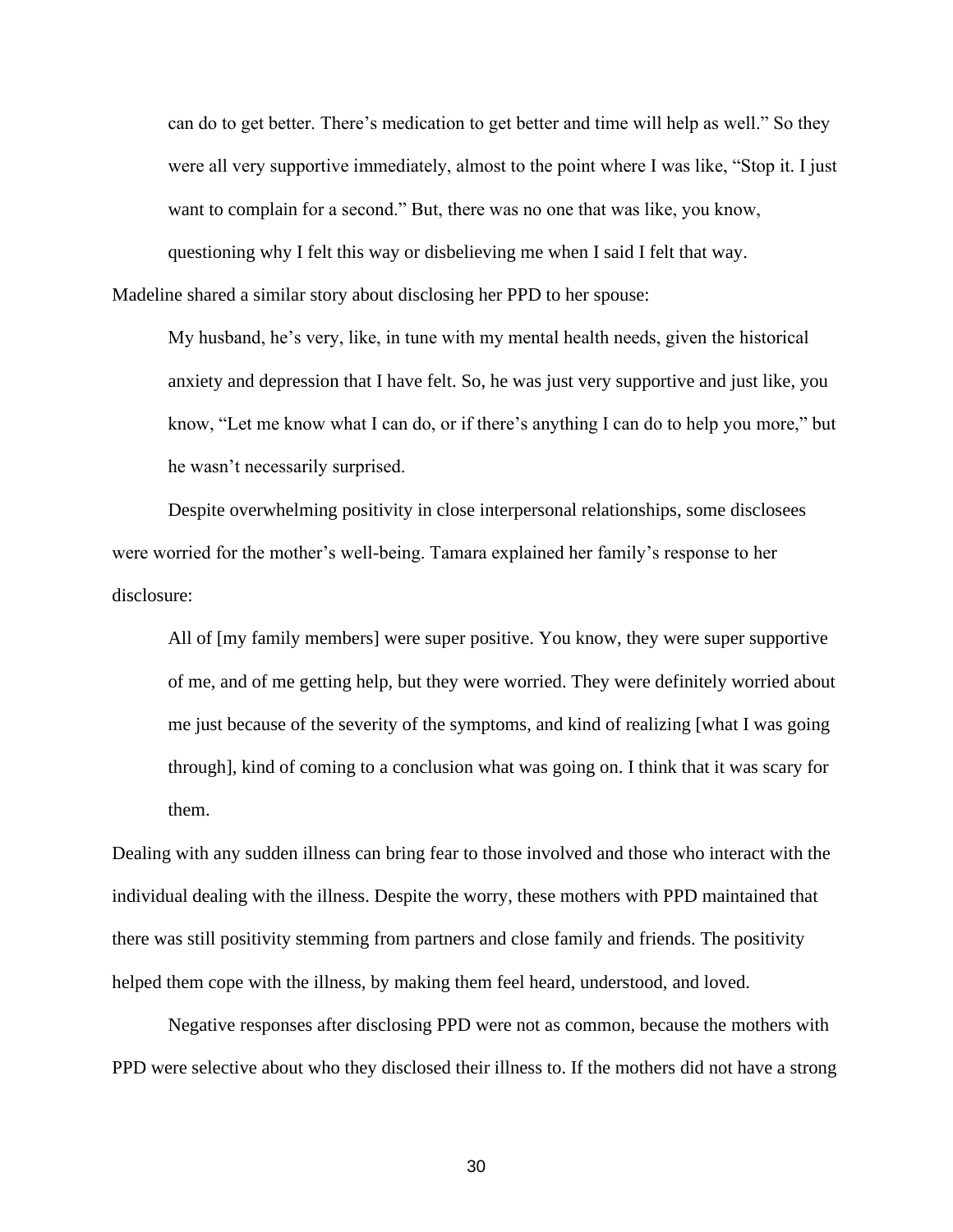relationship with the other individual, disclosure would not occur. Similarly, if the mother with PPD knew the disclosure could bring any negative effects, non-disclosure was practiced. Aysha explains that she had a positive experience when disclosing to her spouse and friends but avoided disclosure to her mother as she anticipated a negative response. She explained, "I don't have a great relationship with my mom, so she would have been definitely someone that I wouldn't go to for something like emotional support or anything like that." Lauren shared a similar story of why she chose non-disclosure with her mother-in-law:

[My mother-in-law] loves the baby and I remind myself that she loves the baby, but I find her to be a little bit judgmental. I felt like if I told her, she would see it as me being weak as opposed to, I don't know, being able to take care of me and the baby. She's generally a very nice lady, but I'm not super comfortable with her talking about mental health.

Overall, mothers with PPD had mostly positive responses when disclosing their illness in close interpersonal relationships. The positivity can be explained, in part, due to the mothers being selective in who they disclose their illness to. The participants made it clear that if a negative response could happen, non-disclosure was chosen. By being selective in who to disclose to, many of the mothers were able to receive mostly positive responses, which helped them cope with their illness.

## *Patient-Provider Interactions*

All the women interviewed had spoken to at least one medical professional about their struggles with PPD. After disclosing to medical professionals, those interviewed were able to receive help in numerous ways – whether receiving emotional support in the form of therapy or receiving medication to help minimize the symptoms. It is important to note, however, that receiving treatment for PPD was difficult for many women interviewed. Those who struggled to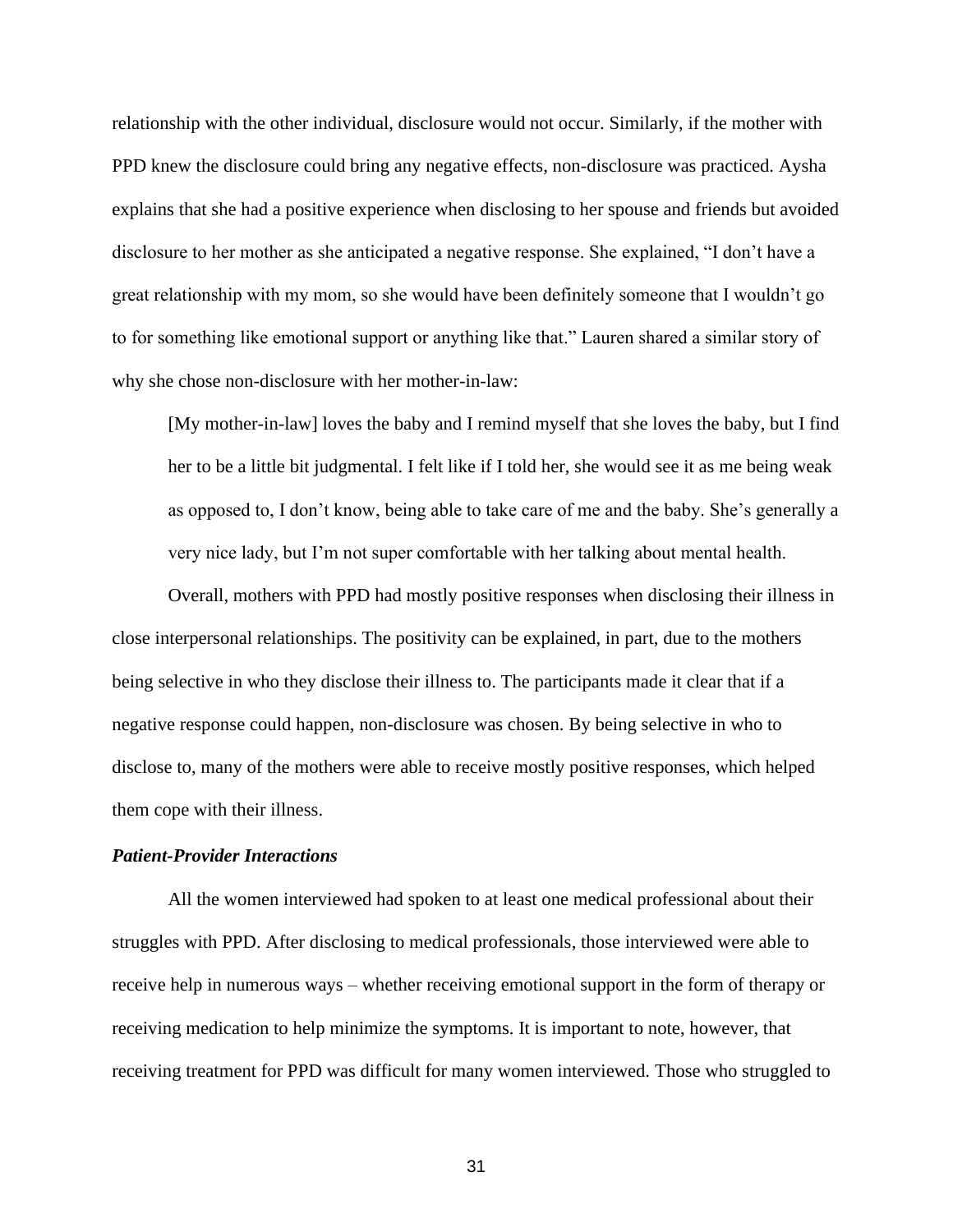receive help noted that they had the desire to speak to a medical professional but finding one in their area was a challenge. Robin explained her struggles to find a therapist: "I couldn't find a therapist that was within my insurance network, that was close to home or close to work that would have been convenient, so I was like I don't know what to do." Millie shared a similar story about struggling to find a mental health professional:

I tried reaching out to get mental health help just because I have a history of depression, but I wasn't able to find anything that would be able to take me within, like, a couple of months. I ended up having to reach out to, like, someone from the [Native American] health reservation and they said that they would see me even though I didn't have any

Freya also shared a similar story. Her OB doctor referred her to a therapist who specifically handled PPD. The therapist had a long waitlist. She received a call for treatment one year after putting in an inquiry for help. Many women interviewed expressed difficulty in finding someone who could diagnose and treat their PPD symptoms. Though eventually all participants were able to get help, many participants expressed the need for more mental health professionals to be readily available to help those struggling with potentially life-threatening illnesses, such as PPD.

Native American blood, just so that I would be able to get some sort of assistance.

After disclosing to a mental health provider, the mothers interviewed had mixed reactions. Most women interviewed had neutral experiences with their healthcare provider – the interaction wasn't negative, but wasn't necessarily positive, either. Lacey explained disclosing her PPD to her OBGYN:

[At] my six-week appointment, my OB, she asked, you know, "How are you doing?" And I was not doing well. I told her, "I think my baby [...] gets bathed more often than I do," and her advice to me was, you know, "Go take a shower," which is fine. They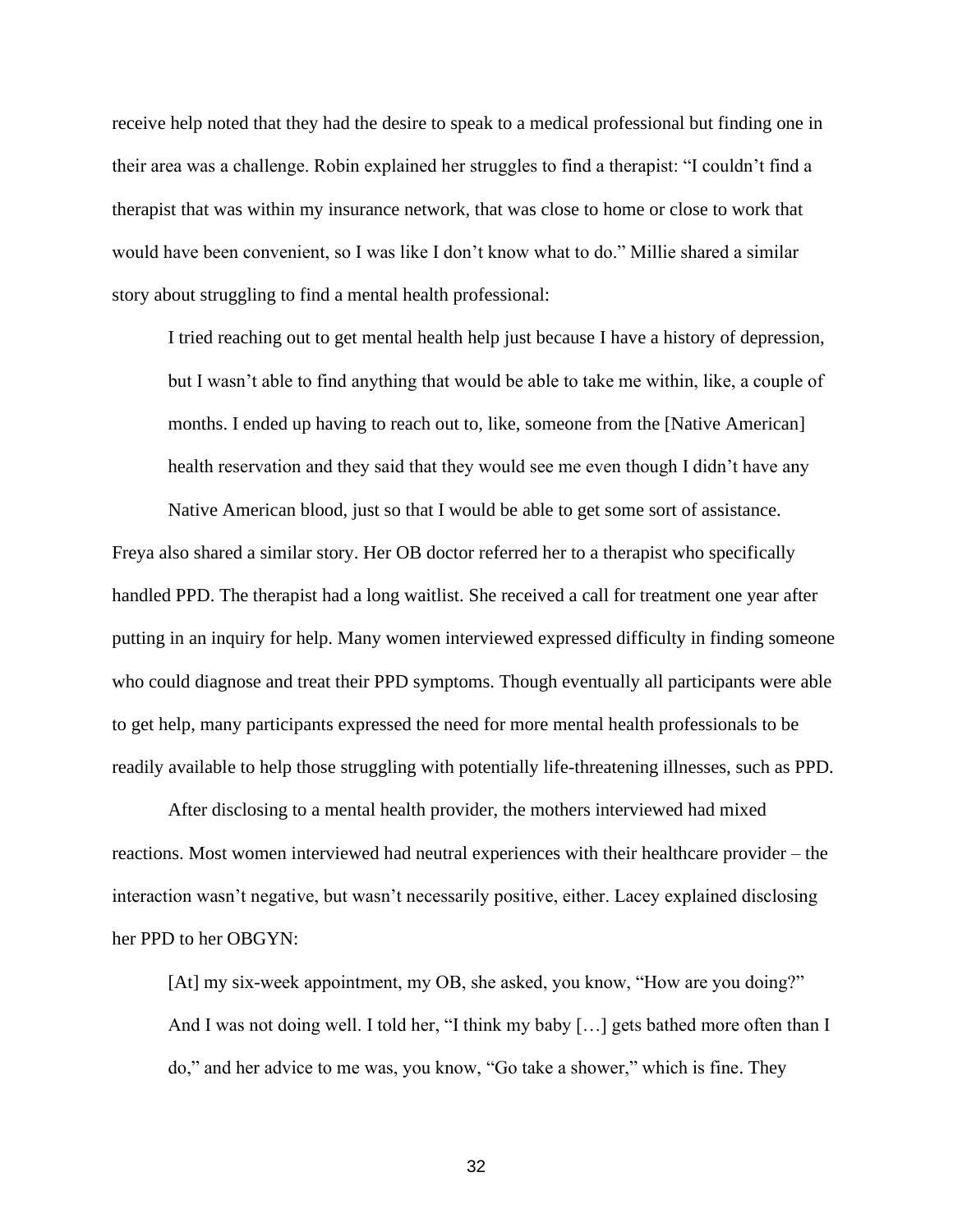referred me to [a local counseling center]. […] I applied twice to talk to someone at [the counseling center] but they had such a volume of patients they're trying to get in that I've never heard from them again. So, my OBGYN's first line of defense for postpartum [depression] I never heard anything from.

Some women expressed that their medical professional brushed off their symptoms of PPD, leaving the participant to seek help on their own. Madeline explained that she works in a mental health facility, where participants are screened regularly for PPD. She scores the PPD scales frequently. When it came to be time for her to take the PPD questionnaire herself at her OBGYN office, she knew for a fact that she scored within the "danger zone" for PPD. The doctor at the office did not bring up the results of the questionnaire. "She just did my checkup and said 'Alright, well, see you in a year,'" Madeline explained. Fortunately, Madeline already had a therapist that she had seen in the past who she was able to discuss her PPD with. Millie shared a similar story of being "brushed off" by her OBGYN after disclosing her PPD symptoms:

The first medical person I really talked to was my OB and it was around my six-week checkup. At that time, I had already started to feel the symptoms, because I started feeling them about a month [postpartum]. I kind of just mentioned [the PPD symptoms] because, you know, they're kind of required to ask you those questions, and I'm like, "Yeah, you know, I don't think I'm feeling too well, but I'm not sure if it's, like [PPD] because I have no thoughts of, like, harming my child whatsoever," and she kind of just brushed it off. […] I just don't feel like she was very personable.

Unfortunately, it was not uncommon for the mothers with PPD to not feel fully supported by their OBGYN. Many times, the women were referred to counselors or therapists after being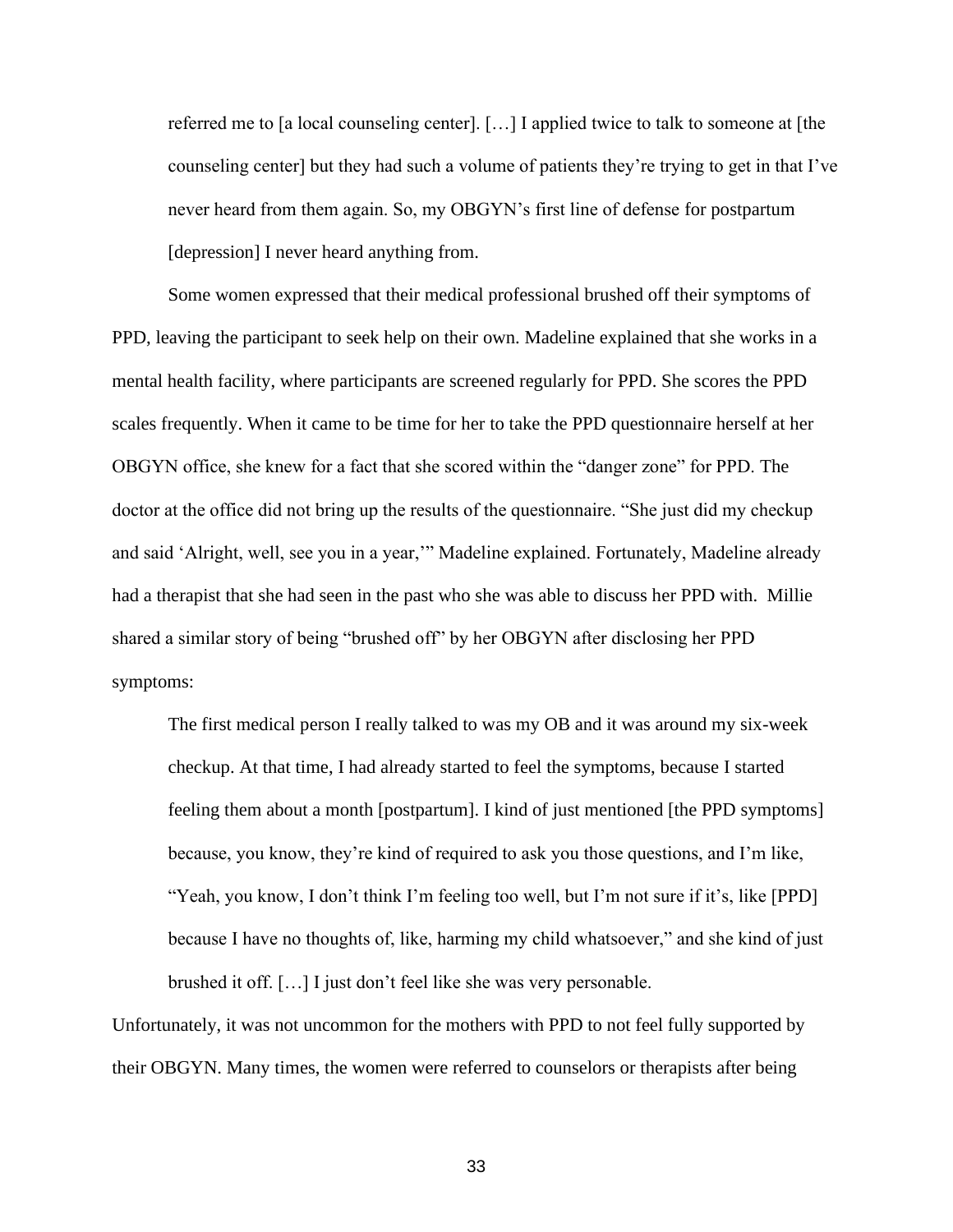diagnosed with the illness. Though the women were able to receive the emotional support they needed through a therapist or counselor, many women expressed disappointment in not receiving more support after disclosing to their OBGYN. Phoebe shared her experience disclosing to her OBGYN:

I don't feel very supported, like I never felt supported by my OB besides, "Oh, here take some meds," but that's kind of [it]. I feel like that's all they know, is to prescribe meds. They don't really talk to you. They did say, "Go to counseling," but that's about it. I don't know, I was expecting a little bit more.

Though many women interviewed expressed overall, general positive experiences with some medical professionals, there weren't many positive experiences that stood out to the participants. Rather, more participants expressed frustration and disappointment in receiving medical assistance regarding PPD. Some women interviewed were, fortunately, able to receive help easily and had receptive and supportive medical professionals who were behind them, but overall, despite receiving help, many experiences with medical professionals were just average.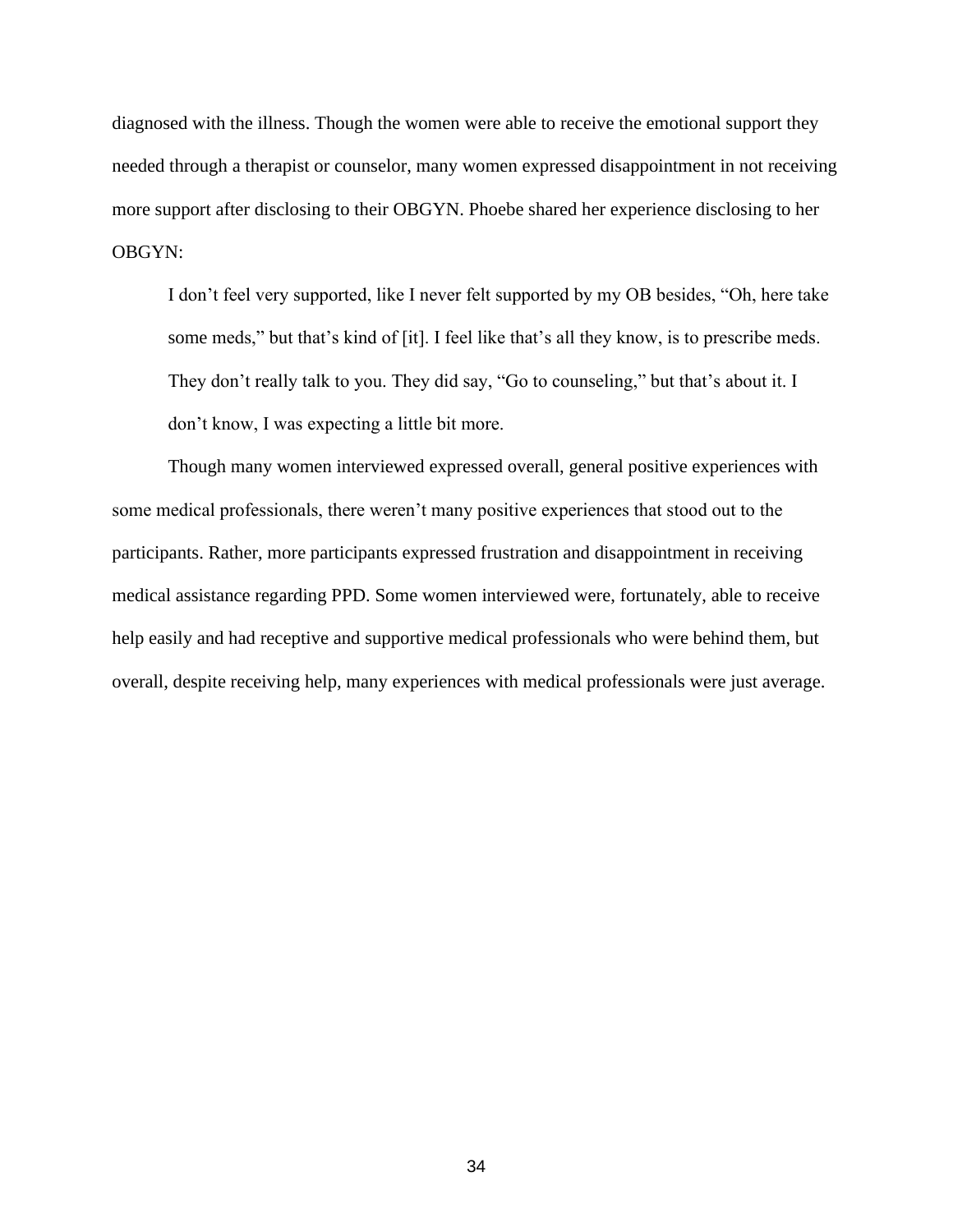## **CHAPTER FIVE: DISCUSSION**

### **Research Implications**

This study explored several types of disclosure patterns and behaviors of women who have suffered from postpartum depression. The onset of symptoms and initial diagnosis can prompt a lot of uncertainty and stress. The uncertainty and stress are only heightened for those who are living with a stigmatized illness. Those who experience an illness that is stigmatized may experience negative effects on their mental and physical health and can be subjected to social disadvantages which can also lead to increased stress (Link & Phelan, 2006). Often, to overcome some health-related anxiety and to receive support, one must disclose one's illness to others. Disclosure is typically challenging due to the complex nature of some illnesses and fear of negative disclosure effects, which mostly occurs when an illness is stigmatized. When an individual has a stigmatized mental illness, social support is difficult to achieve, but research suggests that those who do disclose their illness receive more social support and, thus, are able to cope better with their illness (Chaudoir & Fisher, 2009; Mulfinger et al., 2019). The mothers interviewed in this study were aware of the stigma that surrounds PPD but chose to disclose to at least one other individual in hopes of receiving some sort of support, which they all mentioned that they did receive.

In this sample of mothers with PPD, the interviewees were selective in who they disclosed to and when they disclosed. This finding aligns with existing literature that states that individuals with a mental illness feel comfortable disclosing to some people but pick and choose to whom they are most comfortable disclosing (Taniguchi & Thompson, 2021). This study suggests that there are several reasons that women with PPD would disclose their illness to some and refrain from disclosure to others. Often, this decision is weighed for risks and benefits prior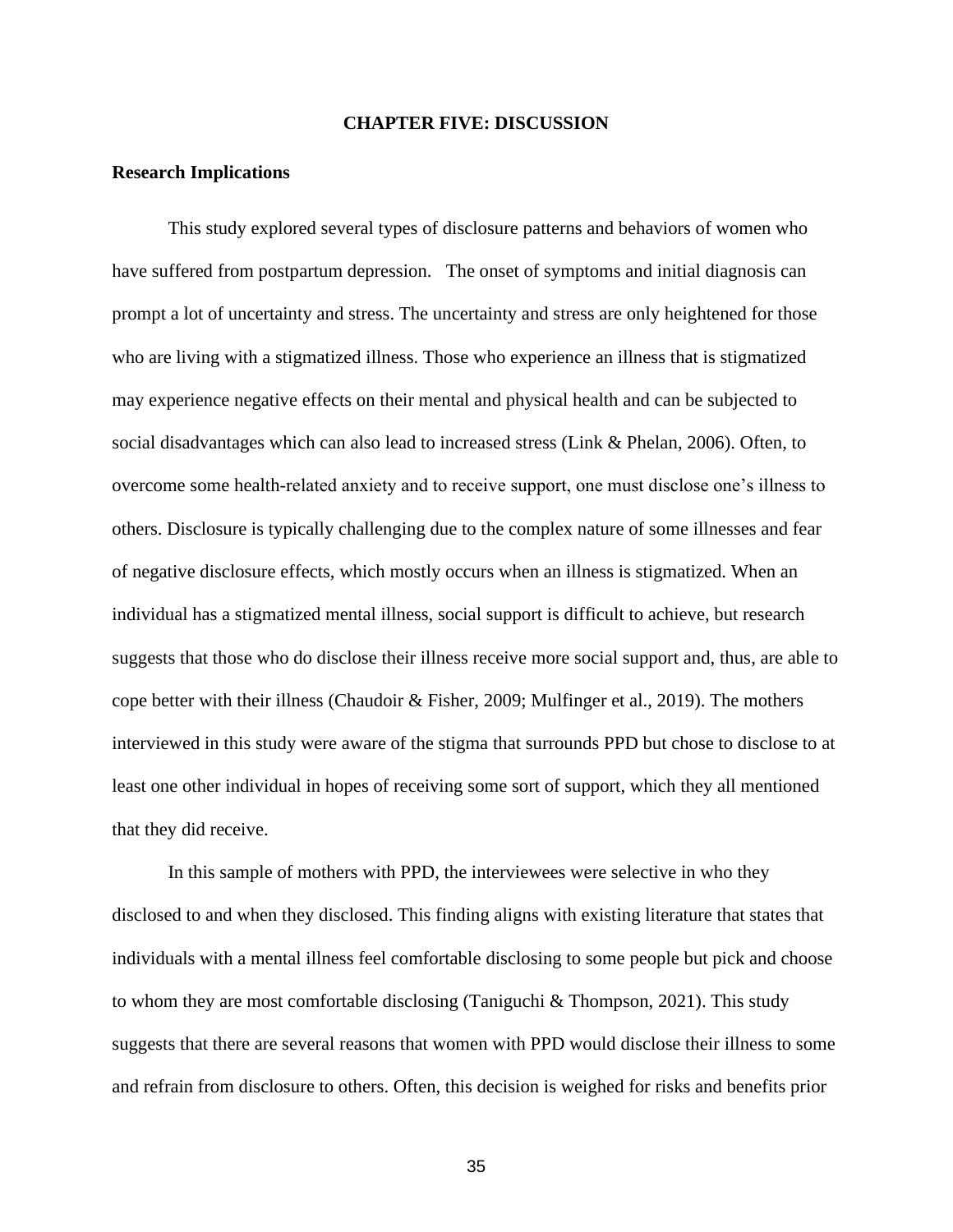to the disclosure itself, which CPM states is one of the influences of the act of disclosure (Petronio, 2002). Specific to workplace disclosure, current literature suggests that some are hesitant to disclose an illness due to fear of judgement (Peterson et al., 2011), but the results from the current study suggested a different, overriding motivation. Many women interviewed in this sample chose to disclose their PPD in the workplace as they thought it would bring benefits to them, like receiving social support and supporting others.

In an interpersonal, family communication context, the current findings suggest that disclosure would sometimes be avoided within the family if there were generational and/or cultural differences between the discloser and the disclosee. Non-disclosure in these situations was chosen due to the fear of judgement that the disclosure would bring. Additionally, participants expressed the fear of the disclosee not understanding the illness (due to the generational/cultural differences), which could also lead to judgement from the disclosee. Participants made it clear that if there were generational and/or cultural differences between the two parties, disclosure of the PPD would not be worth the troubles it could bring. CPM notes that when nondisclosure is chosen, it is usually dependent on context, culture, gender, and other factors (Petronio, 2002). These findings suggest that despite the desire to disclose, some mothers with PPD would choose nondisclosure because they felt as though challenges brought with the disclosure would be too difficult to maneuver, so not saying anything at all would be more beneficial to their well-being.

Disclosure of private information, like an illness, is often pre-planned, but many women in this sample stated that disclosure of their PPD was done by accident or unintentionally. CPM states that when disclosure happens by accident, or is done unintentionally, the receiver automatically establishes a boundary with the discloser. Furthermore, CPM states that a disclosee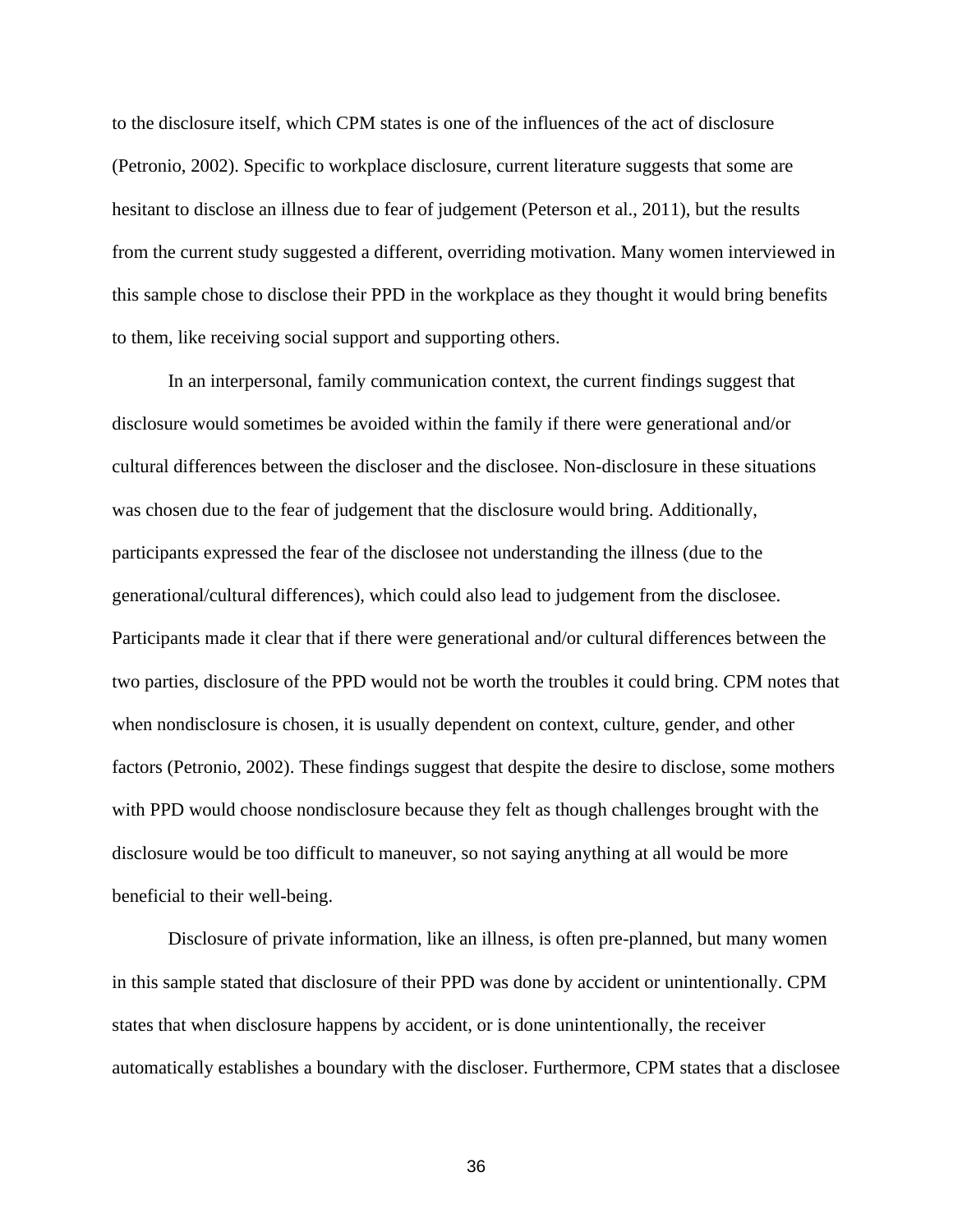who receives private information, but was not the intended disclosee, may feel responsible for preserving the information but will feel like there is less of an obligation to establish or negotiate privacy rules with the discloser (Petronio, 2002). In this sample, few recipients of unintentional disclosure received boundaries explicitly stated by the discloser, and none of the unintended disclosees further spread the information. In other words, in this study, those who were unintended disclosees of the private information did not try to establish a boundary regarding the information, nor did the discloser feel as though they needed to establish a boundary with the unintended disclosee. Still, though, the disclosee preserved the discloser's private information by not further spreading it.

Examining the data through CPM, one finding is particularly noteworthy. In this sample, often boundaries were not specifically articulated by women with PPD to limit the spread of their information. Rather, the boundaries were assumed. In other words, some women with PPD felt as though they did not need to tell their disclosees not to tell other people about the illness. Instead, the disclosers felt like the disclosees automatically knew that they should not speak to others about it, so protective boundaries were never verbally established. Since CPM is a ruleguided theory, this finding suggests that perhaps some of the "rule work" has been tested and established over the course of the relationship. The expectation in CPM that privacy boundaries are sometimes assumed rather than articulated was repeatedly confirmed in this study. CPM states when a disclosure initially happens, there is an "expected guardianship of the information" that is assumed by the discloser and the disclosee and then boundaries can be established, if both parties so choose (Petronio, 2002, p. 11). CPM also states that borderlines of boundaries are sometimes defined solely on the nature of the relationship. For example, a spouse or members within immediate family will know the boundaries of private information based on the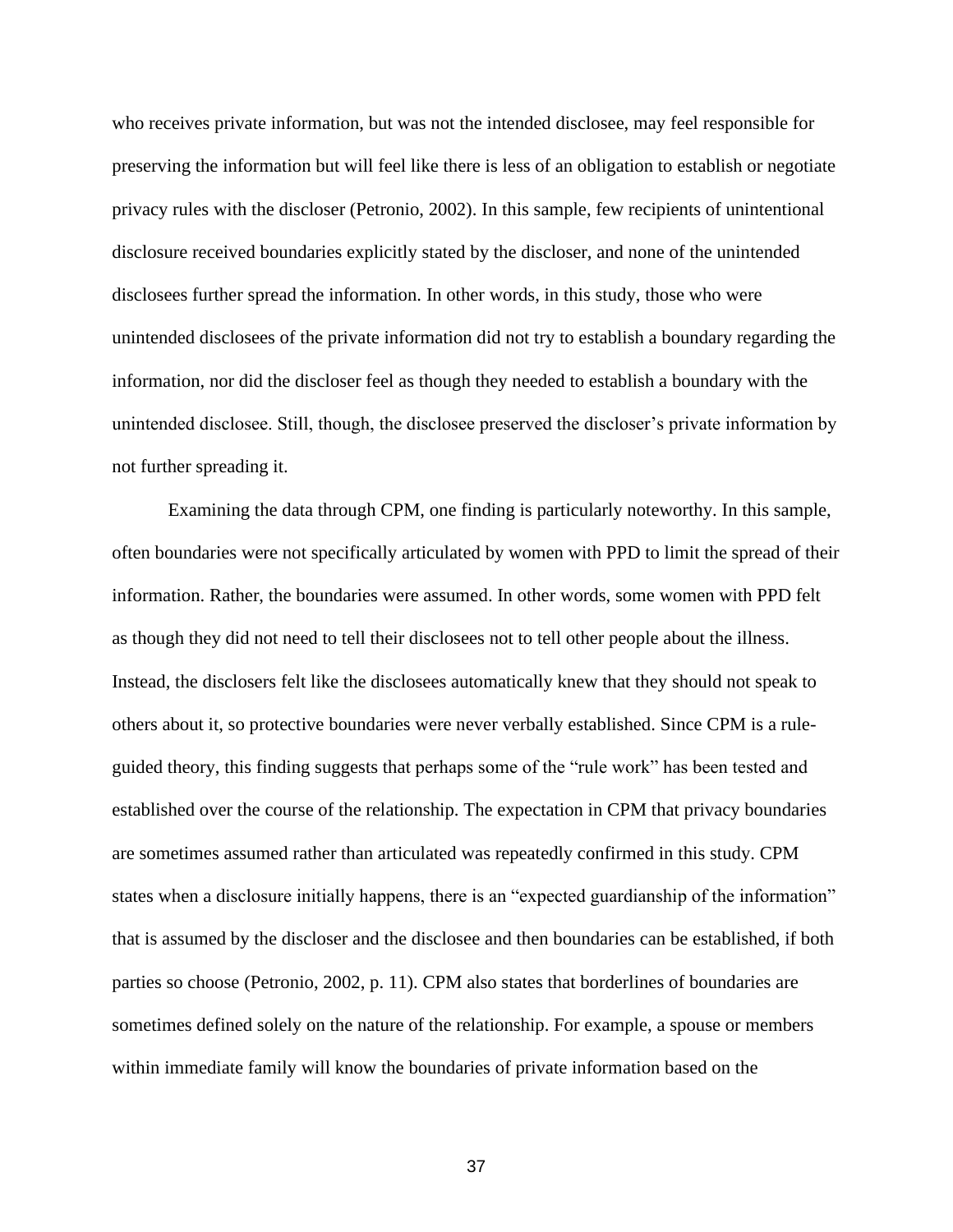relationship alone and, for the most part, respect each other's private information. This tenet of CPM may explain why some mothers chose not to explicitly set up boundaries with those who were closest to them, like a spouse or a family member. Those who had boundaries that were assumed did not experience any boundary turbulence – the assumed boundaries were enough for disclosees to respect the discloser's private information. A few mothers who did explicitly set up boundaries experienced boundary turbulence. This finding may suggest that there may have been a history of failed negotiation in the relationship. The boundary turbulence was described by the mothers as an act of betrayal, which is an intentional rule violation as outlined by CPM (Petronio, 2002).

Finally, and importantly, the results in this study highlighted some challenges that women with symptoms of PPD experience when trying to receive a diagnosis of the illness. Specifically, there were concerns expressed with treatment received from obstetricians. Some women felt as though the disclosure of their symptoms were either dismissed or outright ignored. The lack of attentiveness or miscommunication could result in a delay of diagnosis, and as a result, a delay in treatment. Existing literature highlights the communication difficulties in patient-provider interactions, which can have negative implications on one's health (Pinto-Foltz & Logsdon, 2008; Sparks & Villagran, 2010). Specific to obstetrician-patient relationships, this study adds to existing literature which demonstrates that current postpartum care needs more physician-guided support (Sega et al., 2021). When patient-provider interactions are strong, medical treatment is more effective (Neumann et al., 2010). It is important that patient-provider interactions, specifically with women with PPD symptoms and their OB, are improved to help these women are receive adequate treatment to ensure good health of the mother and the baby.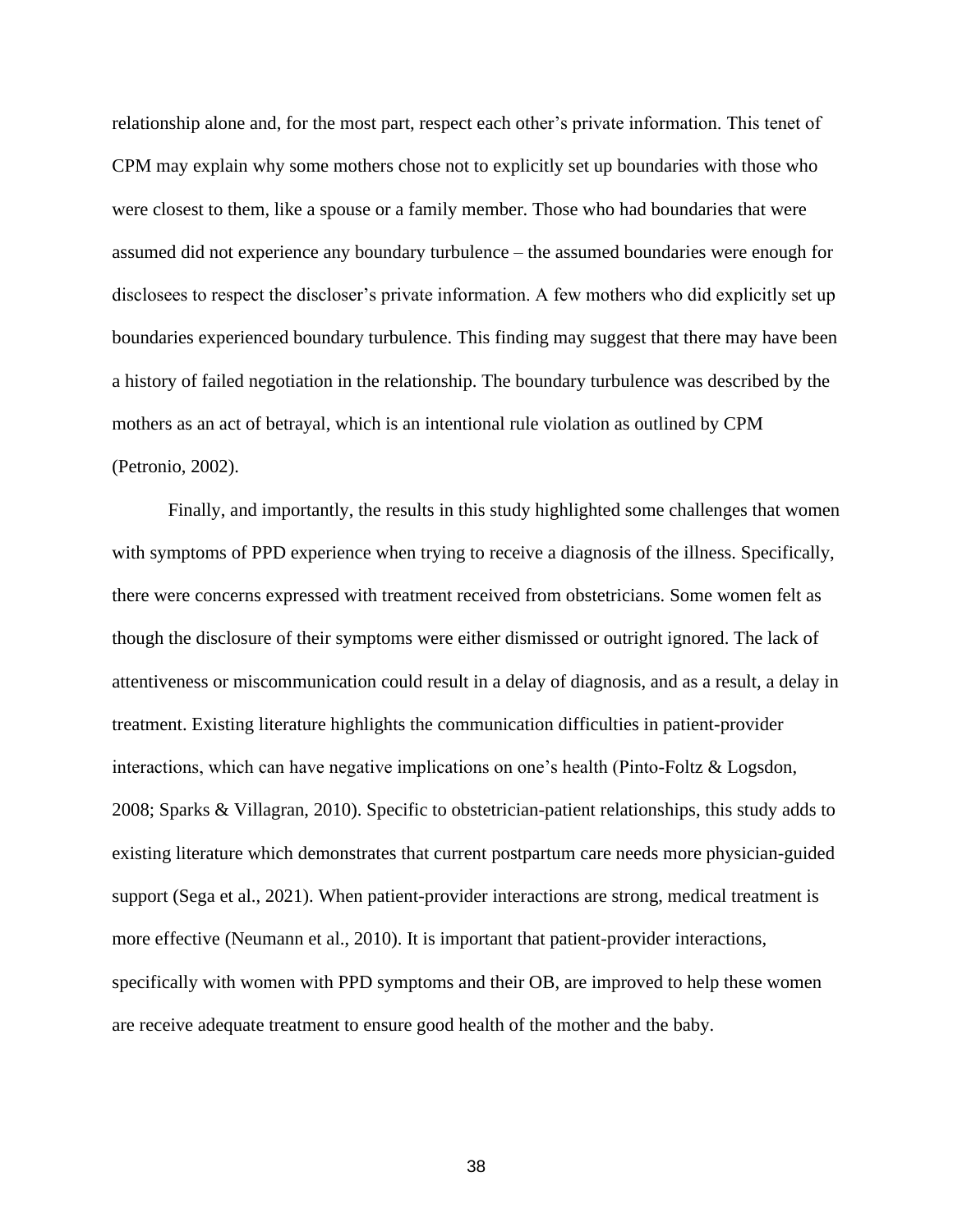## **Limitations and Future Research**

The current study is not without its limitations. First, this study had a relatively small sample size, which may affect the transferability of the results. Moreover, the sample recruited was highly educated, with most of the participant's holding a bachelor's degree or higher, and mostly white. In other words, this was a relatively privileged sample. Future research should expand the sample size to account for a greater range of educational and socio-economic status. Furthermore, recruitment for this study was primarily done through social media. The social media groups that were chosen were specifically for mothers in the postpartum phase and for those who have experienced PPD. Thus, the mothers who participated in this study are already comfortable with disclosure to some extent, simply by being active on the social media groups. Future research could employ alternate recruitment methods to reach mothers who may not be as open with disclosure.

Finally, future research should examine mothers' disclosure to a doctor or other medical professional more closely. The current study demonstrated the need to examine and understand mothers' and obstetricians' relationships better. Specifically, future studies should examine obstetricians' responses to PPD symptom disclosure.

## **Conclusion**

Postpartum depression is a mental health illness that can severely impact parenting for new mothers. The complications of the illness, coupled with the stigmatization of the illness from society, makes coping with the illness extremely difficult. One method to cope with the illness and receive social support is through disclosure of the condition. The decision to disclose is often made on a case-by-case basis and is dependent on several factors like culture, context,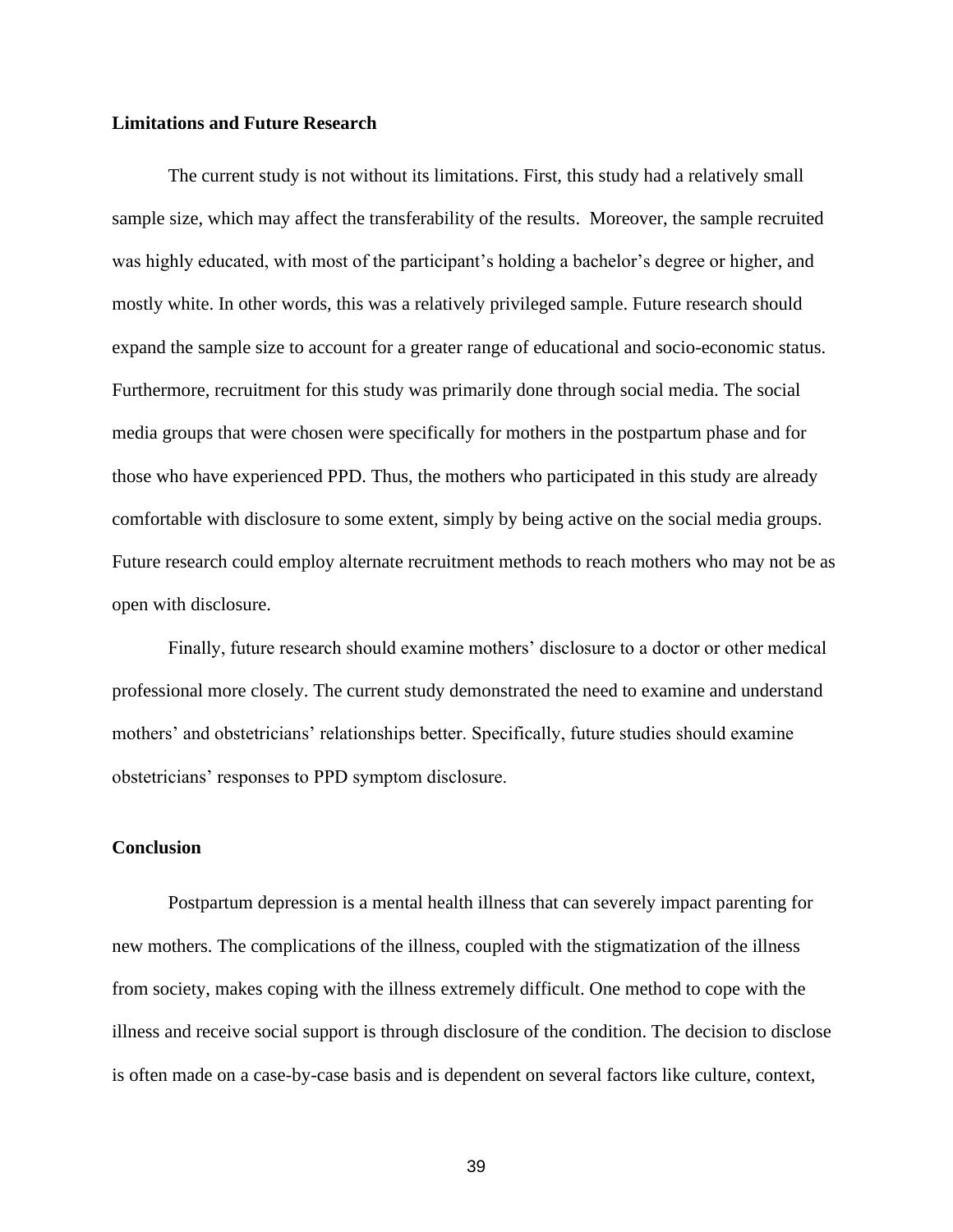and a risk/benefit ratio. These considerations helped to determine the decision to disclose, the disclosure timing, and the disclosees themselves. Despite the difficulties associated with disclosing a stigmatized mental illness, most mothers in this sample had positive experiences when disclosing. Overall, the mothers interviewed agreed that disclosure of the illness has been beneficial to their lives and recommended that other mothers with PPD disclose to someone they trust. These women's narratives of their experiences with PPD help provide insight into disclosure behaviors and patterns, as well as effects of disclosure of women with the illness.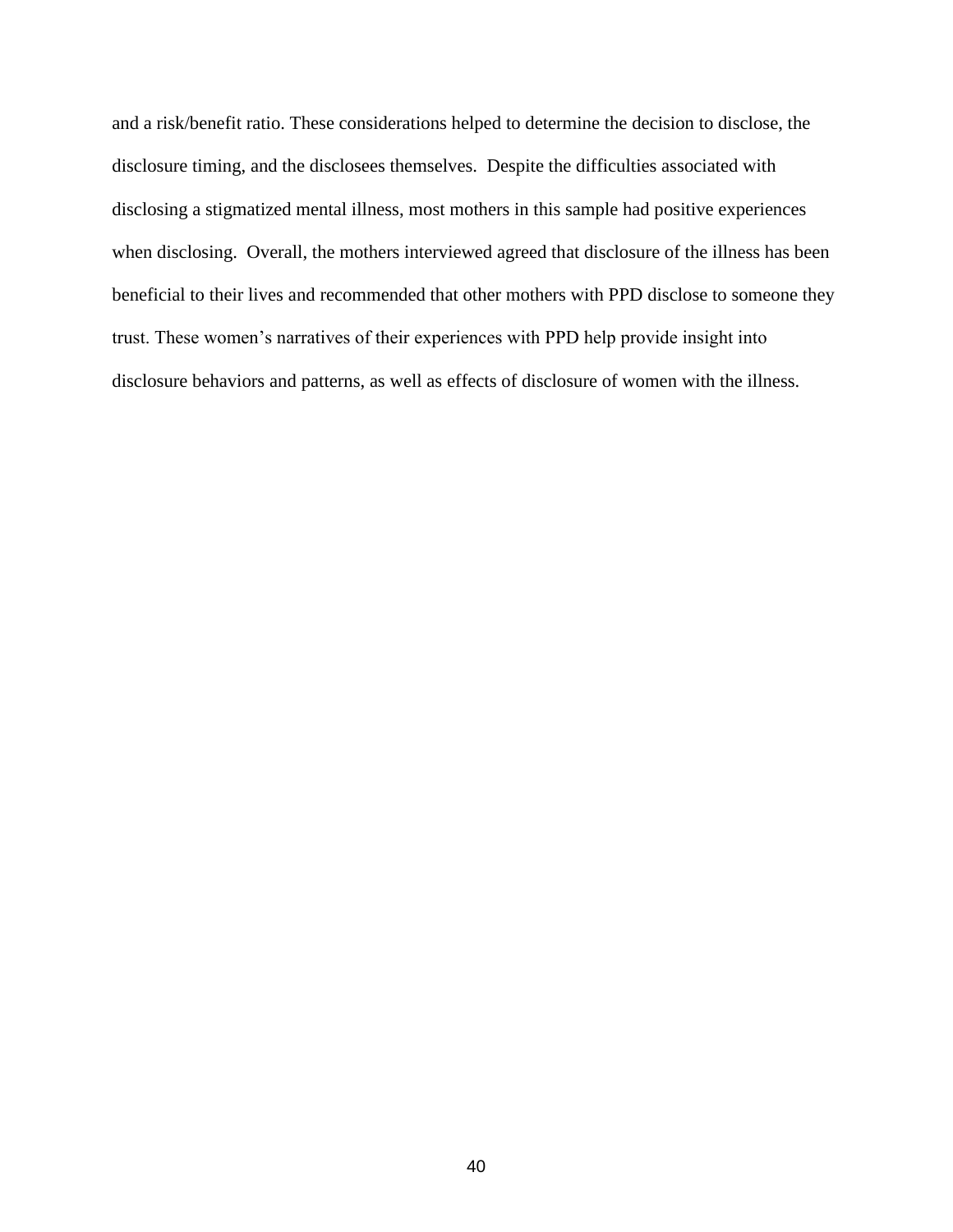## **APPENDIX A – RECRUITMENT POSTING**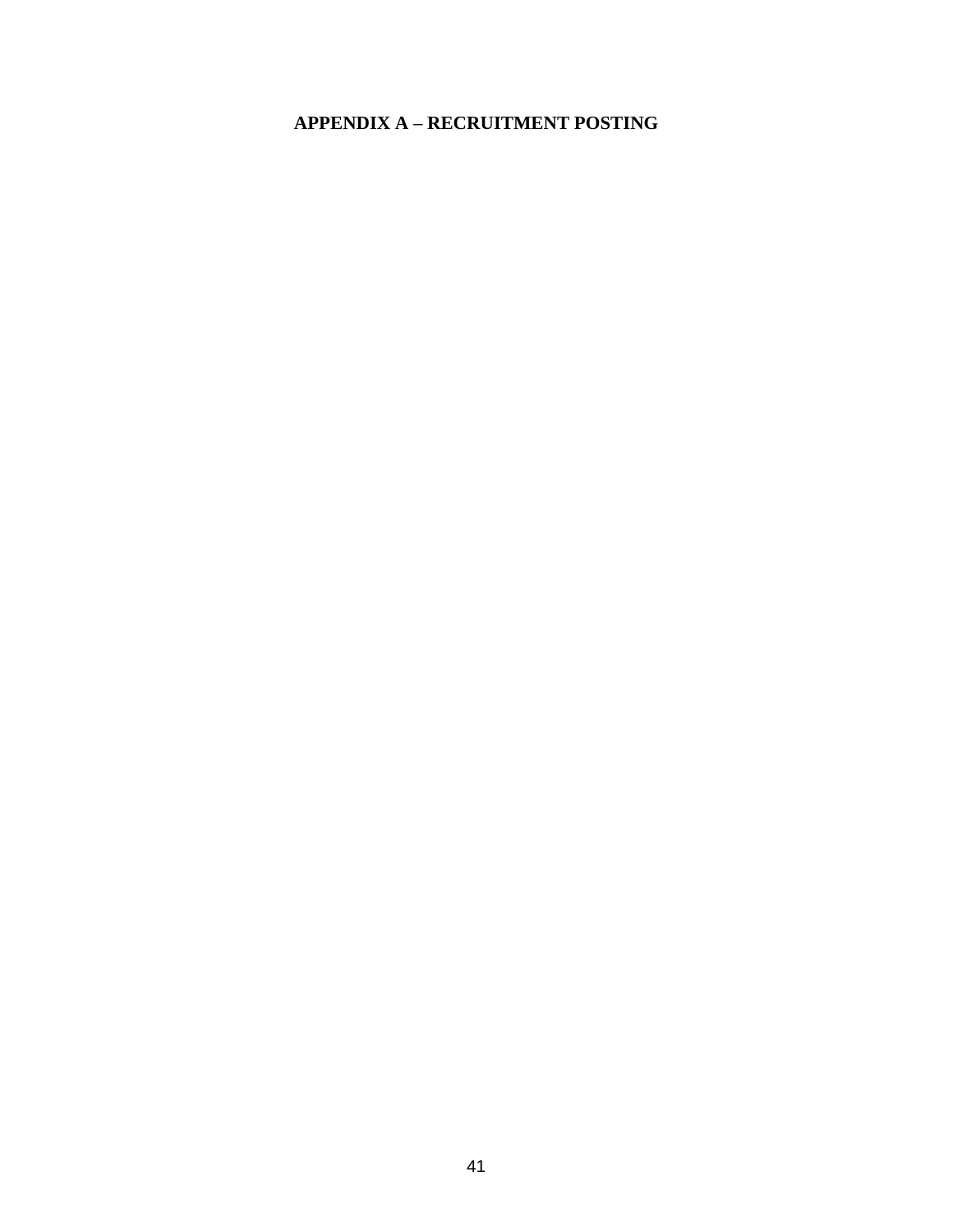#### **Women with history of postpartum depression symptoms needed for research!**

Principal investigator, Kelsey Lunsford, and faculty supervisor, Dr. Ann Miller, with the University of Central Florida are currently recruiting participants for a study regarding postpartum depression. We are interested in learning about how mothers with postpartum depression symptoms make decisions about who to tell and who not to tell about their condition. We want to hear your story regarding your disclosure process of the symptoms you have endured!

If you are chosen to participate in this study, you will be required to attend a 30–60-minute recorded Zoom interview. Participants will be asked questions regarding disclosure of postpartum depression. You will be given a pseudonym and your information will remain confidential.

### You may be eligible if:

- You currently have postpartum depression symptoms
- You have had postpartum depression symptoms within the past five years
- You are over 18 years of age
- You are a woman

Please complete this brief questionnaire on the following link if interested. The principal investigator will reach out to you to schedule your interview. We thank you for your time!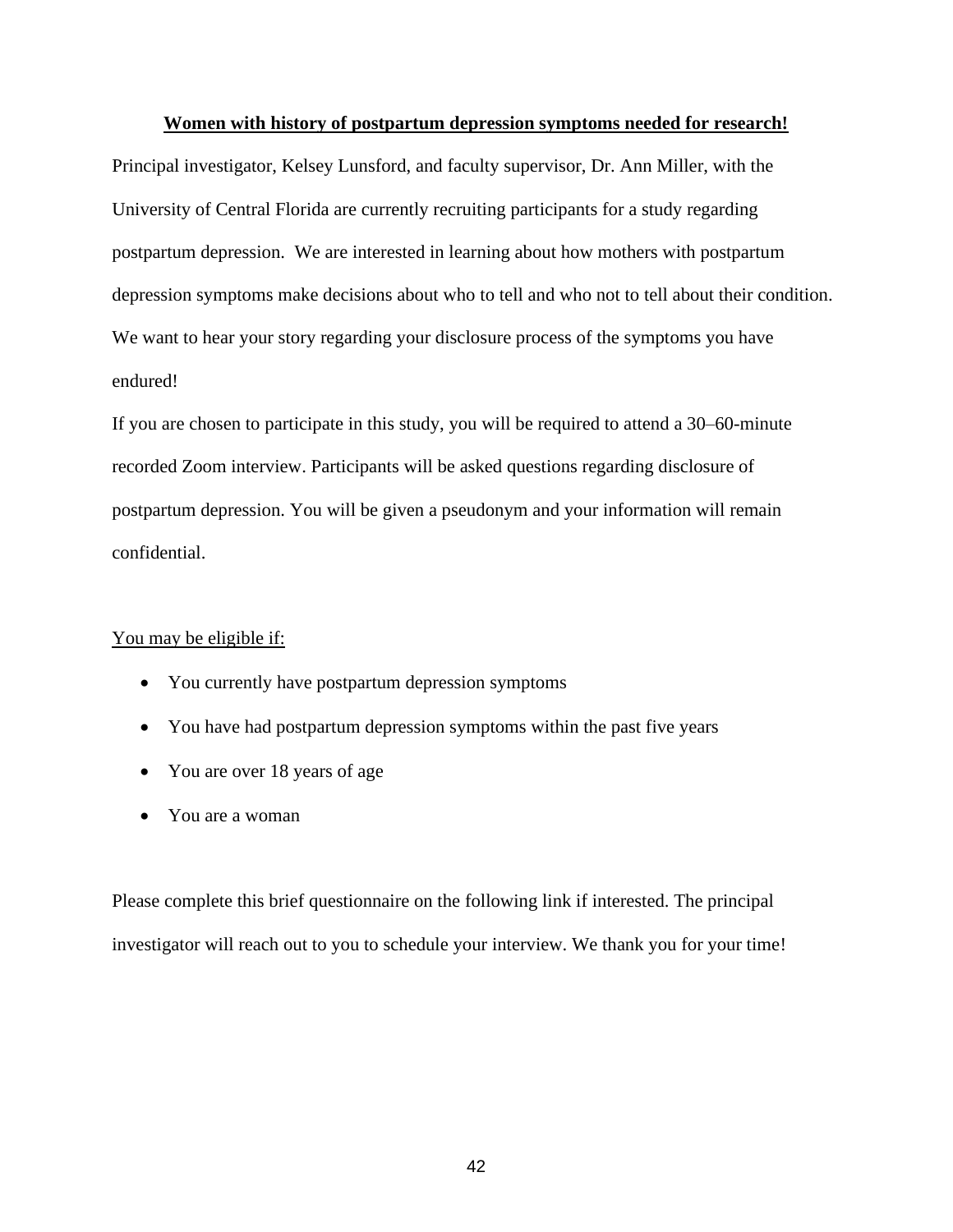## **APPENDIX B - EXPLANATION OF RESEARCH**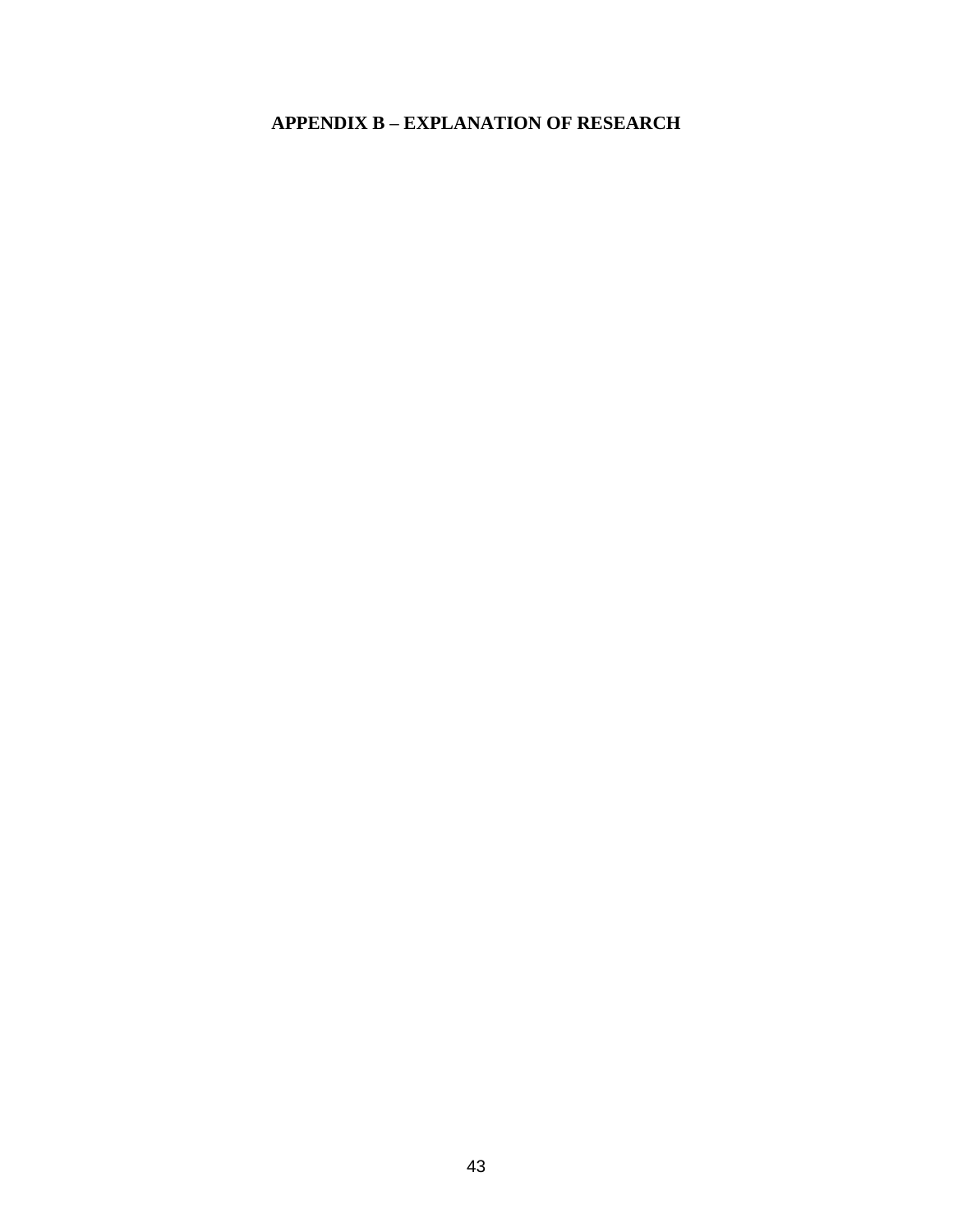

## **EXPLANATION OF RESEARCH**

**Title of Project**: Postpartum Depression Symptoms in New Mothers and the Disclosure Process **Principal Investigator**: Kelsey Lunsford **Faculty Supervisor**: Dr. Ann Miller

You are being invited to take part in a research study. Whether you take part is up to you.

The purpose of this study is to determine the disclosure process of women suffering from postpartum depression (PPD) symptoms.

You will be asked questions regarding disclosure of postpartum depression symptoms and a few demographic questions. Interviews will be scheduled and will take place over Zoom and will last 30-60 minutes. The Zoom interview video and audio will be recorded. For your confidentiality, you will be assigned a pseudonym. After the interview, the recordings will be kept in a secure location until data interpretation is complete. Only the principal investigator and faculty supervisor will have access to the recordings. All data will be stored for a minimum of 5 years after study closure.

Your participation in this study is completely voluntary and confidential. Your answers will be recorded by the research team and used for educational research purposes. There are no foreseeable risks or participant discomfort associated with participating in this study.

Your participation in this study is voluntary. You are free to withdraw your consent and discontinue participation in this study at any time without prejudice or penalty. Your decision to participate or not participate in this study will in no way affect your relationship with UCF, including continued enrollment, grades, employment or your relationship with the individuals who may have an interest in this study.

You must be 18 years of age or older to take part in this research study and must currently have postpartum depression symptoms or have had postpartum depression symptoms within the past five years. A formal diagnosis is not required for this study.

**Study contact for questions about the study or to report a problem:** If you have questions, concerns, or complaints please contact Kelsey Lunsford, Principal Investigator, at kelsey.lunsford@ucf.edu or Dr. Ann Miller, faculty supervisor at ann.miller@ucf.edu

**IRB contact about your rights in this study or to report a complaint:** If you have questions about your rights as a research participant, or have concerns about the conduct of this study, please contact Institutional Review Board (IRB), University of Central Florida, Office of Research, 12201 Research Parkway, Suite 501, Orlando, FL 32826-3246 or by telephone at (407) 823-2901, or email irb@ucf.edu.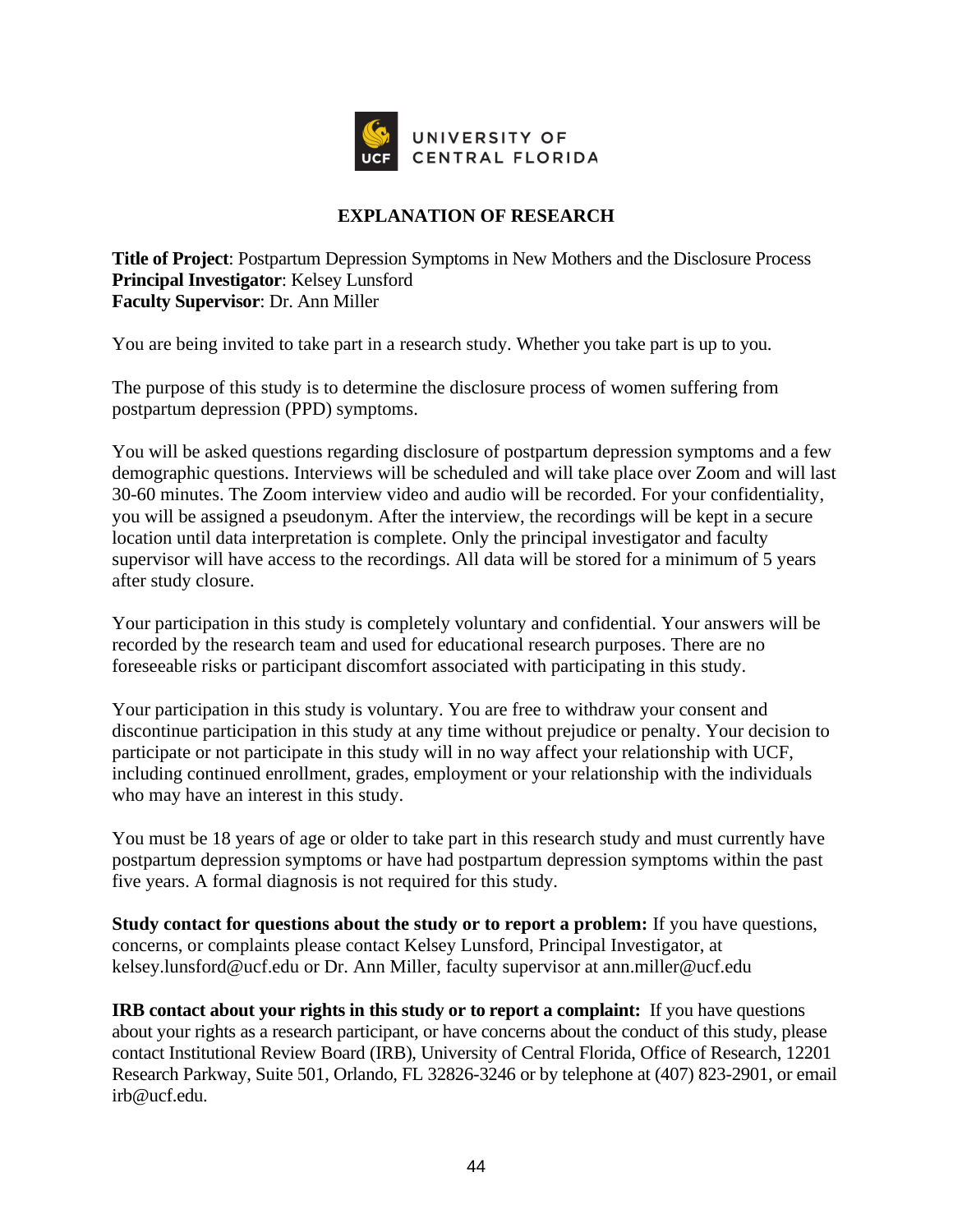**ATTENTION:** This survey contains questions that may cause you to reflect on past emotional events. If answering these questions has caused you to experience any kind of distress or made you feel uncomfortable in any way, please contact the:

- National Postpartum Depression Warmline: 1-800-773-6667
- National Suicide Prevention Lifeline: 1-800-273-8255

Please keep a copy of this consent form for your records.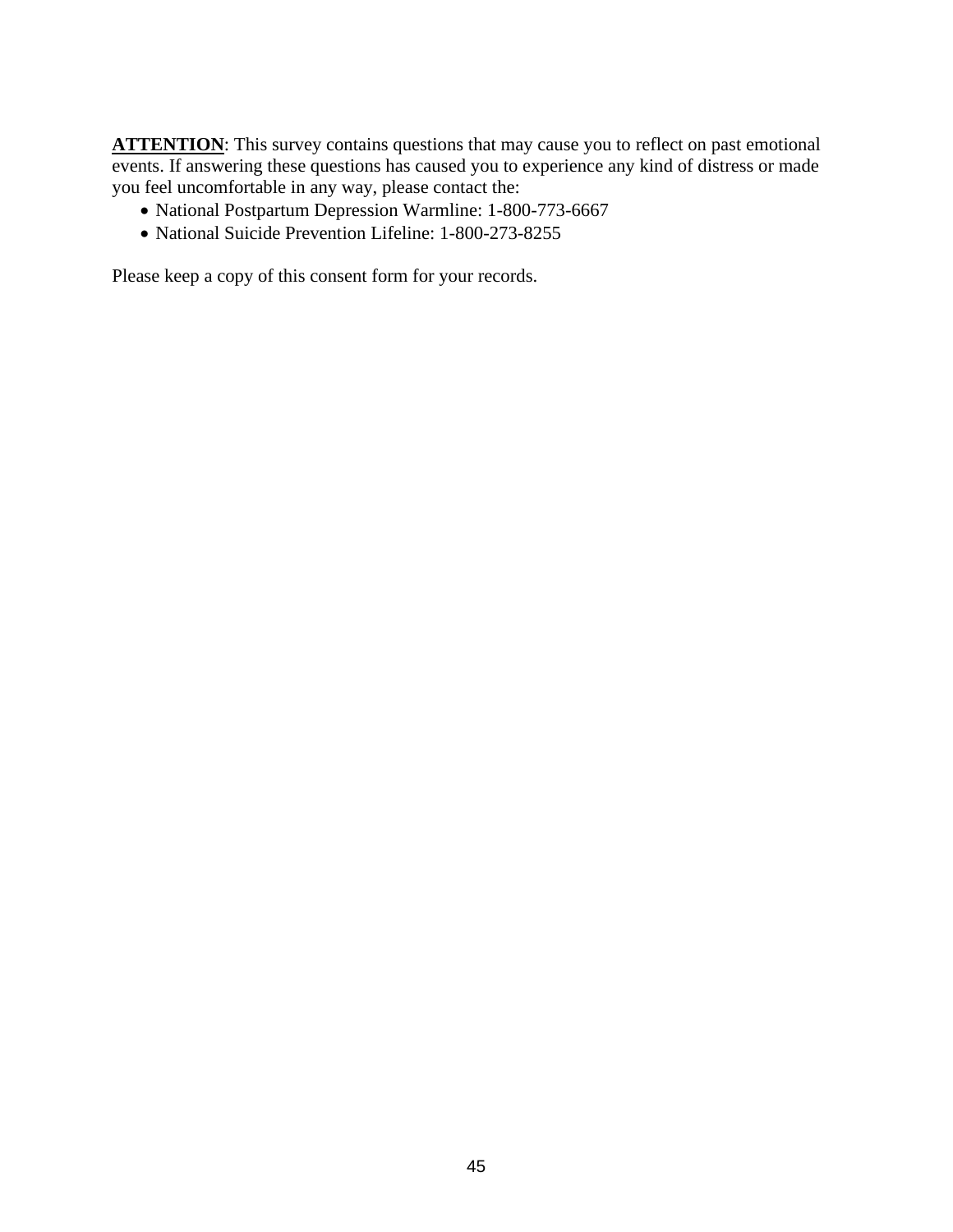# **APPENDIX C - INTERVIEW QUESTIONS**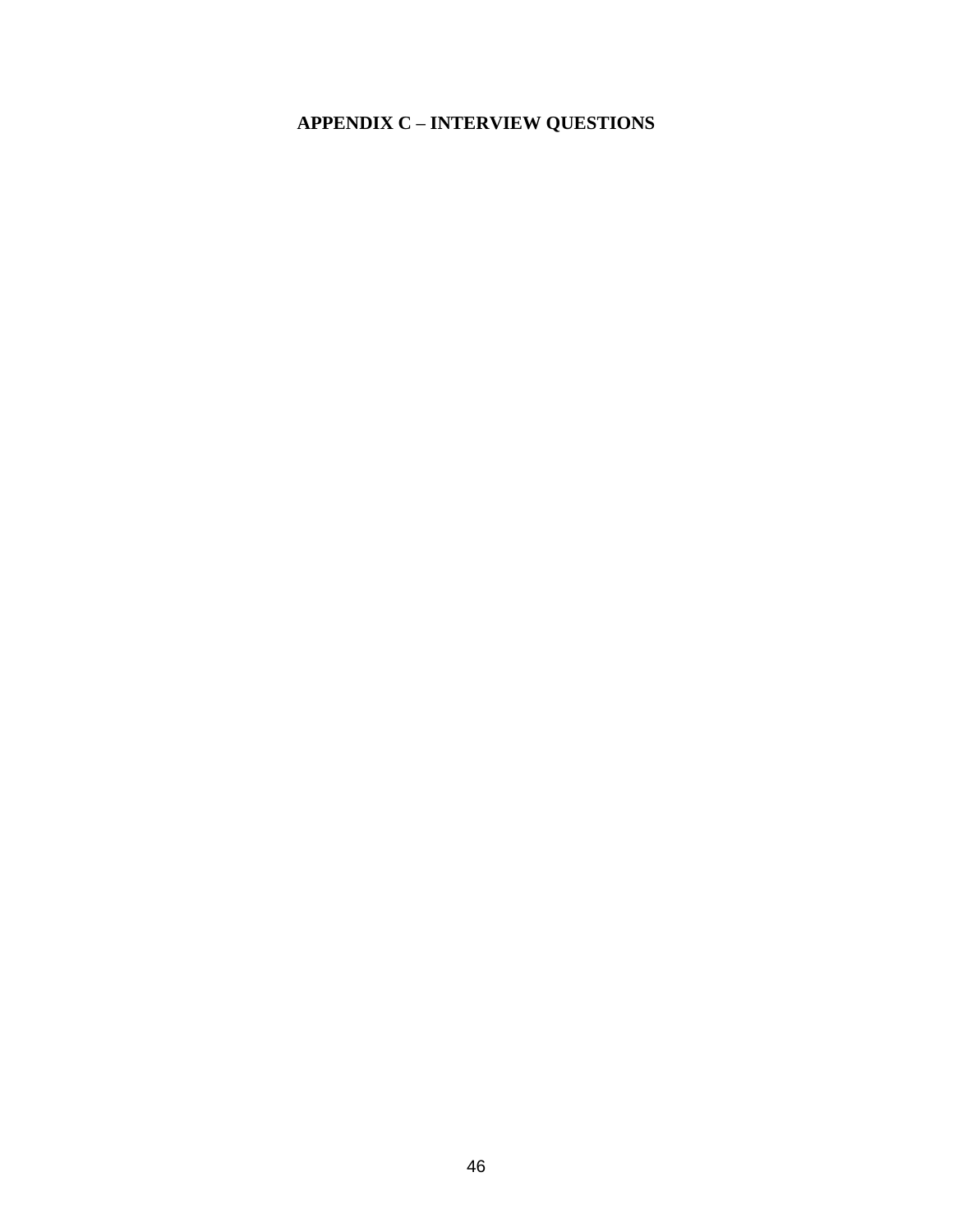- 1. Please tell me about when you experienced symptoms of postpartum depression for the first time. What were the symptoms? How long did the symptoms persist before you made the connection to postpartum depression?
- 2. When you realized you were struggling with PPD symptoms, who did you first tell about your symptoms, and why?
- 3. How did you tell these individuals about your symptoms? (e.g., Did you tell them faceto-face? Over text/phone call? Did someone else tell them for you?) How long after the symptoms began did you begin to disclose your symptoms? Did you make any requests for them not to share about your PPD with others? Why/why not?
- 4. Did the people you told adhere to your request about who to tell or not to tell? How?
- 5. Were there any individuals in your life where you knew you did NOT want your struggles to be known to? If so, who and why?
- 6. If you were employed at the time you were struggling with postpartum depression, did you make your illness known to anyone in the workplace? If yes – how did the person/people you told respond? In what ways was the disclosue a good thing? Were there any "down sides" to your disclosure? If no, what were your reasons for or against disclosure in the workplace? If you disclosed to someone at your workplace, what did you ask them to do about keeping your information secret, or not?
- 7. What kinds of responses did you get after disclosing your struggles? (e.g., How did your spouse/partner respond? How did your family respond? How did friends respond?) Did they keep your information as private as you wanted them to?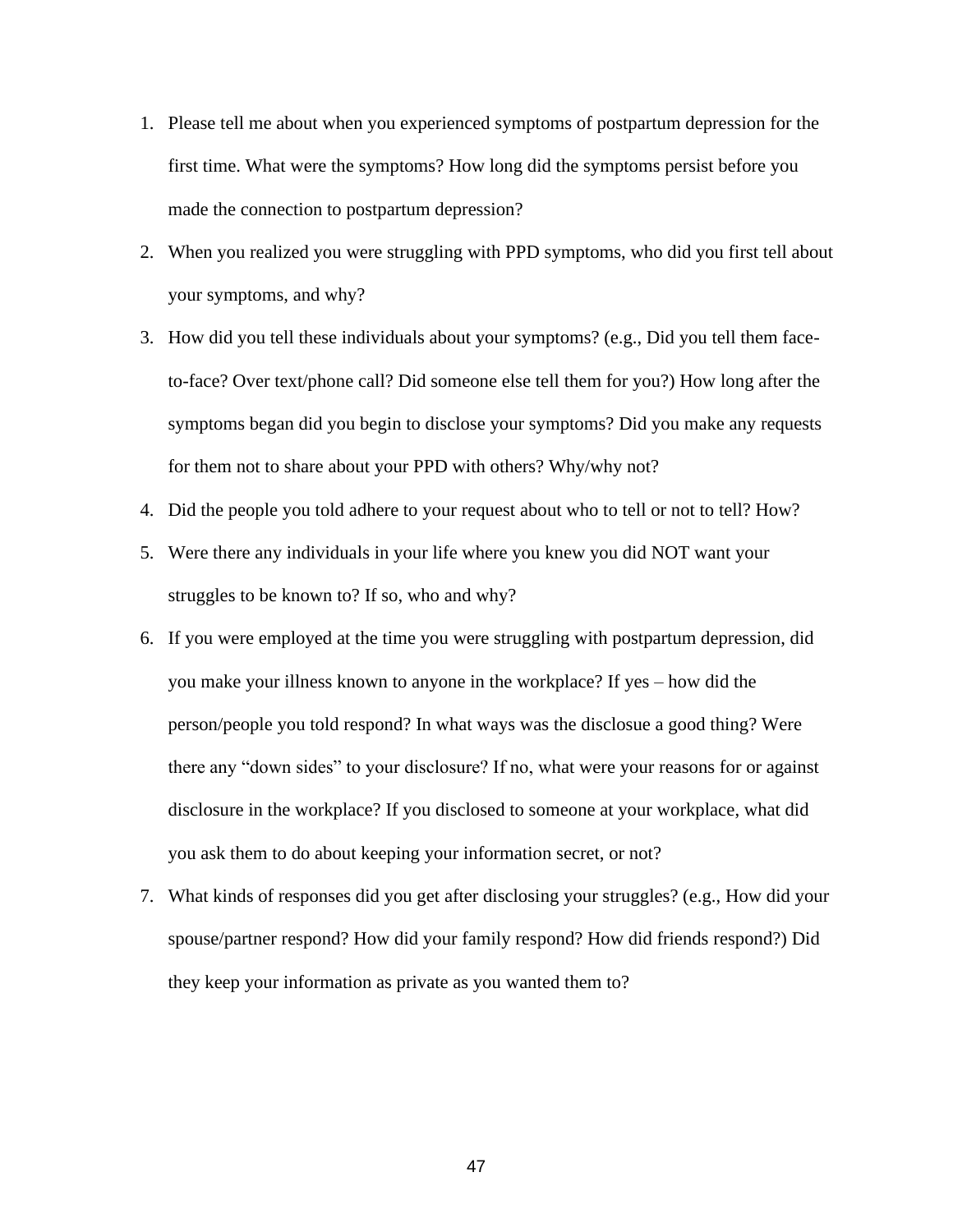- 8. Did you have any bad experiences (beyond any already mentioned) as a result of disclosing about PPD? If so, can you tell me a story of what their response to you has been like?
- 9. How do you believe disclosure of your symptoms, in general, has been beneficial and/or detrimental to your life?
- 10. If you chose not to disclose to someone, did you regret the decision? Why or why not?
- 11. Did you ever speak to a medical professional about your symptoms? How did the medical professional respond?
- 12. Based on your experience, what advice would you give to another mom about disclosing about PPD?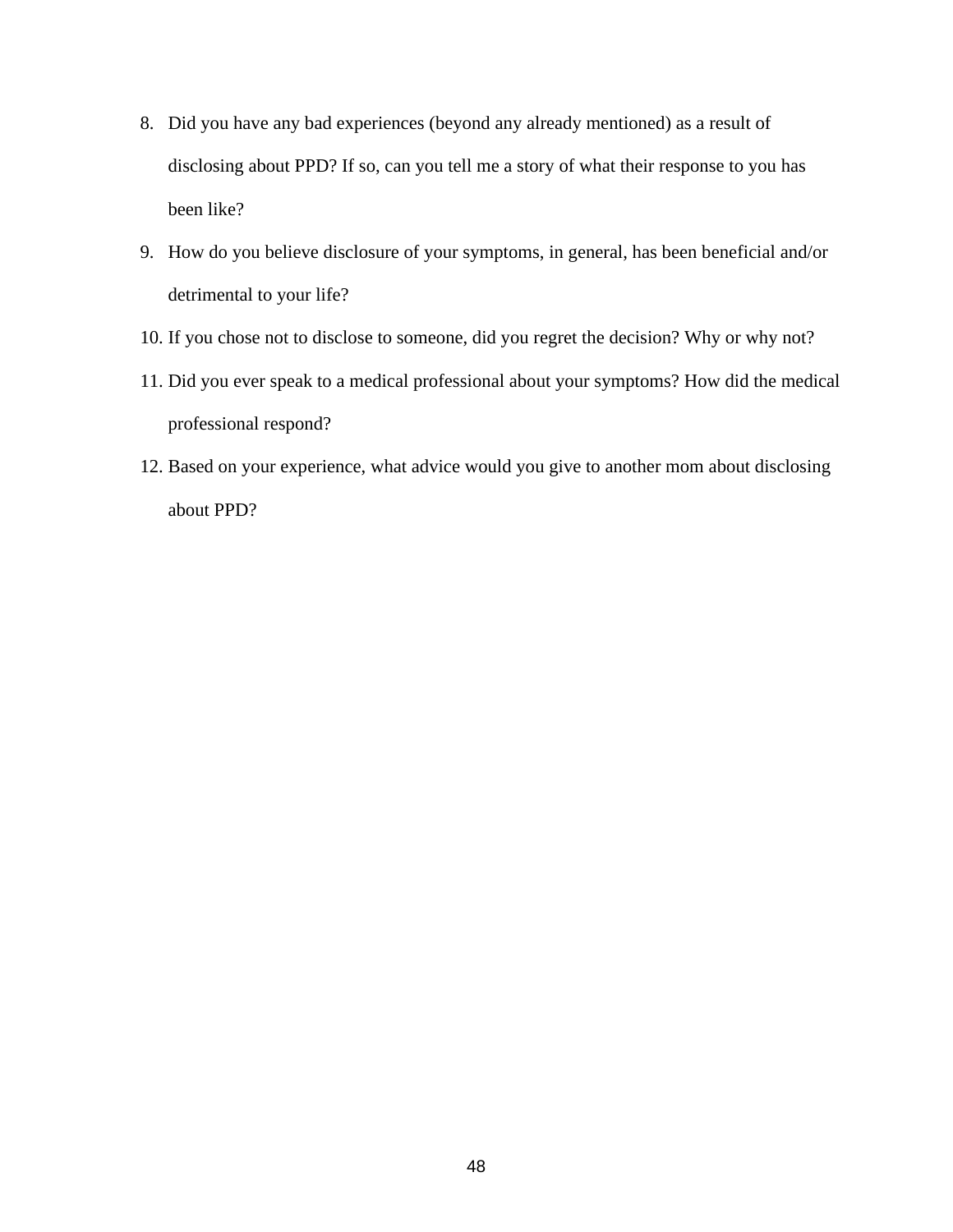# **APPENDIX D – DEMOGRAPHIC QUESTIONS**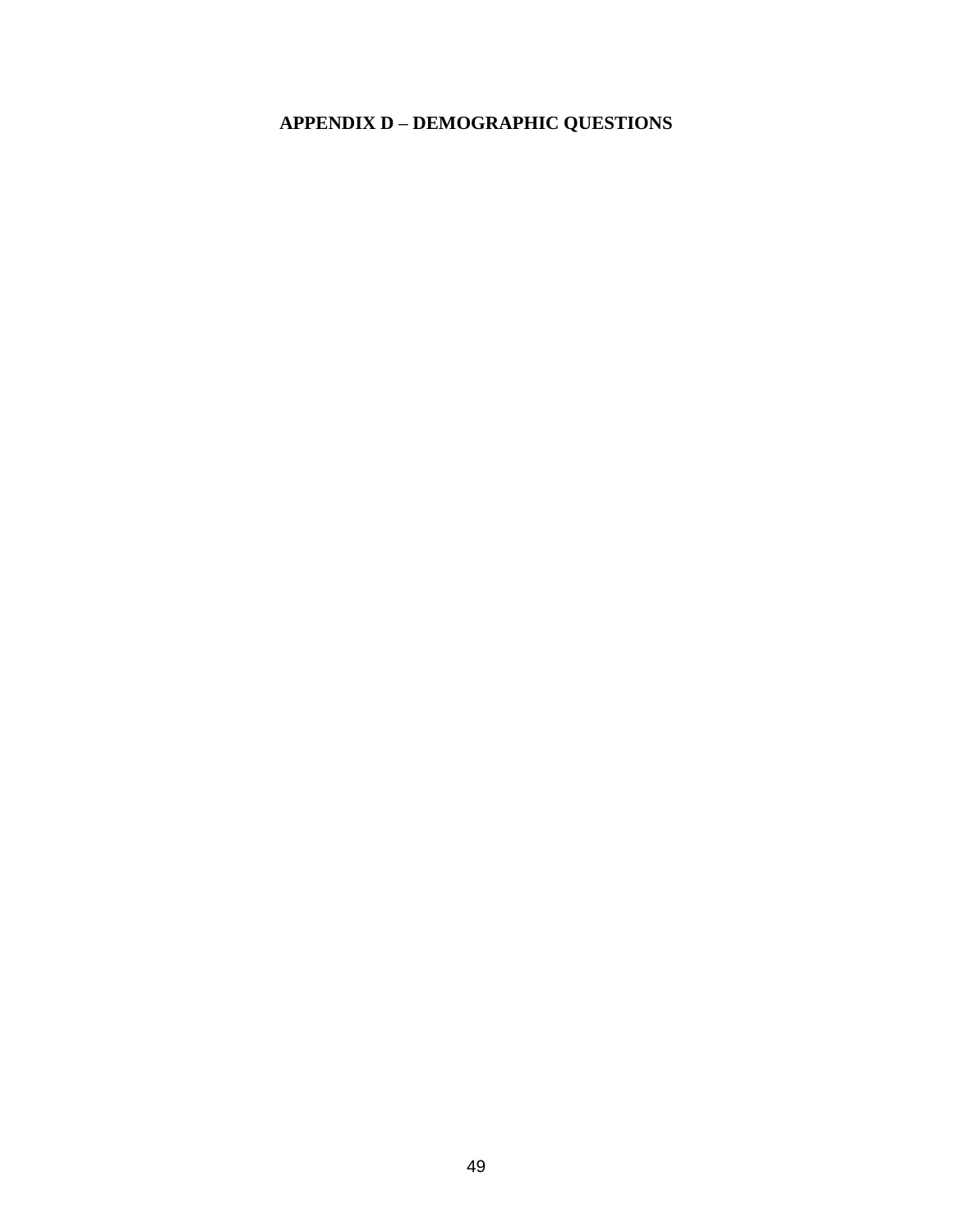- 1. What is your ethnicity?
	- A. American Indian or Alaskan Native
	- B. Asian
	- C. Black or African American
	- D. Hispanic/Latino
	- E. Native Hawaiian or Other Pacific Islander
	- F. White
	- G. Multiple
- 2. What is your age?
	- A. 18-29
	- B. 30-39
	- C. 40-49
	- D. Over 50
- 3. What is the highest level of education you have completed?
	- A. High school degree or GED
	- B. Associate's degree
	- C. Bachelor's degree
	- D. Master's degree
	- E. Doctorate
	- F. Other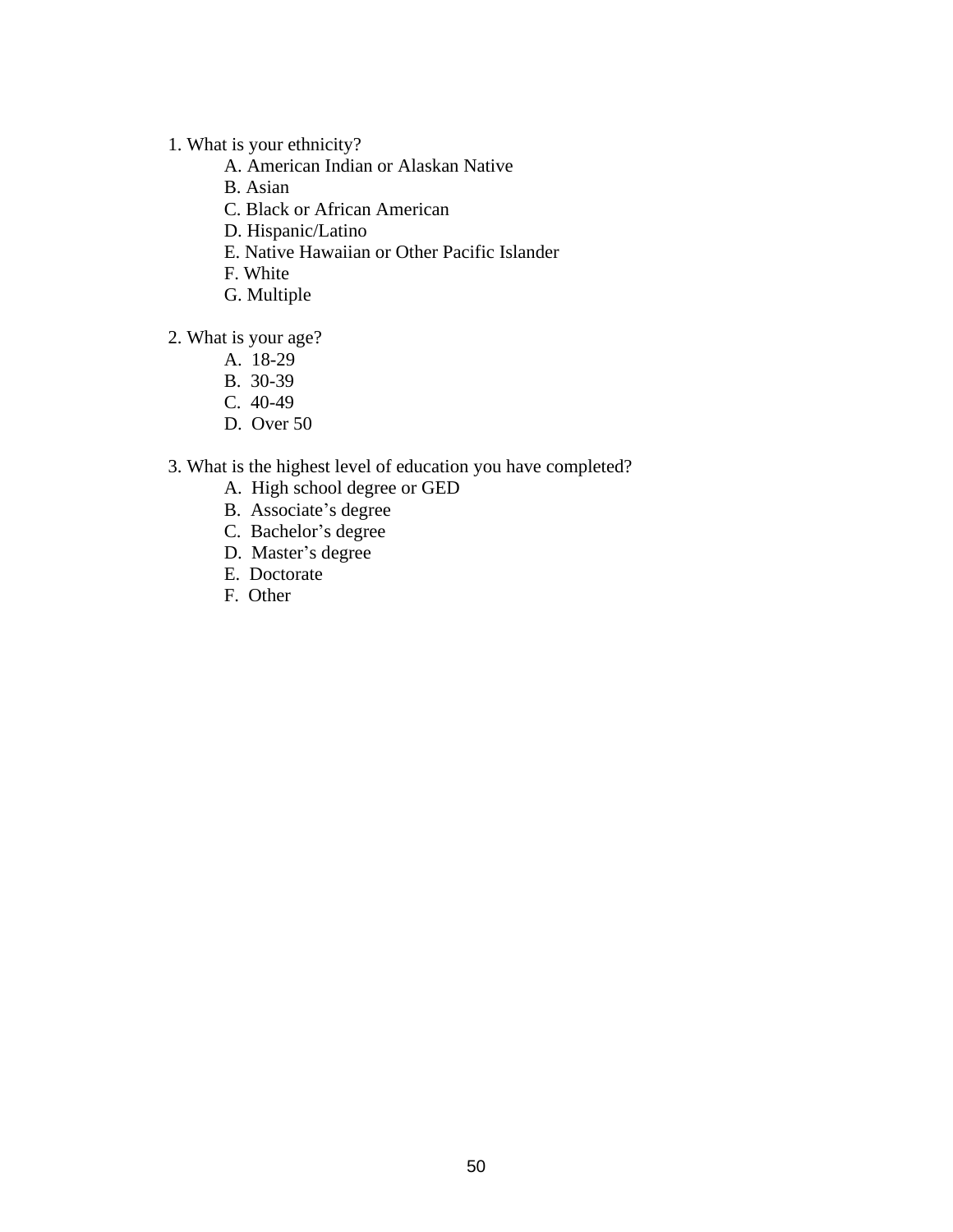## **APPENDIX E - IRB APPROVAL LETTER**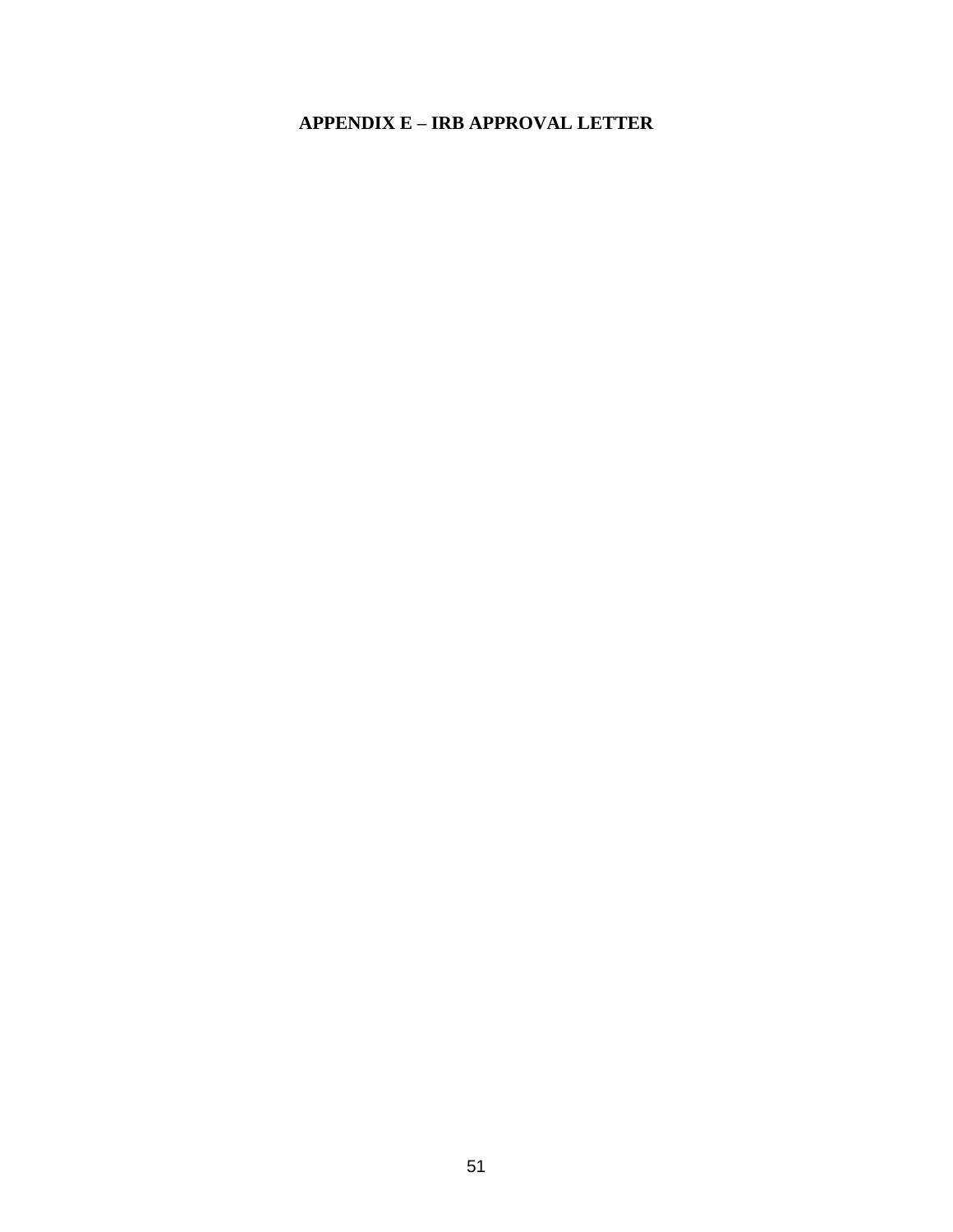

**Institutional Review Board** FWA00000351 IRB00001138, IRB00012110 Office of Research 12201 Research Parkway Orlando, FL 32826-3246

UNIVERSITY OF CENTRAL FLORIDA

#### EXEMPTION DETERMINATION

January 12, 2022

Dear Kelsey Lunsford:

On 1/12/2022, the IRB determined the following submission to be human subjects research that is exempt from regulation:

| Type of Review:     | <b>Initial Study</b>                                  |
|---------------------|-------------------------------------------------------|
| Title:              | Postpartum Depression Symptoms in New Mothers         |
|                     | and the Disclosure Process                            |
| Investigator:       | <b>Kelsey Lunsford</b>                                |
| IRB ID:             | STUDY00003610                                         |
| Funding:            | None                                                  |
| Grant ID:           | None                                                  |
| Documents Reviewed: | • HRP-251, Category: Faculty Research Approval;       |
|                     | • Demographic Questions, Category: Survey /           |
|                     | Questionnaire:                                        |
|                     | • Eligibility Questions Recruitment, Category: Other; |
|                     | • HRP-254, Category: Consent Form;                    |
|                     | • HRP-255, Category: IRB Protocol;                    |
|                     | • Interview Questions, Category: Interview / Focus    |
|                     | Questions:                                            |
|                     | • Recruitment Posting, Category: Recruitment          |
|                     | Materials:                                            |

This determination applies only to the activities described in the IRB submission and does not apply should any changes be made. If changes are made, and there are questions about whether these changes affect the exempt status of the human research, please submit a modification request to the IRB. Guidance on submitting Modifications and Administrative Check-in are detailed in the Investigator Manual (HRP-103), which can be found by navigating to the IRB Library within the IRB system. When you have completed your research, please submit a Study Closure request so that IRB records will be accurate.

If you have any questions, please contact the UCF IRB at 407-823-2901 or irb@ucf.edu. Please include your project title and IRB number in all correspondence with this office.

Sincerely,

Page 1 of 2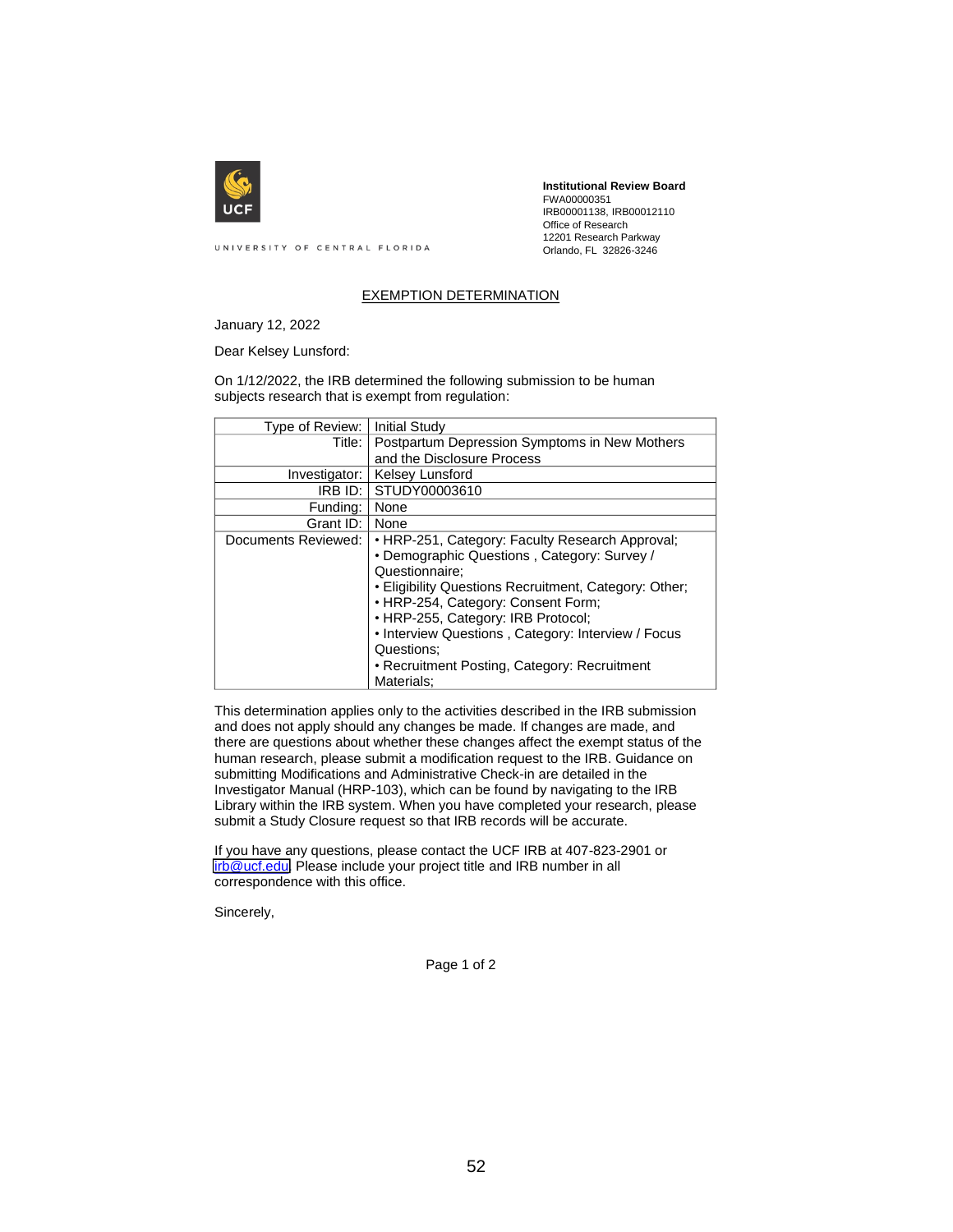## APPENDIX F - IRB MODIFICATION APPROVAL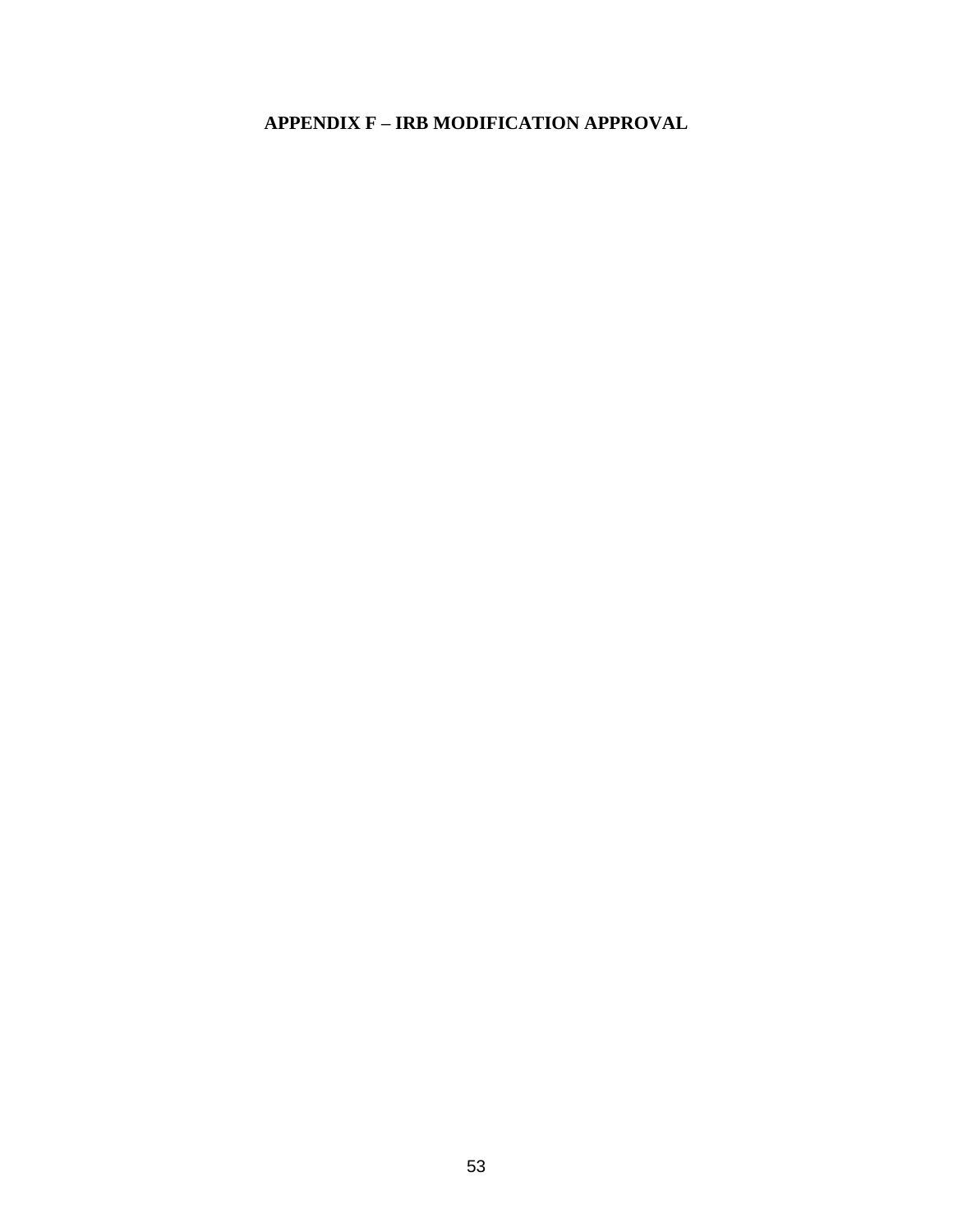

**Institutional Review Board** FWA00000351 IRB00001138, IRB00012110 Office of Research 12201 Research Parkway Orlando, FL 32826-3246

UNIVERSITY OF CENTRAL FLORIDA

#### EXEMPTION DETERMINATION

January 24, 2022

Dear Kelsey Lunsford:

On 1/24/2022, the IRB determined the following submission to be human subjects research that is exempt from regulation:

|                  | Type of Review:   Modification / Update                  |
|------------------|----------------------------------------------------------|
|                  | Title:   Postpartum Depression Symptoms in New Mothers   |
|                  | and the Disclosure Process                               |
|                  | Investigator:   Kelsey Lunsford                          |
|                  | IRB ID: MOD00002550                                      |
| Funding:   None  |                                                          |
| Grant ID:   None |                                                          |
|                  | Documents Reviewed:   • HRP-255, Category: IRB Protocol; |

This determination applies only to the activities described in the IRB submission and does not apply should any changes be made. If changes are made, and there are questions about whether these changes affect the exempt status of the human research, please submit a modification request to the IRB. Guidance on submitting Modifications and Administrative Check-in are detailed in the Investigator Manual (HRP-103), which can be found by navigating to the IRB Library within the IRB system. When you have completed your research, please submit a Study Closure request so that IRB records will be accurate.

If you have any questions, please contact the UCF IRB at 407-823-2901 or irb@ucf.edu. Please include your project title and IRB number in all correspondence with this office.

Sincerely,

Kanilla C. Birkbock

Kamille Birkbeck Designated Reviewer

Page 1 of 1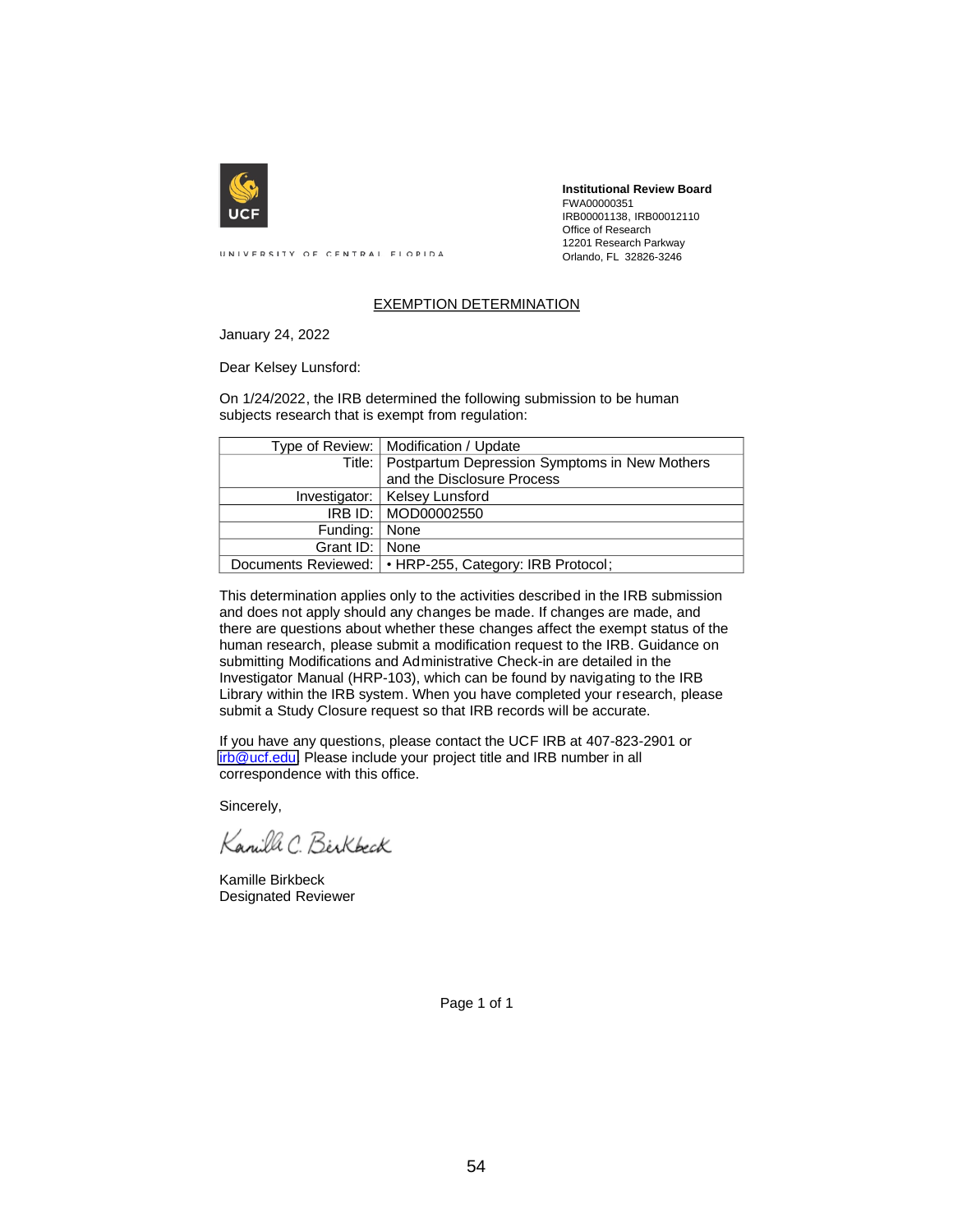#### **REFERENCES**

- Berger, M., Wagner, T. H., & Baker, L. C. (2005). Internet use and stigmatized illness. *Social Science & Medicine, 61*(8), 1821-1827. https://doi.org/10.1016/j.socscimed.2005.03.025
- Bradley, S. (2020, February 11). *How long can postpartum depression last – and can you shorten it?* Healthline Parenthood. https://www.healthline.com/health/depression/howlong-does-postpartum-depression-last
- Carberg, J., & Langdon, K. (2021). *Postpartum depression symptoms.* Postpartum Depression. https://www.postpartumdepression.org/postpartum-depression/symptoms/
- Chaikin, A. L., & Derlega, V. J. (1974). Variables affecting the appropriateness of selfdisclosure. *Journal of Consulting and Clinical Psychology, 42*(4), 588–593. https://doi.org/10.1037/h0036614
- Charmaz, K. (2008). Grounded theory as an emergent method. In S. Nagy Hesse-Biber & P. Leavy (Eds.), *Handbook of emergent methods* (pp. 155-170). The Guilford Press.
- Chaudoir, S. R., & Fisher, J. D. (2010). The disclosure processes model: Understanding disclosure decision making and postdisclosure outcomes among people living with a concealable stigmatized identity. *Psychological Bulletin, 136*(2), 236-256. https://doi.org/10.1037/a0018193
- Cooklin, A. R., Giallo, R., Strazdins, L., Martin, A., Leach, L. S., & Nicholson, J. M. (2015). What matters for working fathers? Job characteristics, work-family conflict and enrichment, and fathers' postpartum mental health in an Australian cohort. *Social Science & Medicine, 146*, 214-222. https://doi.org/10.1016/j.soscimed.2015.09.028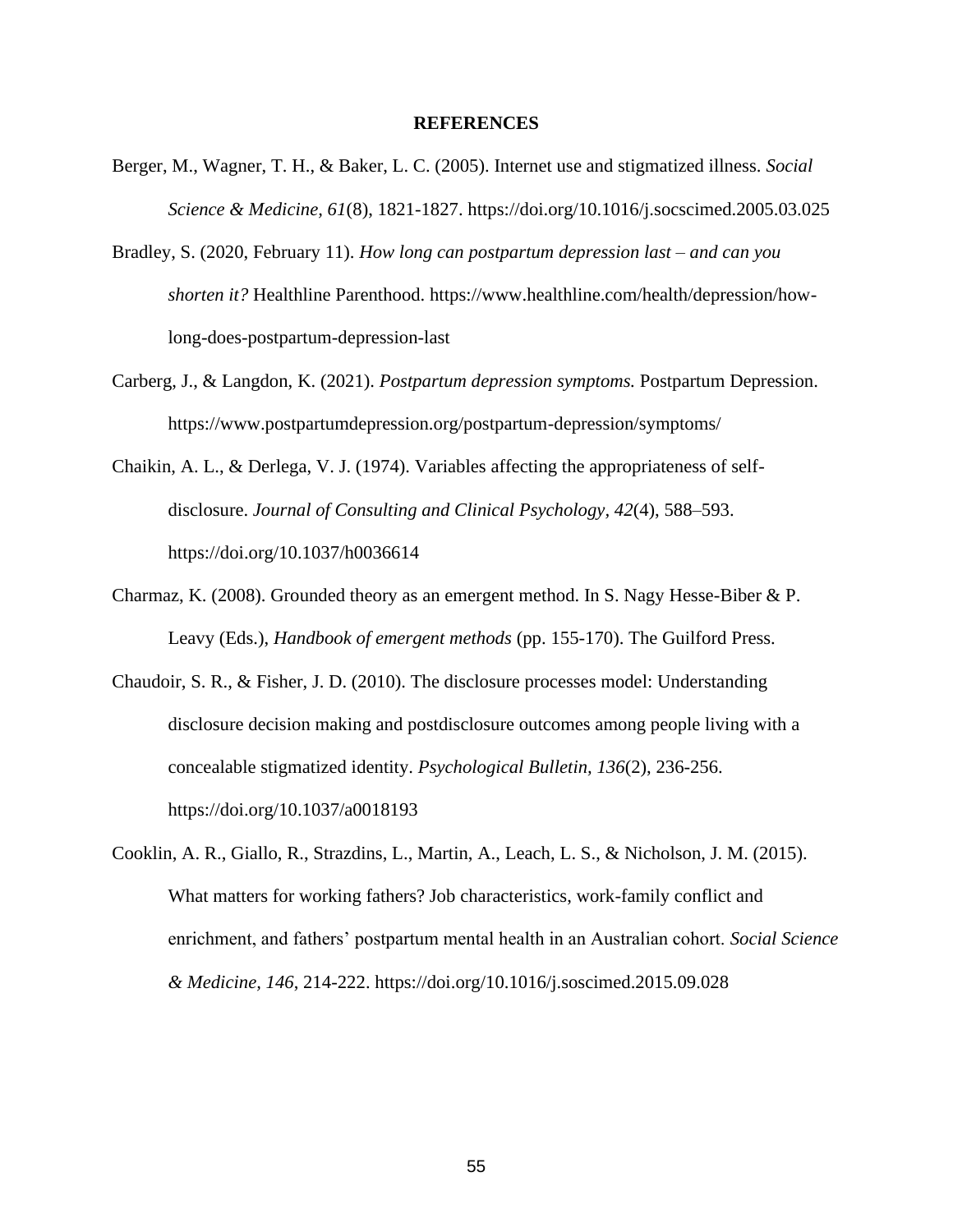- Corrigan, P. W., & Rao, D. (2012). On the self-stigma of mental illness: Stages, disclosure, and strategies for change. *The Canadian Journal of Psychiatry, 57*(8), 464-469. https://doi.org/10.1177/070674371205700804
- Dennis, C., & Ross, L. (2006). Women's perceptions of partner support and conflict in the development of postpartum depressive symptoms. *JAN Leading Global Nursing Research, 56*(6), 588-599. https://doi.org/10.111/j.1365-2648.2006.04059.x
- Eisenach, J. C., Pan, P. H., Smiley, R., Lavand'homme, P., Landau, R., & Houle, T. T. (2008). Severity of acute pain after childbirth, but not type of delivery, predicts persistent pain and postpartum depression. *Pain, 140*(1), 87-94. https://doi.org/10.1016/j.pain.2008.07.011

Field, T. (2010). Postpartum depression effects on early interactions, parenting, and safety practices: A review. *Infant Behavior and Development, 33*(1), 1-6.

https://doi.org/10.1016/j.infbeh.2009.10.005

- Fletcher, I., Castle, M., Scarpa, A., Myers, O., & Lawrence, E. (2020). An exploration of medical student attitudes toward disclosure of mental illness. *Medical Education Online, 25(*1). https://doi.org/10.1080/10872981.2020.1727713
- Forman, D. R., O'hara, M. W., Stuart, S., Gorman, L. L., Larsen, K. E., & Coy, K. C. (2007). Effective treatment for postpartum depression is not sufficient to improve the developing mother-child relationship. *Development and Psychopathology, 19*(2), 585-602. https://doi.org/10.1017/S095457947070289
- Frone, M. R., Russell, M., & Cooper, M. L. (1997). Relation of work-family conflict to health outcomes: A four-year longitudinal study of employed parents. *Journal of Occupational*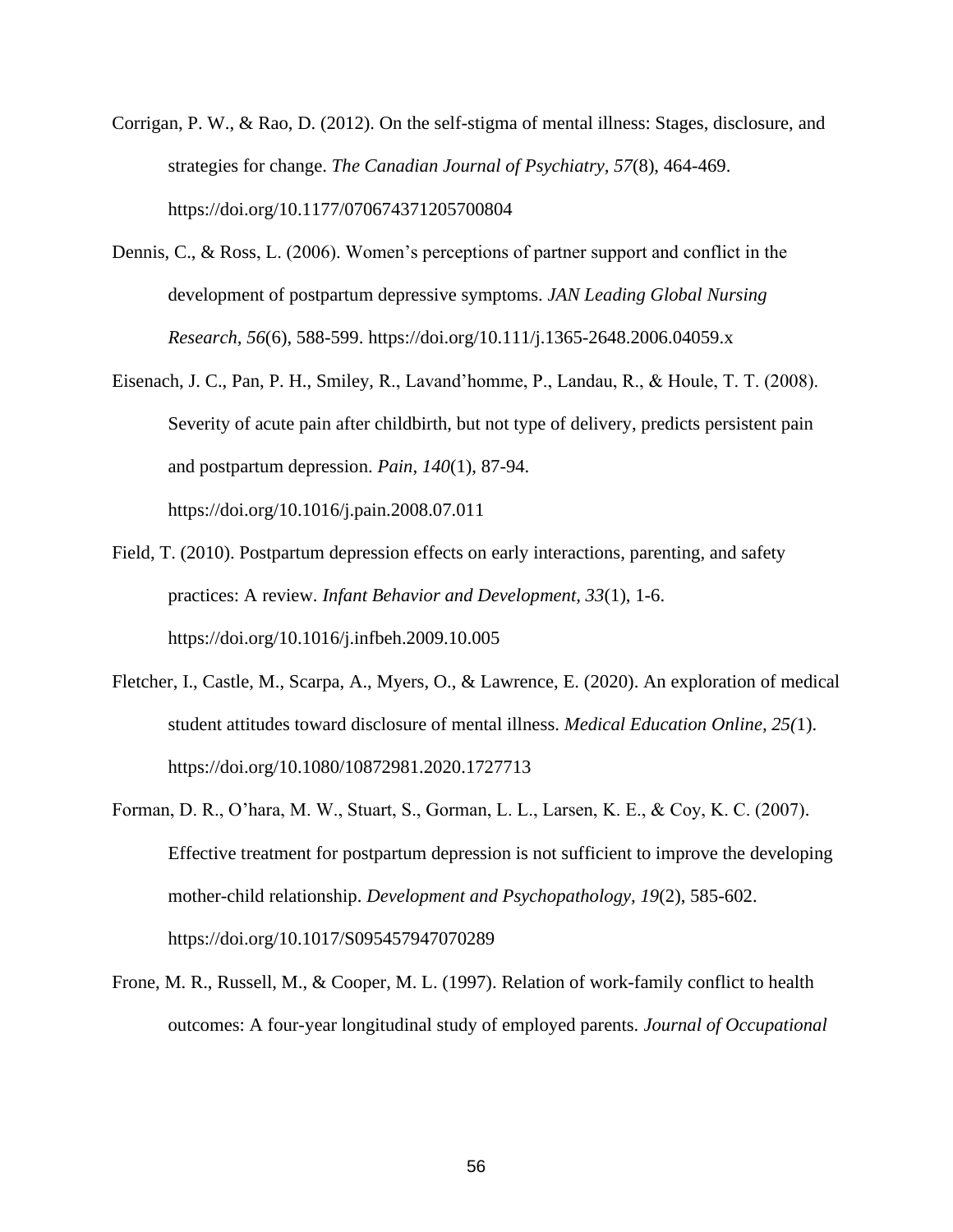*and Organizational Psychology, 70*(4), 325-335. https://doi.org/10.1111/j.2044- 8325.1997.tb00541.x

Galbally, M., & Lewis, A. J. (2017). Depression and parenting: The need for improved intervention models. *Current Opinion in Psychology, 15*, 61-65. https://doi.org/10.1016/j.copsyc.2017.02.008

- Graef, P., McGhee, K., Rozycki, J., Fescina-Jones, D., Clark, J. A., Thompson, J., & Brooten, D. (1988). Postpartum concerns of breastfeeding mothers. *Journal of Nurse-Midwifery, 33*(2), 62-66. https://doi.org/10.1016/0091-2182(88)90161-9
- Gunst, A., Sudén, M., Korja, R., Boddy, A. M., Kotler, J., Juulia Paavonen, E., Uusitupa, H., Karlsson, L., Karlsson, H., & Antfolk, J. (2021). Postpartum depression and motheroffspring conflict over maternal investment. *Evolution, Medicine, & Public Health, 9*(1), 11-23. https://doi.org/10.1093/emph/eoaa049
- Hartley, E., Fuller-Tyszkiewicz, M., Skouteris, H., & Hill, B. (2019). A qualitative insight into the relationship between postpartum depression and body image. *Journal of Reproductive and Infant Psychology, latest article.* https://doi.org/10.1080/02646838.2019.1710119
- Herrman, A. R., & Tenzek K. E. (2017). Communication privacy management: A thematic analysis of revealing and concealing eating disorders in an online community. *Qualitative Research Reports in Communication, 18*(1), 54-63. https://doi.org/10.1080/17459435.2017.1294617

Johansson, M., Benderix, Y., & Svensson, I. (2020). Mothers' and fathers' lived experiences of postpartum depression and parental stress after childbirth: A qualitative study. *International Journal of Qualitative Studies on Health and Well-being, 15*(1). https://doi.org/10.1080/17482631.2020.1722564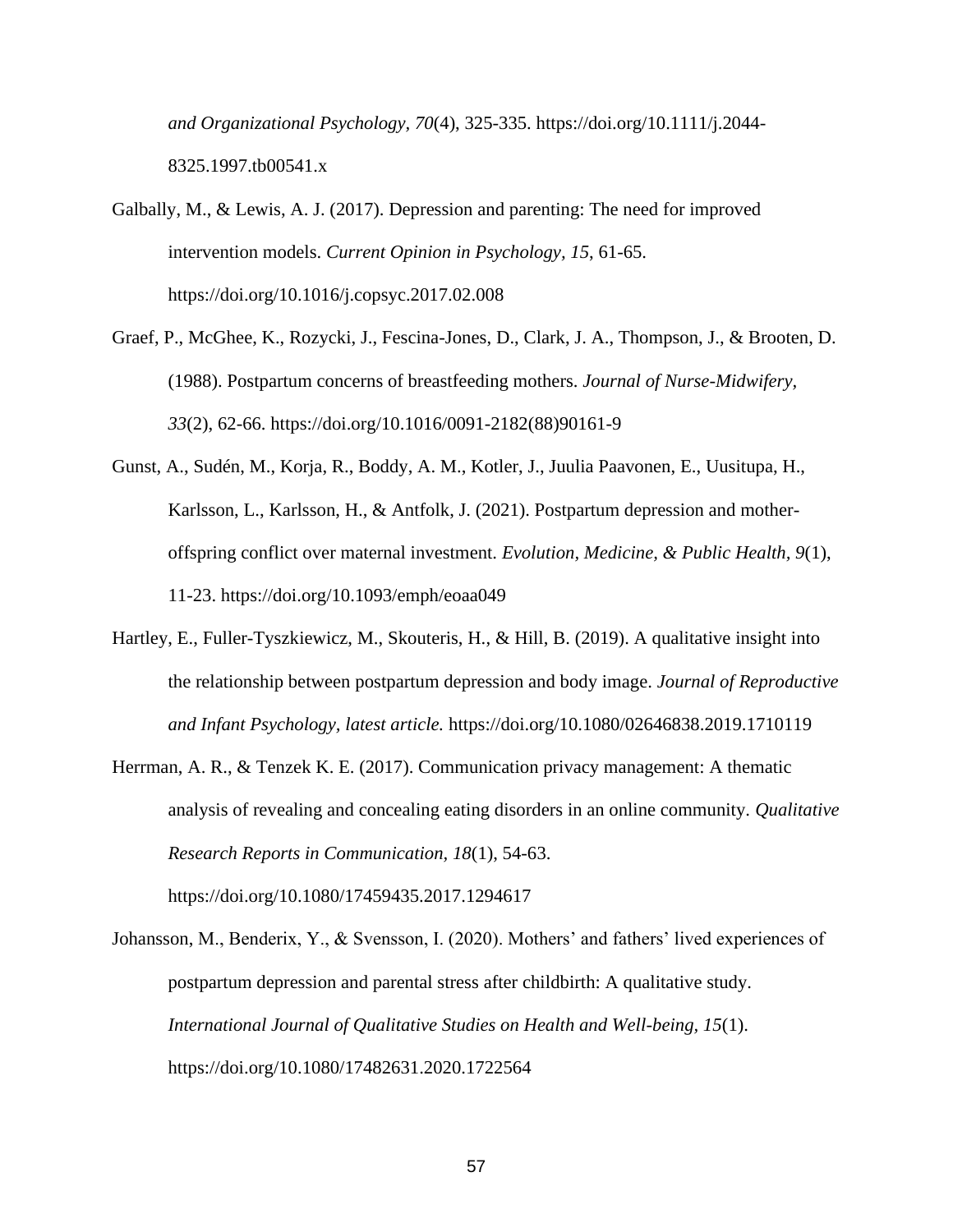- Jung Hong, S., & Cho, H. (2021). Privacy management and health information sharing via contact tracing during the COVID-19 pandemic: A hypothetical study on AI-based technologies. *Health Communication, latest articles.*  https://doi.org/10.1080/10410236.2021.1981565
- Karlsson, L., Karlsson, H., & Antfolk, J. (2021). Postpartum depression and mother-offspring conflict over maternal investment. *Evolution, Medicine, and Public Health, 9*(1), 11-23. https://doi.org/10.1093/emph/eoaa049
- Ko, J. Y., Rockhill, K. M., Tong, V. T., Morrow, B., & Farr, S. L. (2017). Trends in postpartum depressive symptoms -- 27 states, 2004, 2008, and 2012. *Morbidity and Mortality Weekly Report, 66,* 153-158. https://dx.doi.org/10.15585/mmwr.mm6606ai
- Lang, A., Rüsch, N., Brieger, P., & Hamann, J. (2020). Disclosure management when returning to work after a leave of absence due to mental illness. *Psychiatric Services, 71*(8), 855- 857. Httpe://dpo/prg10.1176/appi.ps.201900617
- Layton, H., Owais, S., Savoy, C. D., & Van Lieshout, R. J. (2021). Depression, anxiety, and mother-infant bonding in women seeking treatment for postpartum depression before and during the COVID-19 pandemic. *The Journal of Clinical Psychiatry, 82*(4). https://doi.org/10.4088/JCP.21m13874
- Letourneau, N. L., Dennis, C., Benzies, K., Duffett-Leger, L., Stewart, M., Tryphonopoulos, P. D., Este, D., & Watson, W. (2012). Postpartum depression is a family affair: Addressing the impact on mothers, fathers, and children. *Issues in Mental Health Nursing, 33*(7), 445-457. https://doi.org/10.3109/01612840.2012.673054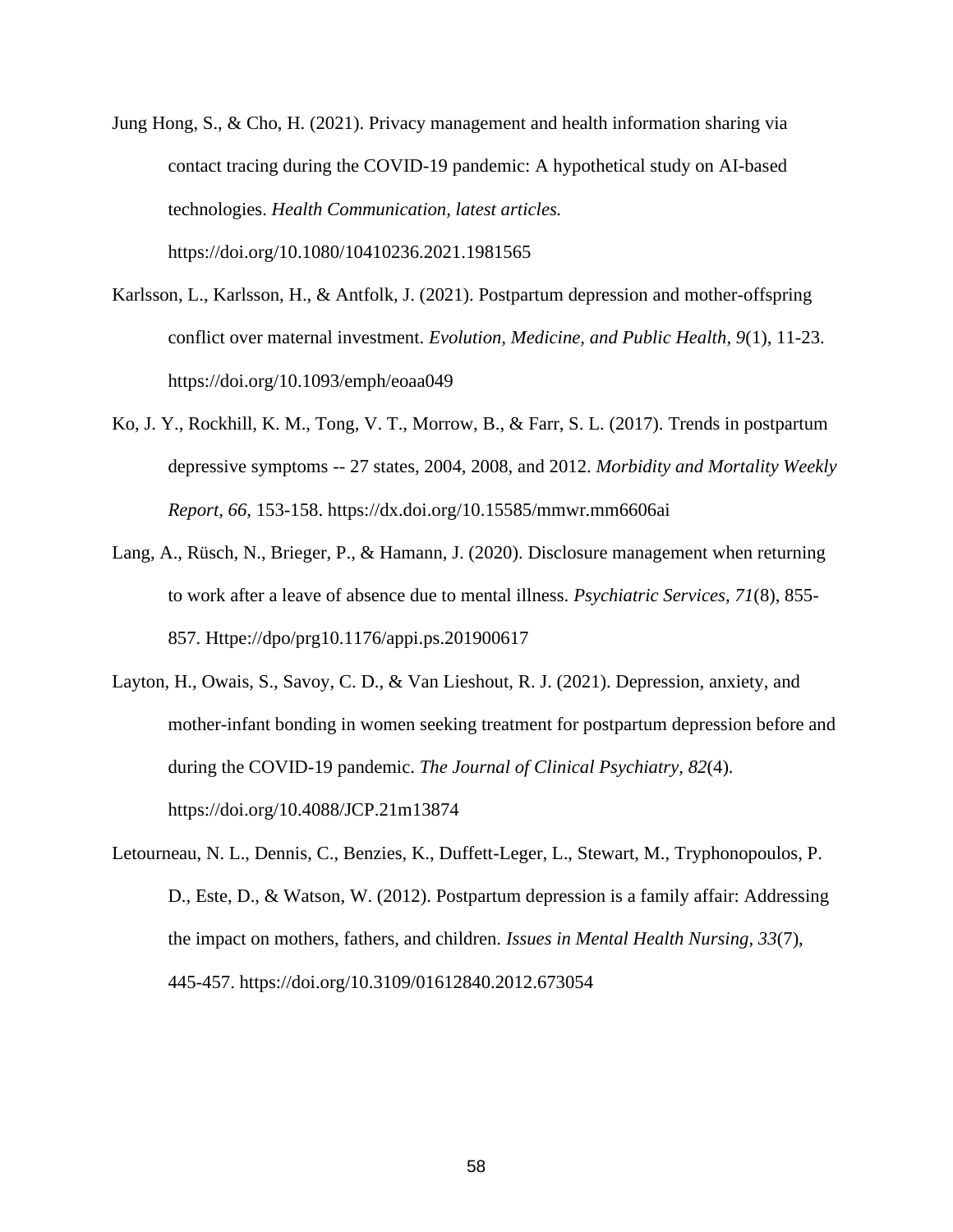- Leung, S., Arthur, D. G., & Martinson, I. (2005). Stress in women with postpartum depression: A phenomenological study. *JAN Leading Global Nursing Research, 51*(4), 353-360. https://doi.org/10.111/j.1365-2648.2005.03506.x
- Link, B. G., & Phelan, J. C. (2006). Stigma and its public health implications. *The Lancet, 367*(9509), 528-529. https://doi.org/10.1016/S0140-6376(06)68184-1

Love, H. A., LeFebvre, L. E., & Pederson, J. R. (2021). Disclosure and nondisclosure of suicidality to romantic partners: Understanding the decision making process. *Journal of Social and Personal Relationships, 38*(9), 2421-2441. https://doi.org/10.1177/02654075211008996

- Macdonald, J., & Morley, I. (2011). Shame and non-disclosure: A study of the emotional isolation of people referred for psychotherapy. *British Journal of Medical Psychology, 74*(1), 1-21. https://doi.org/10/1348/0007711201160731g
- Marino, C., Child, B., & Campbell Krasinski, V. (2016). Sharing experience learned firsthand (SELF): Self-disclosure of lived experience in mental health services and supports. *Psychiatric Rehabilitation Journal, 39*(2), 154-160. https://doi.org/10.1037/pjr0000171
- Mason, K. A. (2022). Blenders, hammers, and knives: Postpartum intrustive thoughts and unthinkable motherhood. *Anthropology and Humanism, latest article.*  https://doi.org/10.1111/anhu.12379
- Mayo Clinic. (2018). *Postpartum Depression.* https://www.mayoclinic.org/diseasesconditions/postpartum-depression/symptoms-causes/syc-20376617
- Medina, A. M., Lederhos, C. L., & Lillis, T. A. (2009). Sleep disruption and decline in marital satisfaction across the transition to parenthood. *Families, Systems, & Health, 27*(2), 153- 160[.](https://doi.org/10) https://doi.org/10.1037/a0015762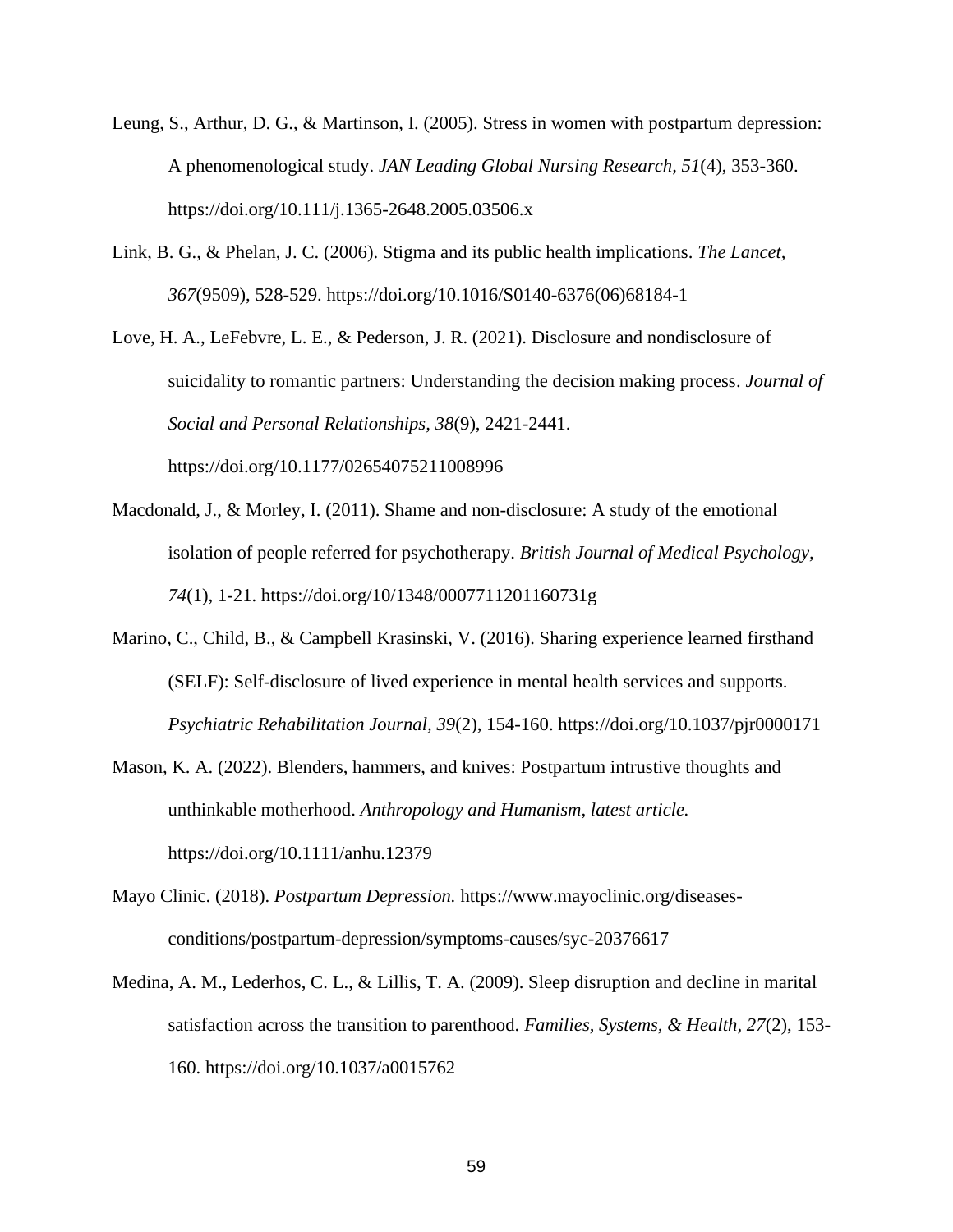Mérelle, S., Foppen, E., Gilissen, R., Mokkenstorm, J., Cluitmans, R., & Van Ballegooijen, W. (2018). Characteristics associated with non-disclosure of suicidal ideation in adults. *International Journal of Environmental Research and Public Health, 15*(5), 943. https://doi.org/10.3390/ijerph15050943

- Miller, A. N., & Rubin, D. L. (2007). Factors leading to self-disclosure of a positive HIV diagnosis in Nairobi, Kenya: People living with HIV/AIDS in the Sub-Sahara. *Qualitative Health Research, 17*(5), 586-598. https://doi.org/10.1177/1049732307301498
- Mulfinger, N., Rüsch, N., Bayha, P., Müller, S., Böge, I., Sakar, V., & Krumm, S. (2019). Secrecy versus disclosure of mental illness among adolescents: I. The perspective of adolescents with mental illness. *Journal of Mental Health, 28*(3), 296-303. https://doi.org/10.1080/09638237.2018.1487535
- Neumann, M., Edelhäuser, F., Kreps, G. L., Scheffer, C., Lutz, G., Tauschel, D., & Visser, A. (2010). Can patient-provider interaction increase the effectiveness of medical treatment or even substitute it? – An exploration on why and how to study the specific effect of the provider. *Patient Education and Counseling, 80*(3), 307-314. https://doi.org/10.1016/j.pec.2010.07.020
- Norwood, K. (2012). Transitioning meanings? Family members' communicative struggles surrounding transgender identity. *Journal of Family Communication, 12*(1), 75-92. https://doi.org/10.1080/15267431.2010.509283
- Owen, W. F. (1984). Interpretive themes in relational communication. *Quarterly Journal of Speech, 70,* 274-287.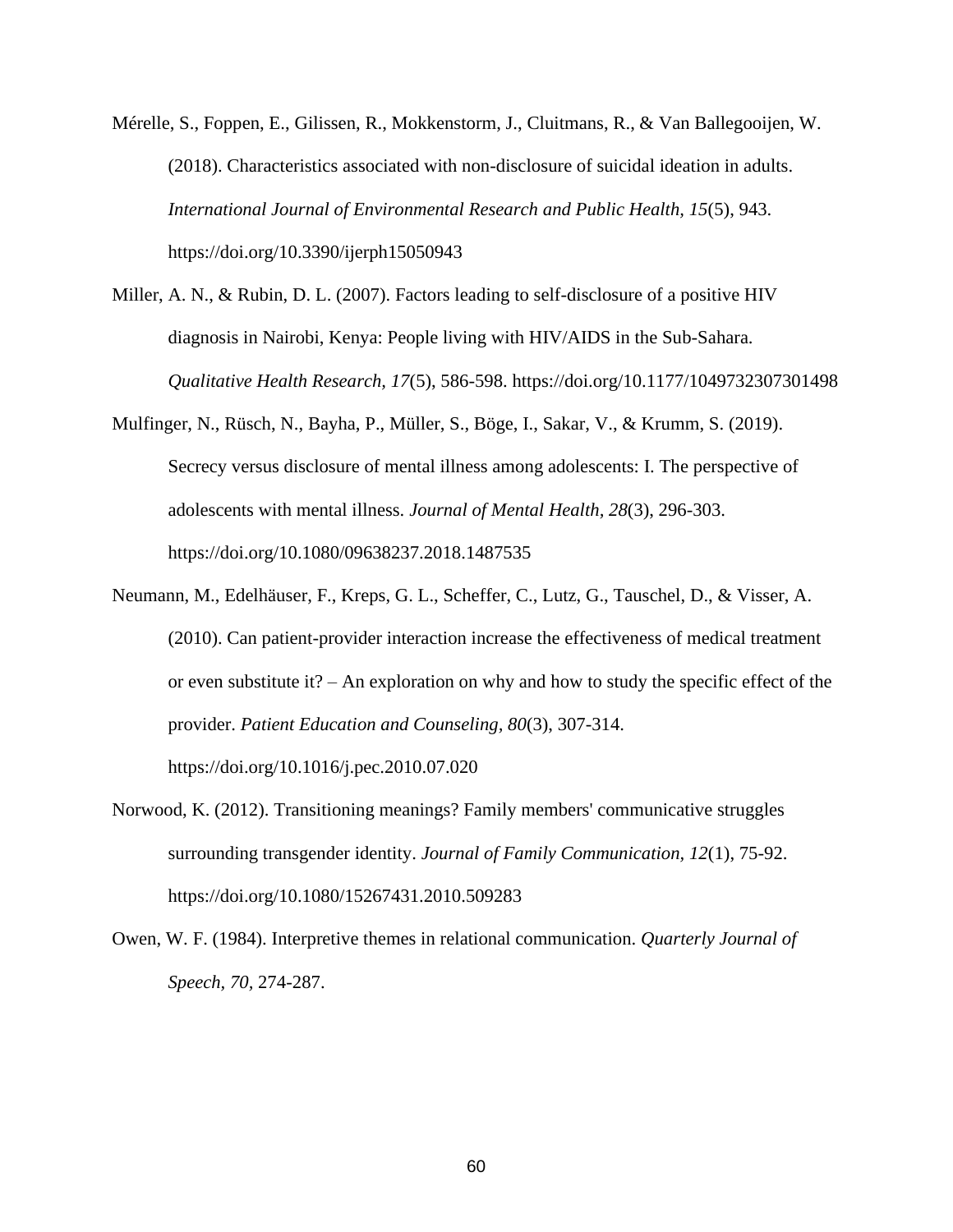- Pahwa, R., Fulginiti, A., Brekke, J. S., & Rice, E. (2017). Mental illness disclosure decision making. *American Journal of Orthopsychiatry, 87*(5), 575-584. https://doi.org/10.1037/ort0000250
- Paulson, J. F., & Bazemore, S. D. (2010). Prenatal and postpartum depression in fathers and its association with maternal depression: A meta-analysis. *JAMA, 19.* https://doi.org/10.1001/jama.2010.605
- Paulson, J. F., Dauber, S., & Leiferman, J. A. (2006). Individual and combined effects of postpartum depression in mothers and fathers on parenting behavior. *Pediatrics, 118*(2), 659-668. https://doi.org/10.1542/peds.2005-2948
- Peterson, D., Currey, N., & Collings, S. (2011). "You don't look like one of them": Disclosure of mental illness in the workplace as an ongoing dilemma. *Psychiatric Rehabilitation Journal, 35*(2), 145–147. https://doi.org/10.2975/35.2.2011.145.147
- Petronio, S. (1991). Communication boundary management: A theoretical model of managing disclosure of private information between marital couples. *Communication Theory, 1*(4), 311-335. https://doi.org/10.1111/j.1468-2885.1991.tb00023.x
- Petronio, S. (2002). *Boundaries of privacy: Dialects of disclosure.* State University of New York Press.
- Pinto-Foltz, M. D., & Logsdon, M. C. (2008). Stigma towards mental illness: A concept analysis using postpartum depression as an exemplar. *Issues in Mental Health Nursing, 29*(1), 21- 36. https://doi.org/10.1080/0162840701748698
- Ritcher, D., Kramer, M. D., Tang, N. K. Y., Montgomery-Downs, H. E., & Lemola, S. (2019). Long-term effects of pregnancy and childbirth on sleep satisfaction and duration of first-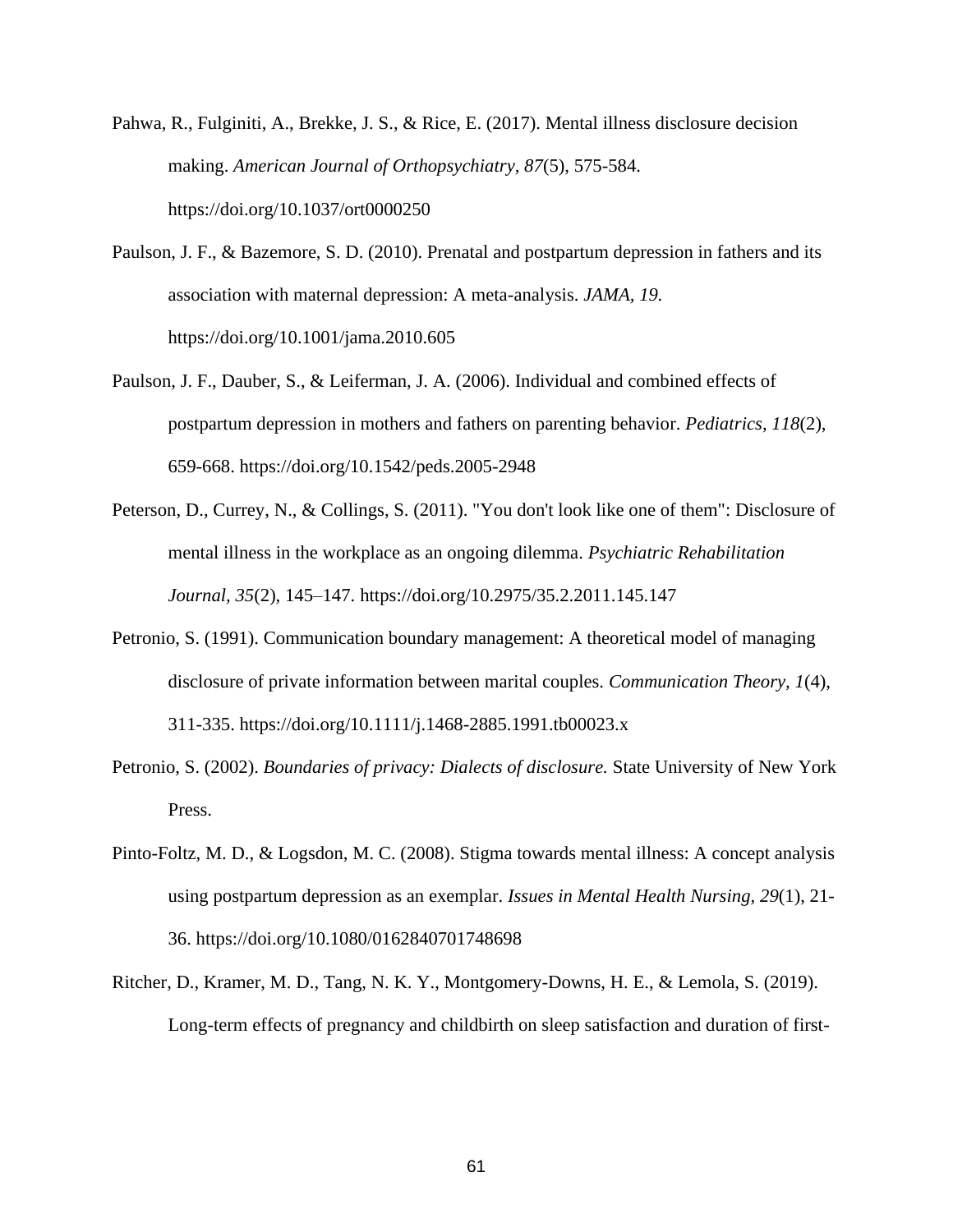time and experienced mothers and fathers. *Sleep, 42*(4), zsz015.

https://doi.org/10.1093/sleep/zsz015

- Sartorius, N. (2007). Stigmatized illnesses and health care. *Croatian Medical Journal, 48*(3), 396-397. Retrieved April 18, 2021, from https://www.ncbi.nlm.nih.gov/pmc/articles/PMC2080544/
- Sega, A., Cozart, A., Ocasio Cruz, A., Reyes-Foster, B. (2021). "I felt like I was left on my own": A mixed-methods analysis of maternal experiences of cesarean birth and mental distress in the United States. *Birth, 48*(3), 319-327. https://doi.org/10.1111/birt.12541
- Sparks, L. & Villagran, M. (2010). *Patient and provider interaction: A global health communication perspective.* Polity Press.
- Starcher, S. C. (2019). *Parental Depression-Related Disclosures with Children: An Analysis Using Communication Privacy Management Theory* [Doctoral dissertation, Kent State University]. OhioLINK Electronic Theses and Dissertations Center. http://rave.ohiolink.edu/etdc/view?acc\_num=kent1556189650385282
- Steimel, S. (2021). Communication privacy management and pregnancy loss in interpersonal workplace communication. *Women's Studies in Communication*, *44*(3), 397-418. https://doi.org/10.1080/07491409.2020.1843579
- Swain, A. M., O'Hara, M. W., Starr, K. R., & Gorman, K. R. (1997). A prospective study of sleep, mood, and cognitive function in postpartum and nonpostpartum women. *Obstetrics & Gynecology, 90*(3), 381-386. https://doi.org/10.1016/S0029-7844(97)89252-6
- Taniguchi, E., & Thompson, C. M. (2021). Mental illness self-disclosure among college students: A prerequisite of social support or a booster of social support benefits? *Journal of Mental Health, 30*(3). https://doi.org/10.1080/09638237.2021.1922626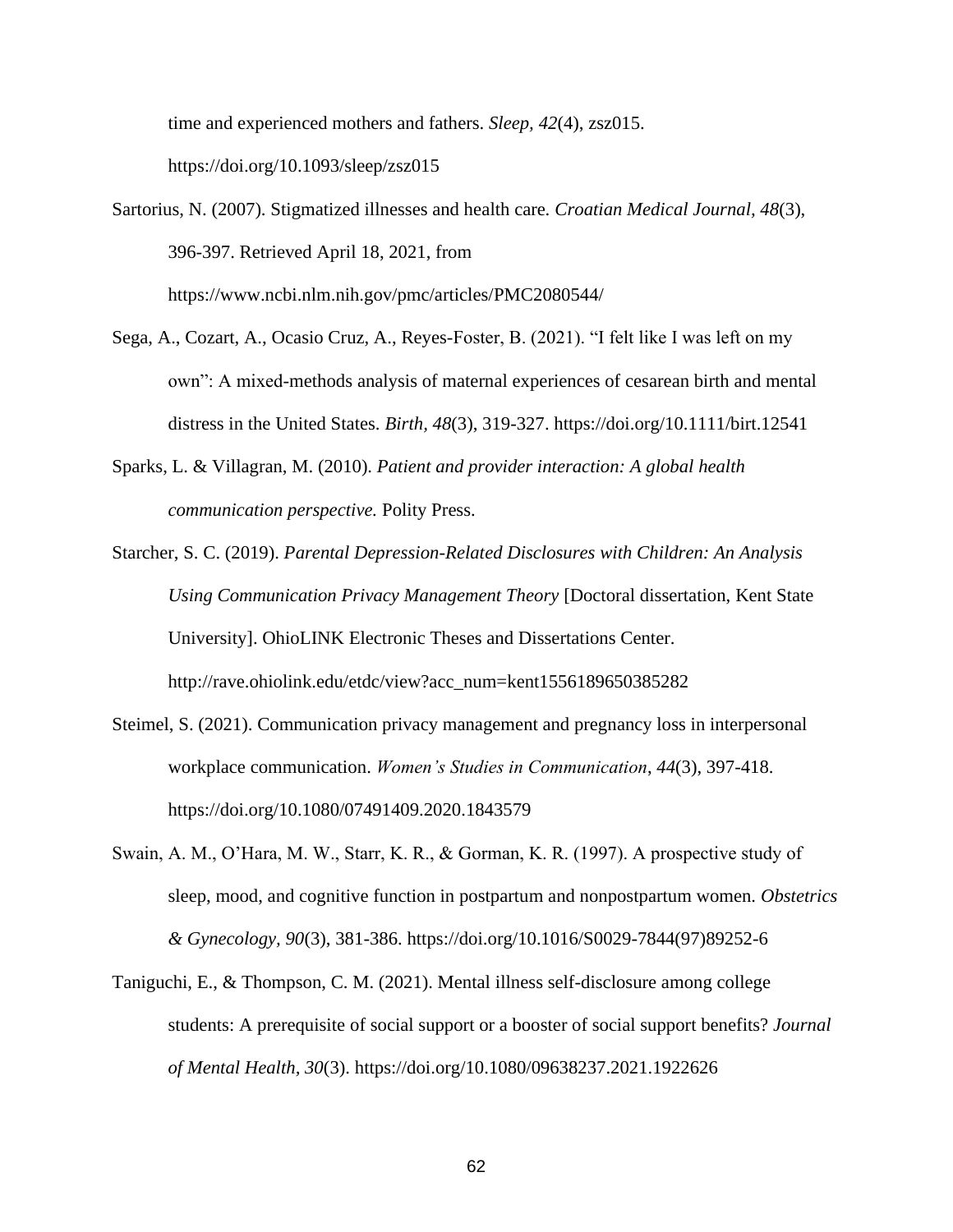- Toth, K. E., & Dewa, C. S. (2014). Employee decision-making about disclosure of a mental disorder at work. *Journal of Occupational Rehabilitation, 24*(4), 732-746. https://doi.org/10.1007/s10926-014-9504-y
- Torkzahrani, S., Banaei, M., Ozgoli, G., Azad, M., & Emamhadi, M. A. (2016). Postpartum sexual function; Conflict in marriage stability: A systematic review. *International Journal of Medical Toxicology and Forensic Medicine, 6*(2), 88-98. Retrieved from: http://eprints.hums.ac.ir/3313/
- U.S. Department of Health and Human Services. (2008). *Self-disclosure and its impact on individuals who receive mental health services.*

https://store.samhsa.gov/sites/default/files/d7/priv/sma08-4337.pdf

- Vik, T. A., & DeGroot, J. M. (2021). "I don't let everyone see my struggles": Mothers' social support and privacy management. *Personal Relationships,* 28(3) 1-20. https://doi.org/10.1111/pere.12372
- Wagner, E. A., Chantry, C. J., Dewey, K. G., & Nommsen-Rivers, L. A. (2013). Breastfeeding concerns at 3 and 7 days postpartum and feeding status at 2 months. *Pediatrics, 132*(4), e865-e875. https://doi.org/10.1542/peds.2013-0724
- Walsh Carson, K., Babad, S., Brown, E. J., Brumbaugh, C. C., Castillo, B. K., & Nikulina, V. (2019). Why women are not talking about it: Reasons for nondisclosure of sexual victimization and associated symptoms of posttraumatic stress disorder and depression. *Violence Against Women, 26*(3-4), 271-295. https://doi.org/10.1177801219832913
- Williams, K. J., & Alliger, G. M. (2017). Family conflict in employed parents. *Academy of Management Journal, 37*(4). https://doi.org/10.5465/256602